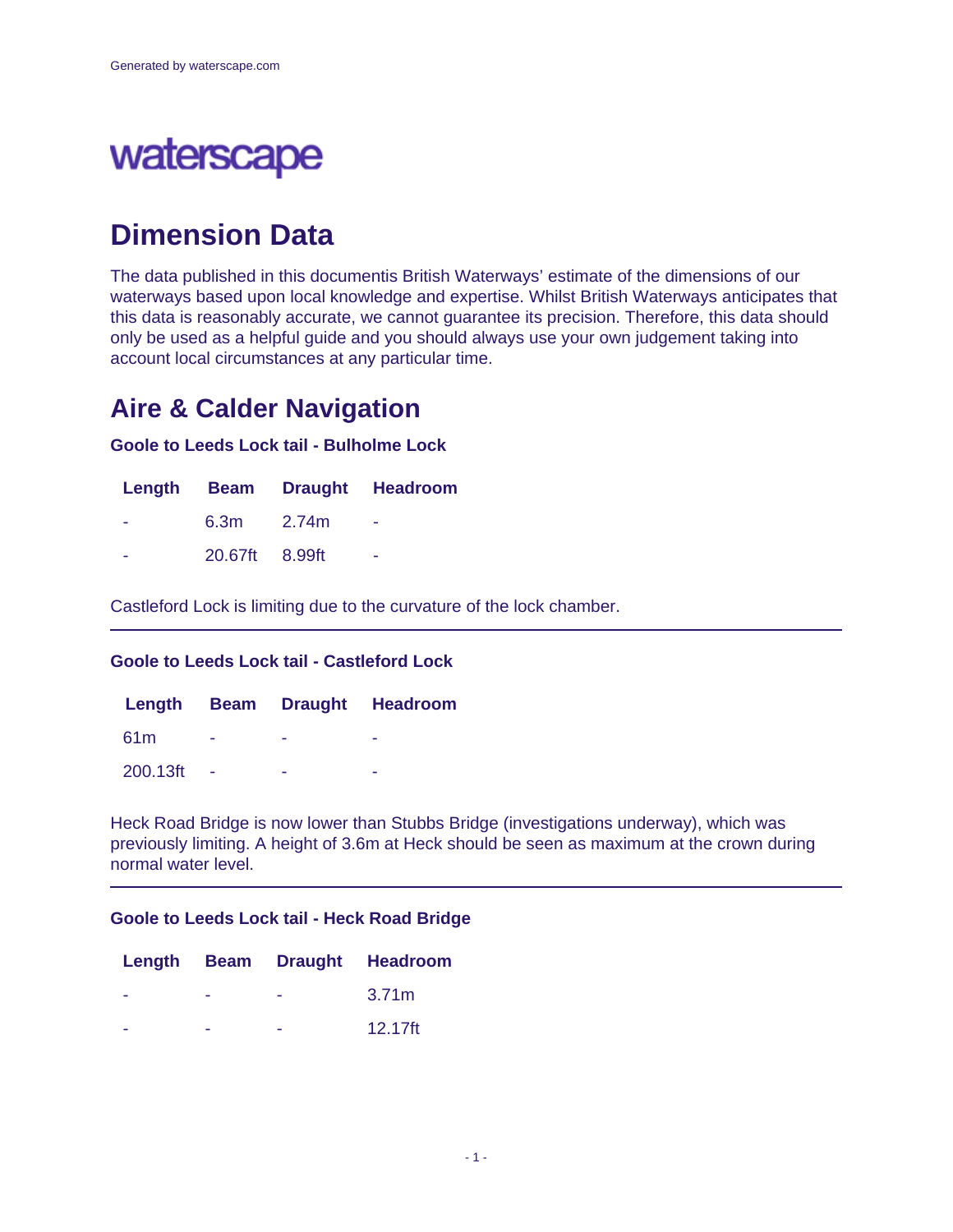### **Leeds Lock tail to River Lock tail - Leeds Lock**

|                | Length Beam Draught Headroom |
|----------------|------------------------------|
| 5.5m 2.68m     | - -                          |
| 18.04ft 8.79ft | -                            |

Pleasure craft dimensions showing small lock being limiting unless by prior arrangement to access full lock giving an extra 43m.

#### **Leeds Lock tail to River Lock tail - Crown Point Bridge**

|   |   | Length Beam Draught Headroom |
|---|---|------------------------------|
| - | - | 3.62m                        |
| - | - | 11.88ft                      |

### Crown Point Bridge at summer levels

### **Wakefield Branch - Broadreach Lock**

|                | Length Beam Draught Headroom |
|----------------|------------------------------|
| $5.55m$ $2.7m$ | ۰                            |
| 18.21ft 8.86ft | ۰                            |

Pleasure craft dimensions showing small lock being limiting unless by prior arrangement to access full lock giving an extra 43m.

#### **Wakefield Branch - Heck Road Bridge**

|   |   | Length Beam Draught Headroom |
|---|---|------------------------------|
| - | - | 3.71 <sub>m</sub>            |
|   | - | 12.17ft                      |

Heck Road Bridge is still limiting due to constraints on other sections leading to the Wakefield branch. A height of 3.6m at Heck should be seen as maximum at the crown during normal water level.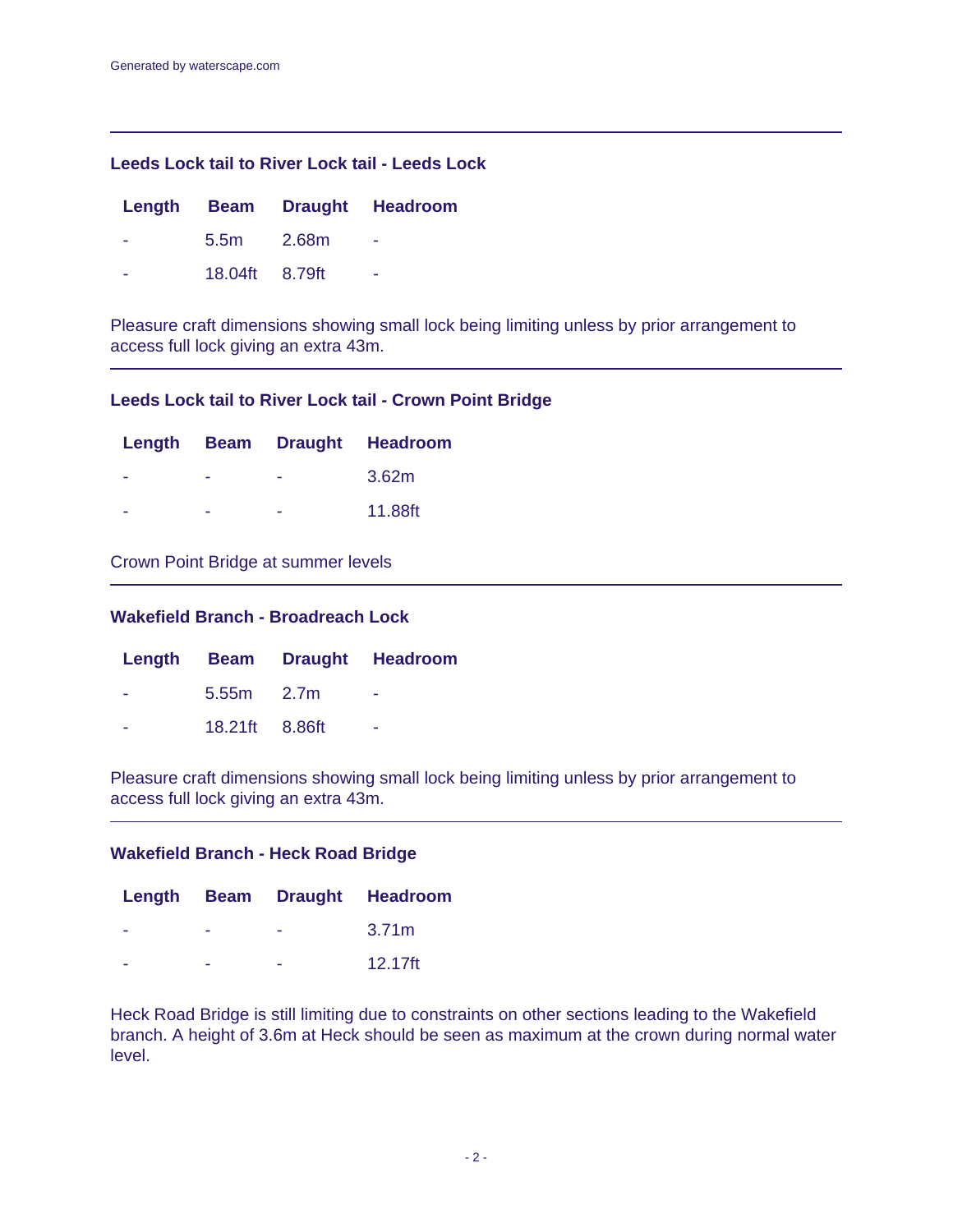# **Ashby Canal**

## **Marston Junction - Terminus - Safety Gate**

|               | Length Beam Draught Headroom |
|---------------|------------------------------|
| 2.49m 1.39m   |                              |
| 8.17ft 4.56ft | ۰                            |

**Marston Junction - Terminus - Bridge 15a**

|   |   | Length Beam Draught Headroom |
|---|---|------------------------------|
| - | - | 2.64m                        |
| - | - | 8.66ft                       |

# **Ashton Canal**

**Main Line - Lock 4**

|                              |             | Length Beam Draught Headroom |
|------------------------------|-------------|------------------------------|
| <b>All Contract Contract</b> | $2.2m -$    | ٠                            |
| ÷.                           | $7.22$ ft - | -                            |

# **Main Line - Lock 2**

|            |                              |                                | Length Beam Draught Headroom |
|------------|------------------------------|--------------------------------|------------------------------|
| $22.55m -$ |                              | and the control of the control | $\sim$                       |
| 73.98ft -  | the contract of the contract |                                | $\overline{\phantom{a}}$     |

**Main Line - Lumb Lane Br 21**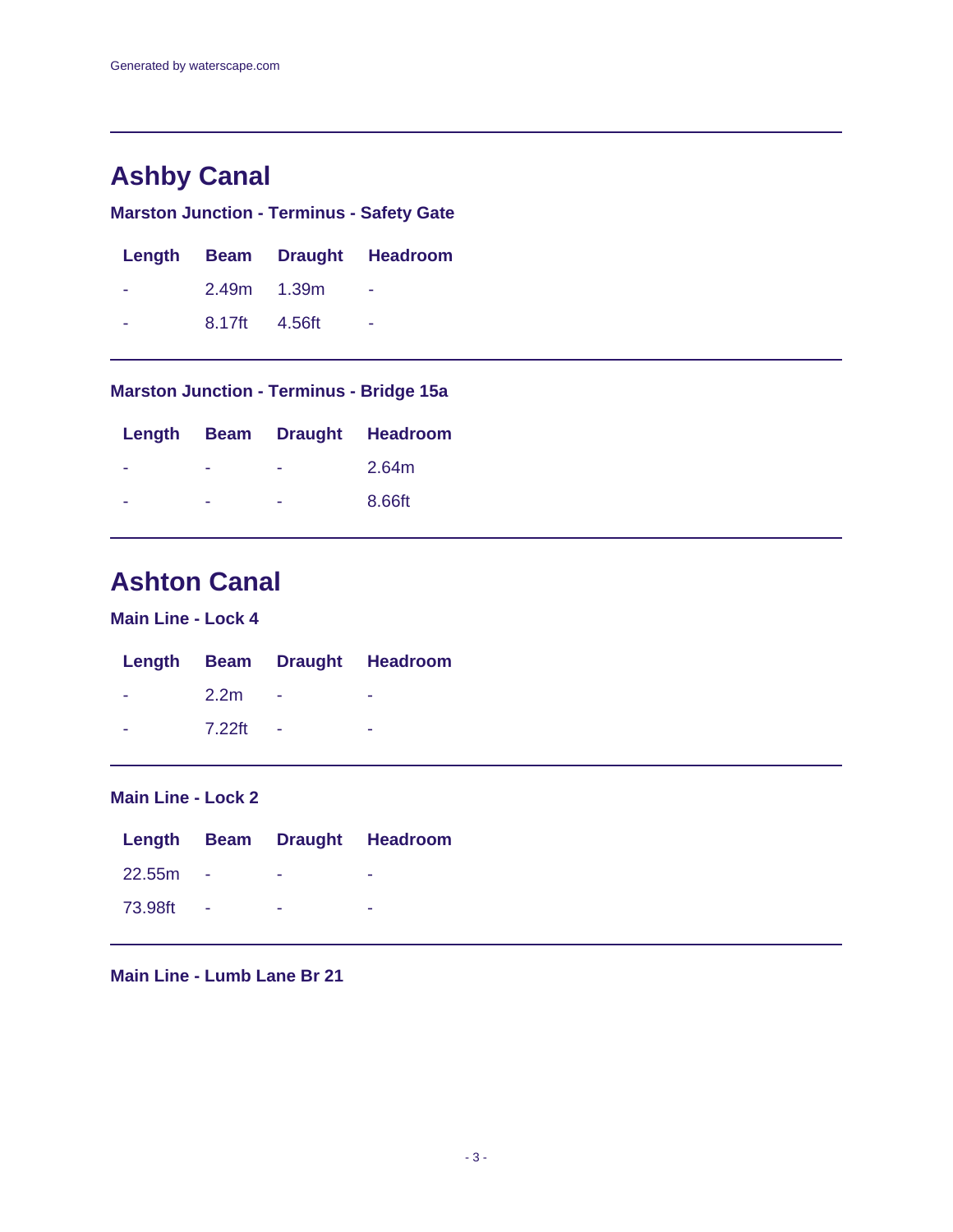|   |   | Length Beam Draught Headroom |
|---|---|------------------------------|
| - | - | 1.95m                        |
|   | - | 6.40ft                       |

Now physically measured.

## **Main Line - Lock 9**

|   |                  | Length Beam Draught Headroom |
|---|------------------|------------------------------|
| ۰ | 1.1 <sub>m</sub> | -                            |
| - | 3.61ft           | -                            |

# **Barnsley Canal**

**Kingâs Norton Junction to Lapworth - Lock 7**

|        | Length Beam Draught Headroom |
|--------|------------------------------|
| 2.26m  | -                            |
| 7.41ft |                              |

### **Kingâs Norton Junction to Lapworth - Lock 15**

|         |   | Length Beam Draught Headroom |
|---------|---|------------------------------|
| 22.23m  |   |                              |
| 72.93ft | - |                              |

# **Kingâs Norton Junction to Lapworth - Bridge 5**

|  | Length Beam Draught Headroom |
|--|------------------------------|
|  | 2.49m                        |
|  | 8.17ft                       |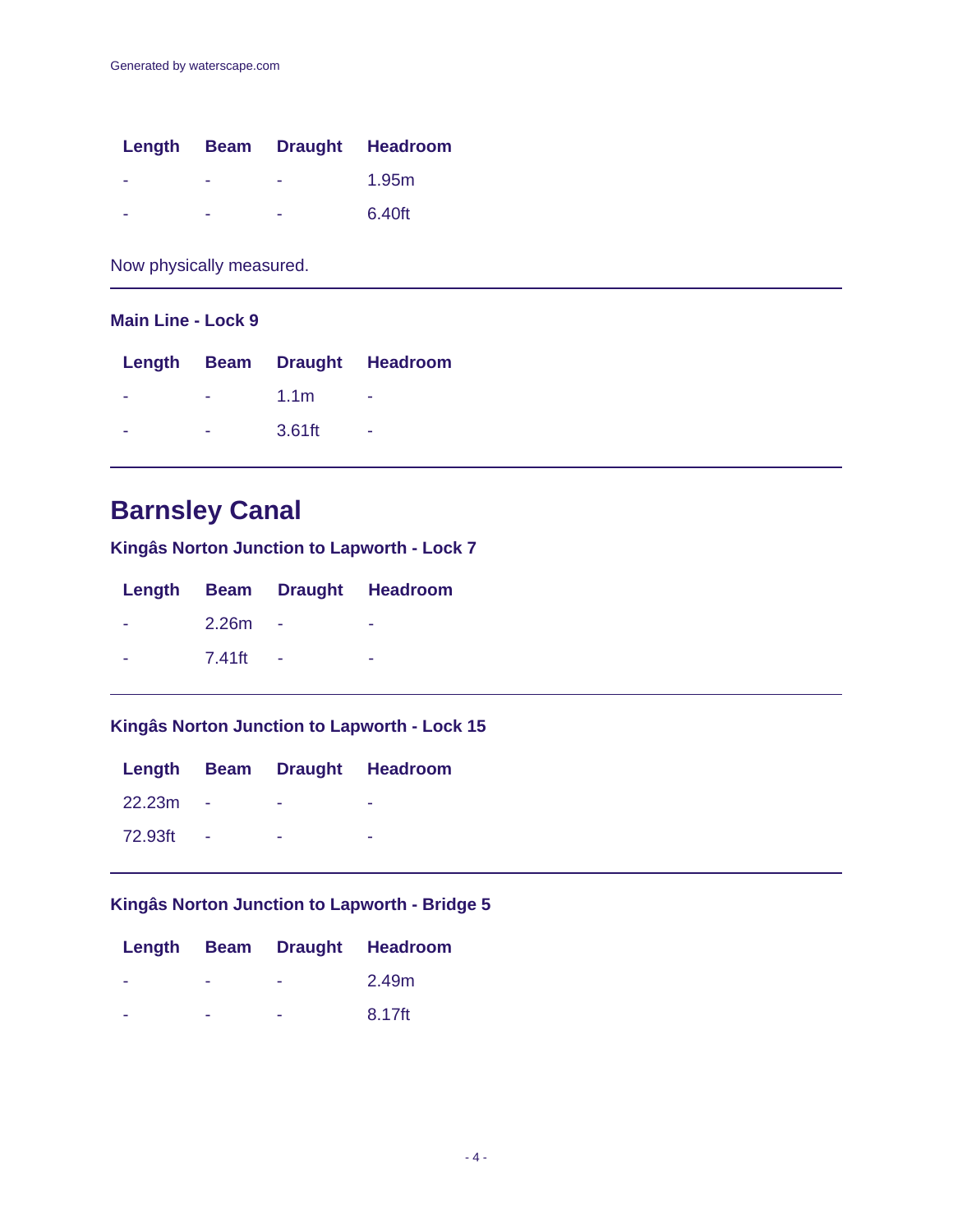### **Kingâs Norton Junction to Lapworth - Yarningale Aqueduct**

|   |                  | Length Beam Draught Headroom |
|---|------------------|------------------------------|
| ۰ | 1.1 <sub>m</sub> |                              |
| ۰ | 3.61ft           | ۰                            |

### **Lapworth to Bancroft Basin - Lock 47**

|                |  | Length Beam Draught Headroom |
|----------------|--|------------------------------|
| 21.75m 2.18m   |  |                              |
| 71.36ft 7.15ft |  |                              |

# **Birmingham & Fazeley Canal**

**Deep Cutting Junction - Fazeley Junction - Curdworth Middle Lock**

|                       |  | Length Beam Draught Headroom     |
|-----------------------|--|----------------------------------|
| 21.52m 2.23m 1.39m    |  | <b><i><u>Participate</u></i></b> |
| 70.60ft 7.32ft 4.56ft |  | - 4                              |

### **Deep Cutting Junction - Fazeley Junction - Caters bridge**

|   |   | Length Beam Draught Headroom |
|---|---|------------------------------|
|   |   | 2.2 <sub>m</sub>             |
| - | - | 7.22ft                       |

# **Birmingham Canal Main Line**

**Mainlines, Dudley No.1 and 2, Camp Hill and Digbeth Branch - Ashtead lock 6**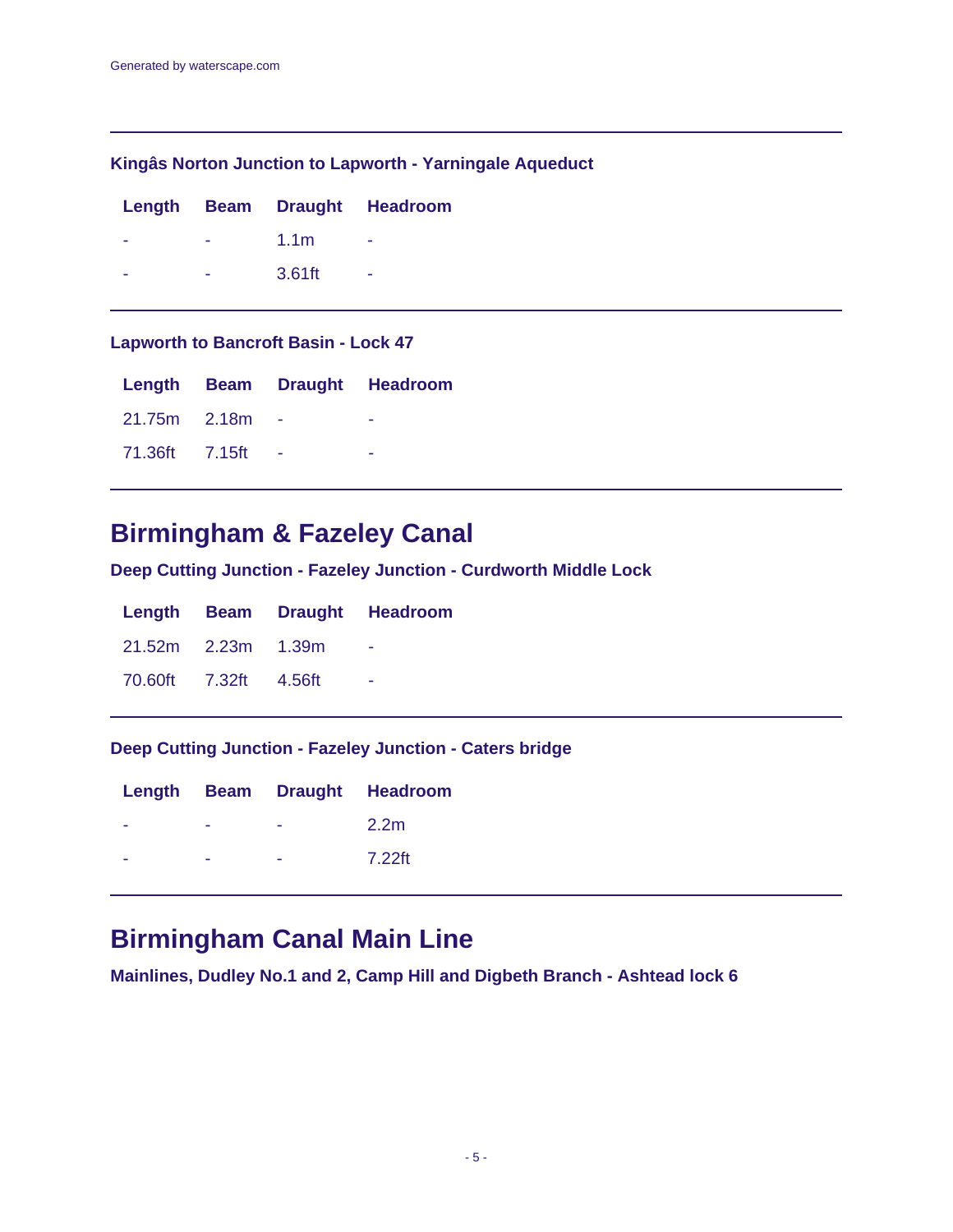|                       |  | Length Beam Draught Headroom |
|-----------------------|--|------------------------------|
| 21.62m 2.24m 1.32m    |  |                              |
| 70.93ft 7.35ft 4.33ft |  | - 11                         |

**Mainlines, Dudley No.1 and 2, Camp Hill and Digbeth Branch - Woodside**

|  | Length Beam Draught Headroom |
|--|------------------------------|
|  | 2.26m                        |
|  | 7.41ft                       |

# **Bridgwater & Taunton Canal**

**Barge Lock to Firepool Lock - Higher Maunsel**

|                | Length Beam Draught Headroom |
|----------------|------------------------------|
| 3.8m 1.36m     | <b>Contract</b>              |
| 12.47ft 4.46ft | $\sim$                       |

**Barge Lock to Firepool Lock - Firepool Lock**

|         |  | Length Beam Draught Headroom |
|---------|--|------------------------------|
| 16.8m   |  |                              |
| 55.12ft |  |                              |

## **Barge Lock to Firepool Lock - Obridge**

|   |  | Length Beam Draught Headroom |
|---|--|------------------------------|
| - |  | 2.2 <sub>m</sub>             |
|   |  | 7.22ft                       |

**Barge Lock to Firepool Lock - Huntworth Bridge**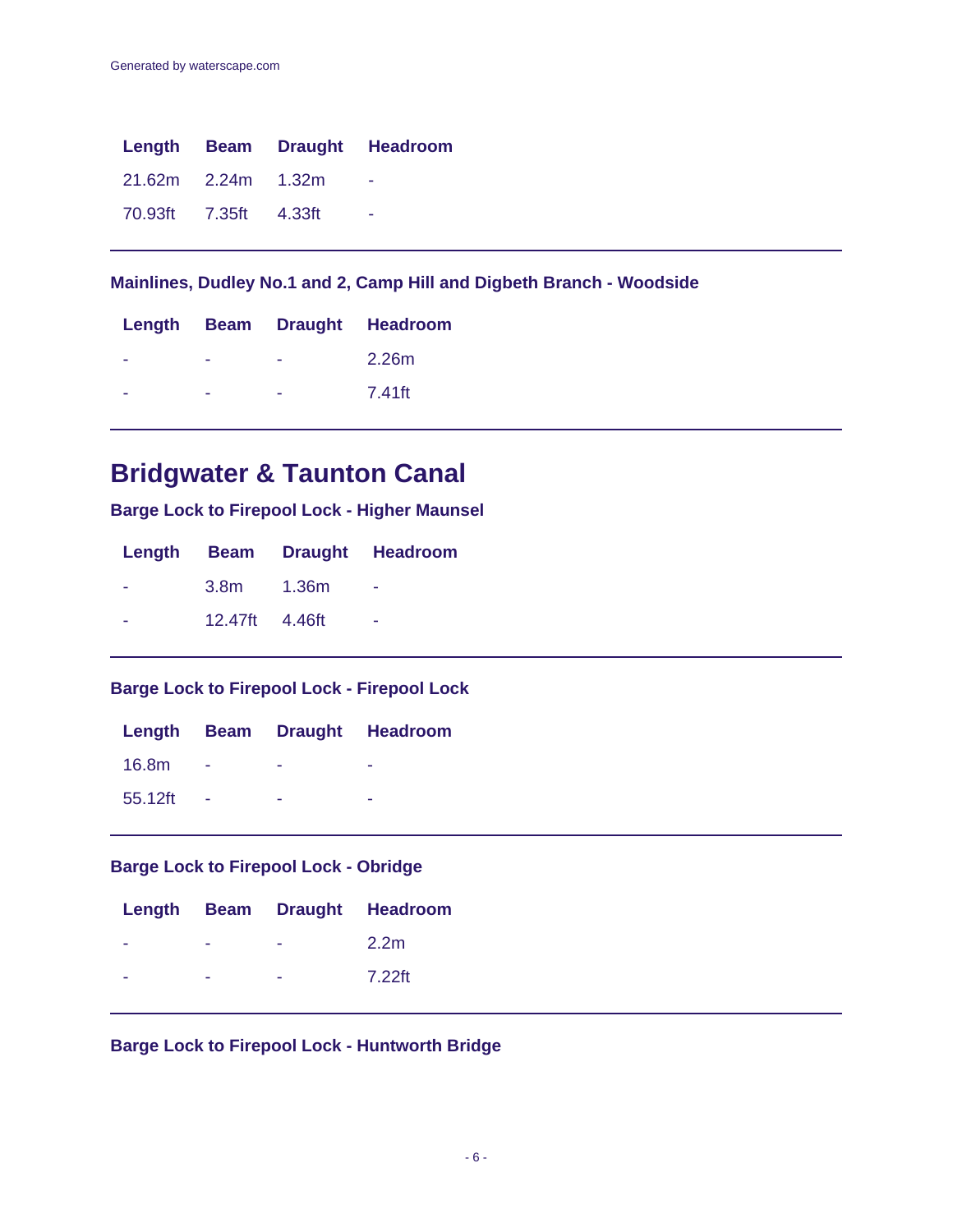|  | Length Beam Draught Headroom |
|--|------------------------------|
|  | 2.2 <sub>m</sub>             |
|  | 7.22ft                       |

# **Calder & Hebble Navigation**

**Fallings To Sowerby Bridge - Mill Bank**

|                        | Length Beam Draught Headroom |
|------------------------|------------------------------|
| 16.5m  4.32m  1.5m     | $\sim$                       |
| 54.13ft 14.17ft 4.92ft | $\sim$                       |

Locks from Wakefield to Broadcut were lengthened to 120ft (36.5m) but the extra set of gates are no longer operable. The cill depth can be increased between Greenwood and Fallings Locks to 1.75m

### **Fallings To Sowerby Bridge - Anchor**

|  |   | Length Beam Draught Headroom |
|--|---|------------------------------|
|  | - | 2.62m                        |
|  | - | 8.60ft                       |

# **Caldon Canal**

**Etruria Junction to Hazlehurst Junction - Lock 4**

|               | Length Beam Draught Headroom |
|---------------|------------------------------|
| $2.3m$ $1.5m$ | $\overline{\phantom{a}}$     |
| 7.55ft 4.92ft | ٠                            |

**Etruria Junction to Hazlehurst Junction - Lock 5**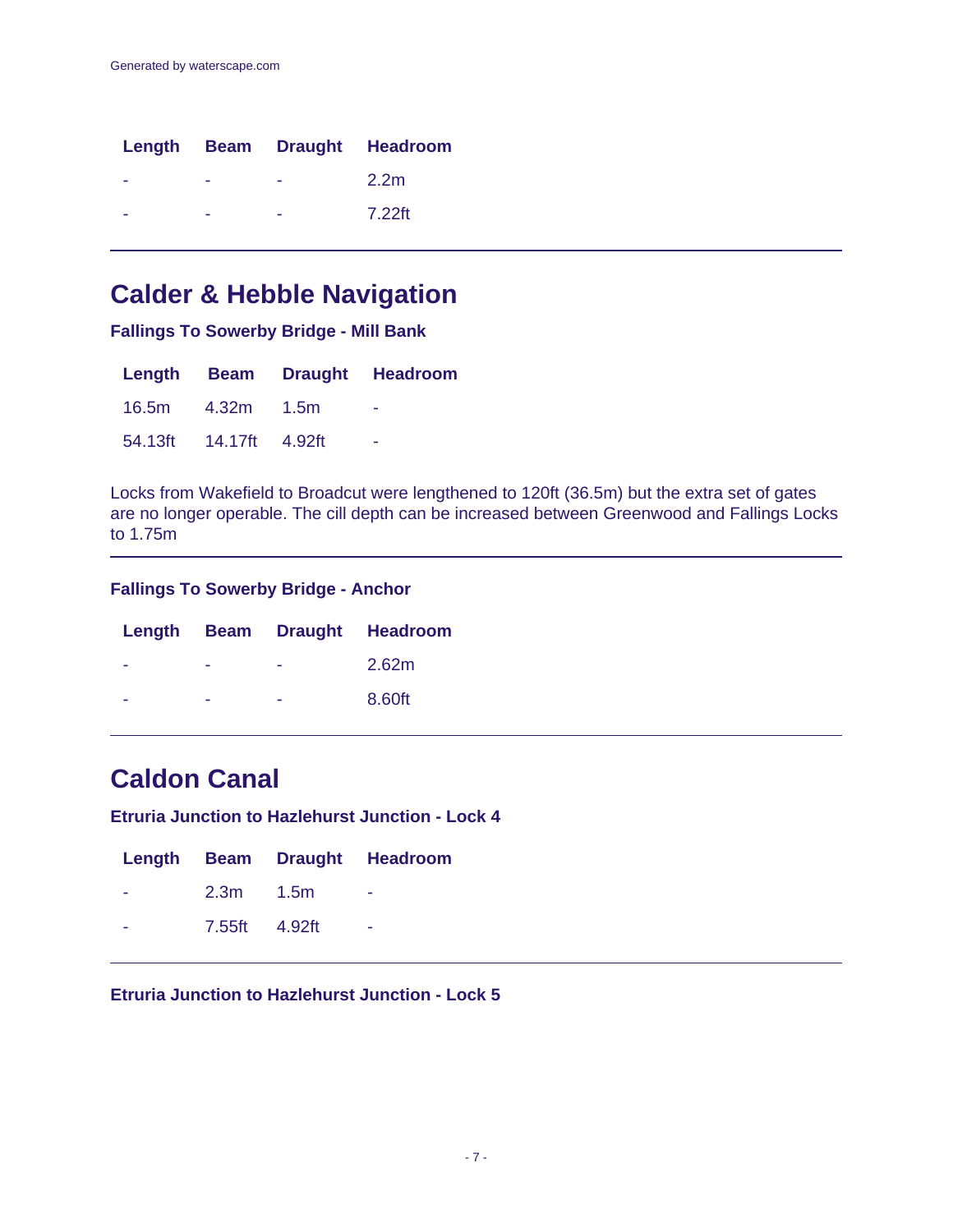|         |                 |   | Length Beam Draught Headroom |
|---------|-----------------|---|------------------------------|
| 22.81m  |                 | ۰ | ۰                            |
| 74.84ft | <b>Contract</b> | - |                              |

## **Etruria Junction to Hazlehurst Junction - Bridge 10**

|  |   | Length Beam Draught Headroom |
|--|---|------------------------------|
|  |   | 1.88m                        |
|  | - | $6.17$ ft                    |

### **Hazlehurst Junction to Froghall - Hazlehurst Lock**

|   |            |                          | Length Beam Draught Headroom |
|---|------------|--------------------------|------------------------------|
|   |            | $   1.27m$ $-$           |                              |
| ٠ | $-4.17$ ft | <b>Contract Contract</b> |                              |

## **Hazlehurst Junction to Froghall - Lock 17**

|        | Length Beam Draught Headroom |
|--------|------------------------------|
| 2.25m  |                              |
| 7.38ft |                              |

# **Hazlehurst Junction to Froghall - Lock 16**

|  |                    | Length Beam Draught Headroom |
|--|--------------------|------------------------------|
|  | 22.79m - 1.3m -    |                              |
|  | 74.77ft - 4.27ft - |                              |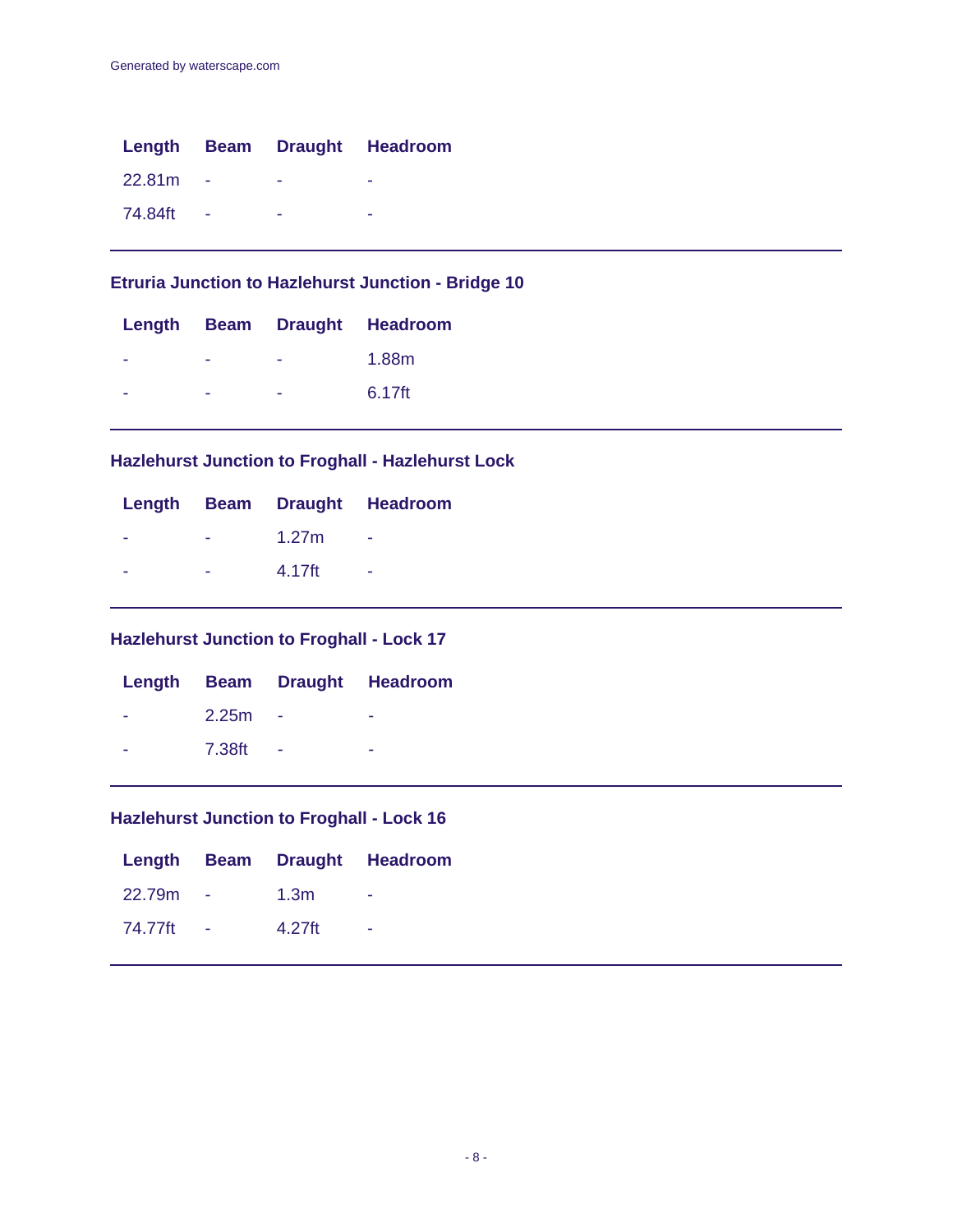# **Caledonian Canal**

# **Corpach basin to Clachnaharry - Corpach top lock**

|                  | Length Beam Draught Headroom |
|------------------|------------------------------|
| $11.65m$ $4.83m$ | $\sim$                       |
| 38.22ft 15.85ft  | $\sim$                       |

# **Corpach basin to Clachnaharry - Kytra Lock**

|          |  | Length Beam Draught Headroom |
|----------|--|------------------------------|
| 45.57m   |  |                              |
| 149.51ft |  |                              |

### **Corpach basin to Clachnaharry - Overhead Power cables**

|  |   | Length Beam Draught Headroom |
|--|---|------------------------------|
|  | - | 35 <sub>m</sub>              |
|  |   | 114.83ft                     |
|  |   |                              |

## **Corpach basin to Clachnaharry - Kessock Bridge**

|  | Length Beam Draught Headroom |
|--|------------------------------|
|  | 29 <sub>m</sub>              |
|  | 95.14ft                      |

# **Chesterfield Canal**

**West Stockwith to Retford - Whitsunday Pie lock**

|                 |        | Length Beam Draught Headroom |
|-----------------|--------|------------------------------|
| 21.75m 4.53m    |        | ۰                            |
| 71.36ft 14.86ft | $\sim$ | ۰                            |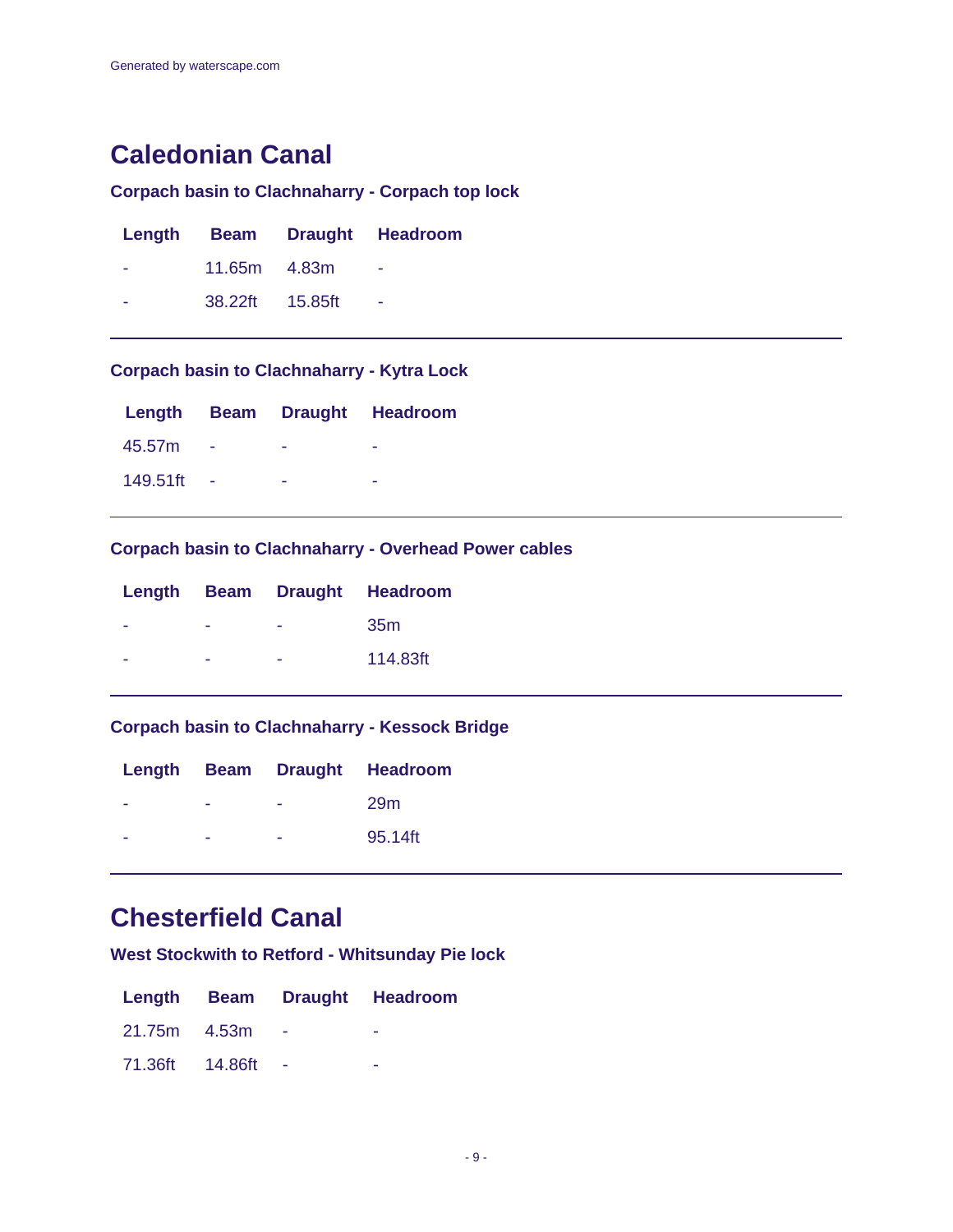### **West Stockwith to Retford - Smiths Flat Deck Bridge.**

|   | Length Beam Draught Headroom |
|---|------------------------------|
|   | 2.15m                        |
| - | 7.05ft                       |

Dimensions shown are the minimum for the canal however some locks and bridges have variances.

#### **Retford to Worksop - Retford Lock**

|                |  | Length Beam Draught Headroom |
|----------------|--|------------------------------|
| 21.75m 2.08m   |  | -                            |
| 71.36ft 6.82ft |  | -                            |

Dimensions shown are the minimum for the canal however some locks and bridges have variances.

#### **Retford to Worksop - Osberton Lock**

|   |                   | Length Beam Draught Headroom |
|---|-------------------|------------------------------|
| - | 0.76 <sub>m</sub> | ٠                            |
| ۰ | 2.49ft            | -                            |

#### **Worksop to Thorpe Top Treble - Retford Lock**

|        |        | Length Beam Draught Headroom |
|--------|--------|------------------------------|
| 2.08m  |        |                              |
| 6.82ft | $\sim$ |                              |

Dimensions shown are the minimum for the canal however some locks and bridges have variances.

### **Worksop to Thorpe Top Treble - Thorpe Top Treble**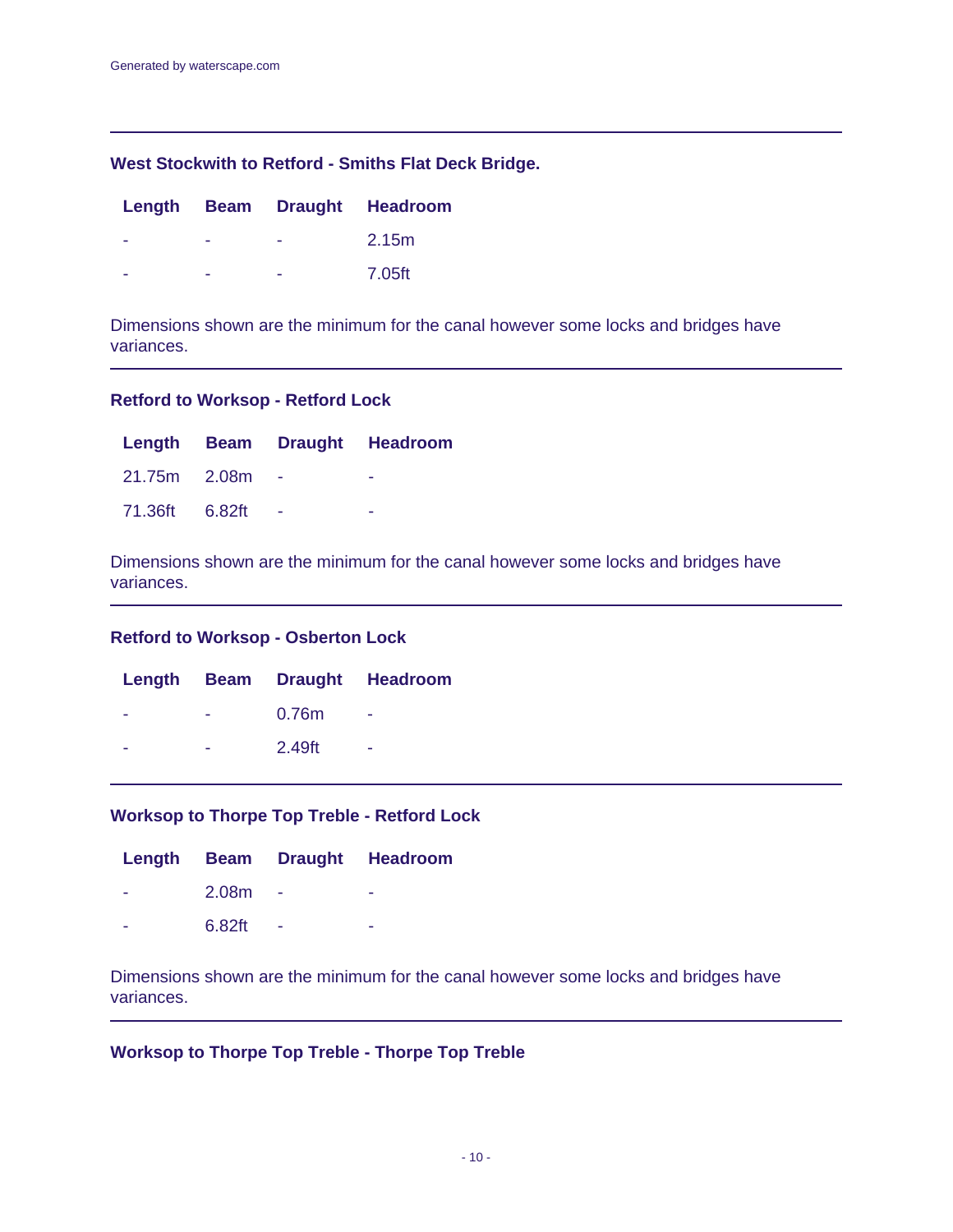|         |     |   | Length Beam Draught Headroom |
|---------|-----|---|------------------------------|
| 21.75m  |     |   |                              |
| 71.36ft | - - | - | -                            |

# **Coventry Canal**

**Fradley Junction to Coventry - Atherstone lock 5**

|                       |  | Length Beam Draught Headroom |
|-----------------------|--|------------------------------|
| 22.85m 2.27m 1.5m     |  | - 11                         |
| 74.97ft 7.45ft 4.92ft |  | $\overline{\phantom{a}}$     |

# **Fradley Junction to Coventry - Bridge 1**

|   |   | Length Beam Draught Headroom |
|---|---|------------------------------|
| - | - | 2.25m                        |
|   | - | 7.38ft                       |

# **Crinan Canal**

### **Crinan to Ardrishaig - Lock 4**

|   |                  | Length Beam Draught Headroom |
|---|------------------|------------------------------|
| - | 3.5 <sub>m</sub> |                              |
| - | 11.48ft          |                              |

## **Crinan to Ardrishaig - Lock 8**

|         |  | Length Beam Draught Headroom |
|---------|--|------------------------------|
| 26.71m  |  |                              |
| 87.63ft |  |                              |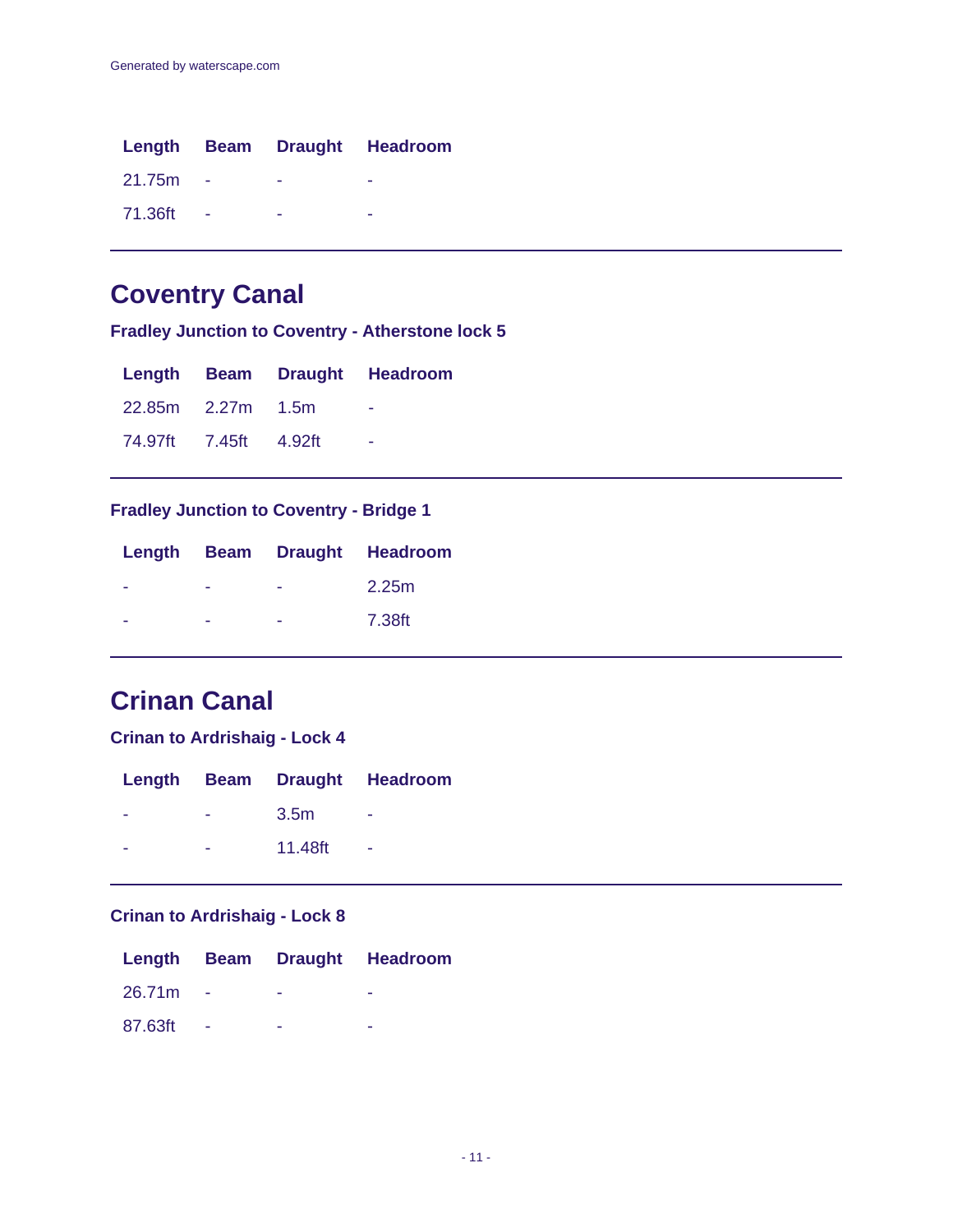### **Crinan to Ardrishaig - Lock 13**

|   |              |     | Length Beam Draught Headroom |
|---|--------------|-----|------------------------------|
| ÷ | <b>7.15m</b> |     | -                            |
|   | 23.46ft      | - 4 |                              |

# **Crinan to Ardrishaig - Bellanoch Bridge**

|   |            | Length Beam Draught Headroom |
|---|------------|------------------------------|
| ۰ | 3.06m      |                              |
| - | $10.04$ ft | ۰                            |
|   |            |                              |

## **Crinan to Ardrishaig - Overhead power cables**

|   | Length Beam Draught Headroom |
|---|------------------------------|
| - | 28.5m                        |
|   | 93.50ft                      |

# **Erewash Canal**

**Langley Mill to the River Trent - Hallam Fields Bridge**

|                  | Length Beam Draught Headroom |
|------------------|------------------------------|
| 4.1 <sub>m</sub> | 2.23 <sub>m</sub>            |
| 13.45ft          | 7.32ft                       |

Dimensions shown are the minimum for the canal however some locks and bridges have variances.

**Langley Mill to the River Trent - Long Eaton Lock**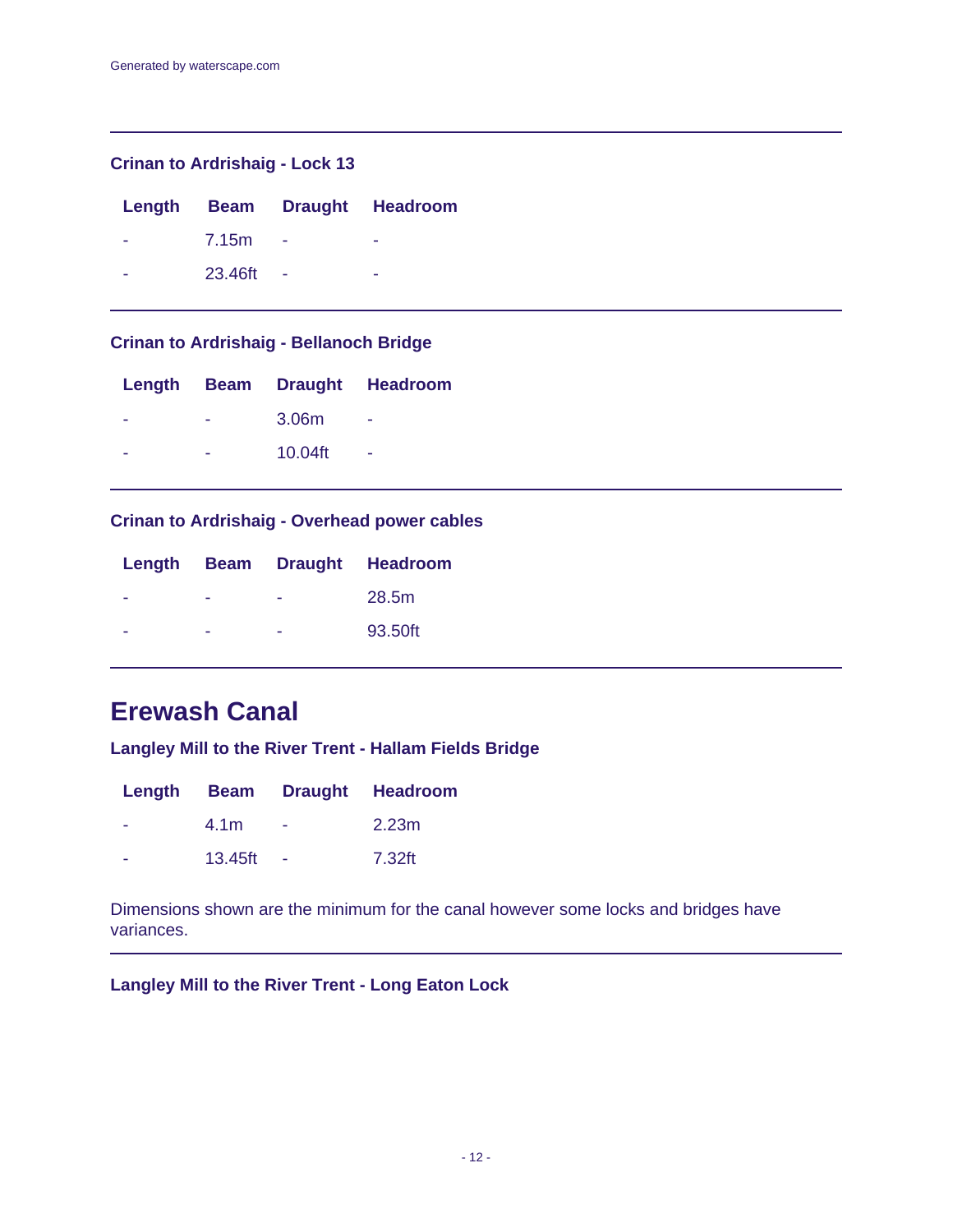|         |                 |   | Length Beam Draught Headroom |
|---------|-----------------|---|------------------------------|
| 24.5m   | $\sim 100$      | - |                              |
| 80.38ft | <b>Contract</b> | ۰ |                              |

**Langley Mill to the River Trent - Sandiacre Lock**

|  |        | Length Beam Draught Headroom |
|--|--------|------------------------------|
|  | 1.22m  |                              |
|  | 4.00ft | ۰                            |

# **Forth & Clyde Canal**

**Bowling Basin to Grangemouth - Red Burn Aqueduct**

|   |        | Length Beam Draught Headroom |
|---|--------|------------------------------|
| - | 1.83m  |                              |
| ۰ | 6.00ft |                              |

**Bowling Basin to Grangemouth - Lock 17**

|         |                          | Length Beam Draught Headroom |
|---------|--------------------------|------------------------------|
| 6m      | $\overline{\phantom{a}}$ | -                            |
| 19.69ft | $\sim$                   | -                            |

## **Bowling Basin to Grangemouth - Lock 19**

|   |        | Length Beam Draught Headroom |
|---|--------|------------------------------|
| - | 1.83m  |                              |
| ۰ | 6.00ft | ۰                            |
|   |        |                              |

**Bowling Basin to Grangemouth - Lock 20**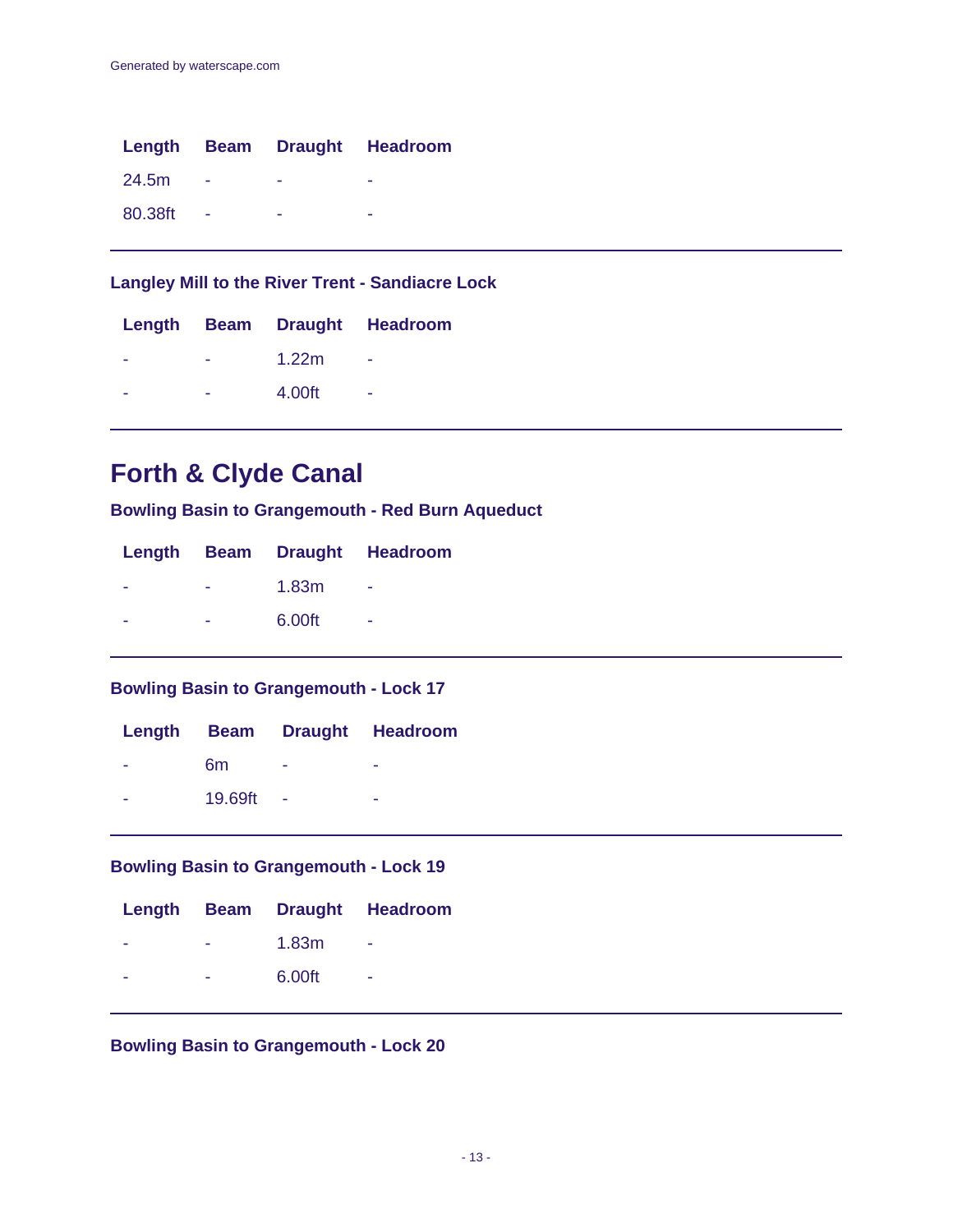|         |        | Length Beam Draught Headroom |
|---------|--------|------------------------------|
| 20.47m  |        |                              |
| 67.16ft | $\sim$ | -                            |

## **Bowling Basin to Grangemouth - A80 Bridge**

|   | Length Beam Draught Headroom |
|---|------------------------------|
|   | 3m                           |
| - | 9.84ft                       |

### **Glasgow Branch - Speaker Lock**

|                        |  | Length Beam Draught Headroom |
|------------------------|--|------------------------------|
| 24.2m 5.97m 1.8m       |  | ۰                            |
| 79.40ft 19.59ft 5.91ft |  | - 1                          |

## **Glasgow Branch - Ruchill Bridge**

|                   |        | Length Beam Draught Headroom |
|-------------------|--------|------------------------------|
| 5.26 <sub>m</sub> | $\sim$ | 3.07 <sub>m</sub>            |
| 17.26ft           | $\sim$ | $10.07$ ft                   |

# **Fossdyke Navigation**

**River Trent to Brayford Pool - Torksey Lock (Tidal)**

|                        | Length Beam Draught Headroom |
|------------------------|------------------------------|
| 21.4m  4.64m  1.52m    |                              |
| 70.21ft 15.22ft 4.99ft | - 11                         |

**River Trent to Brayford Pool - Saxilby Railway bridge, Flat Deck**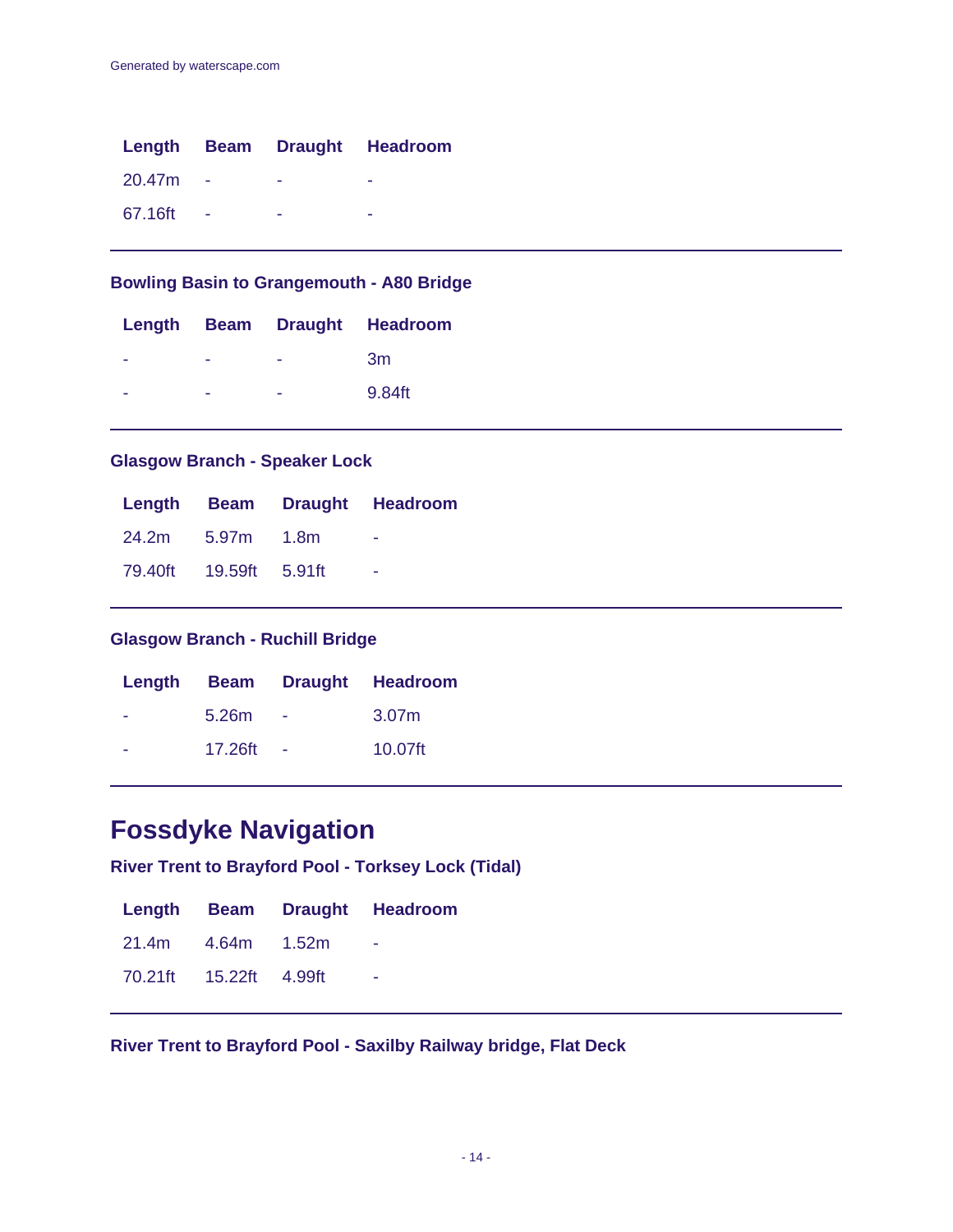|   |   | Length Beam Draught Headroom |
|---|---|------------------------------|
|   |   | 3.43m                        |
| ۰ | - | 11.25ft                      |

# **Gloucester & Sharpness Canal**

**High Level to Gloucester Dock - Parkend Bridge/Fretherne**

|                          |         |                          | Length Beam Draught Headroom |
|--------------------------|---------|--------------------------|------------------------------|
| $\overline{\phantom{a}}$ | 10.76m  |                          | ۰                            |
| -                        | 35.30ft | $\overline{\phantom{a}}$ | ۰                            |

At 3.5m draught. The main constraint is the approach to each bridge at a specified depth. Harbour master to advise.

## **High Level to Gloucester Dock - Bends in the canal**

|                 |  | Length Beam Draught Headroom |
|-----------------|--|------------------------------|
| 65 <sub>m</sub> |  |                              |
| 213.25ft        |  |                              |

Seek advice from Harbour Master

### **High Level to Gloucester Dock - Pylons at sandfield and Parkend**

|   |   | Length Beam Draught Headroom |
|---|---|------------------------------|
| - | - | 38m                          |
| - | - | 124.67ft                     |

Seek advice from Harbour Master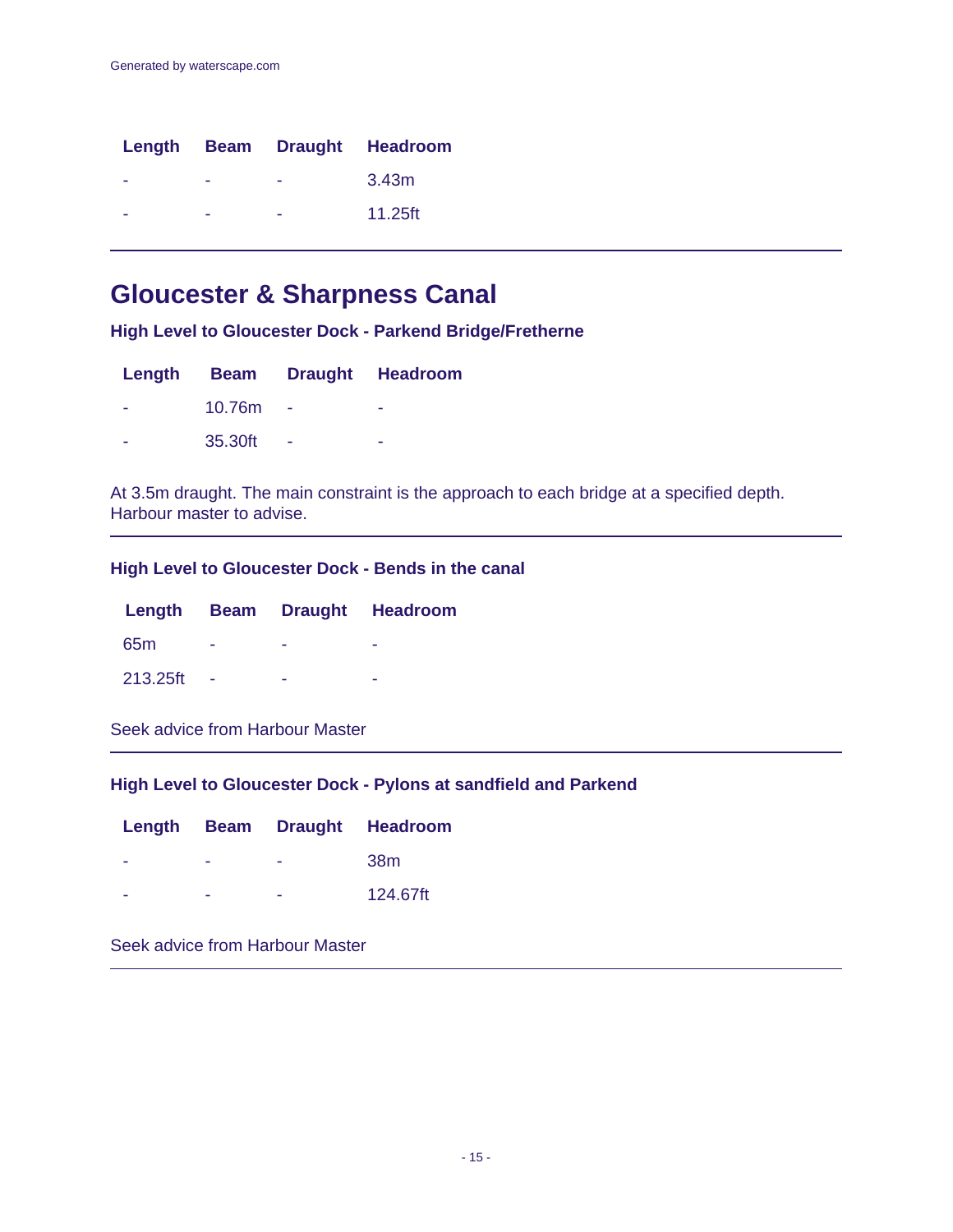# **Grand Union Canal**

### **Lock 82 Rickmansworth to Berkhamsted - Lock 82 Rickmansworth**

|         | Length Beam Draught Headroom |
|---------|------------------------------|
| 4.45m   | -                            |
| 14.60ft |                              |

Brentford - Camp Hill tradtionally at 72' length 7' width. 14' width to Berkamsted. Measurements show longer craft possible

### **Lock 82 Rickmansworth to Berkhamsted - Lock 58 Berkhamsted**

|  |                    | Length Beam Draught Headroom |
|--|--------------------|------------------------------|
|  | $24.1m - 1.23m -$  |                              |
|  | 79.07ft - 4.04ft - |                              |

### **Lock 82 Rickmansworth to Berkhamsted - Bridge 155 Hemel Hempstead**

|  |   | Length Beam Draught Headroom |
|--|---|------------------------------|
|  | - | 2.4m                         |
|  | - | 7.87ft                       |

### **Berkhamsted to Norton Junction - Tiddenfoot Narrows, Leighton Buzzard**

|         | Length Beam Draught Headroom |
|---------|------------------------------|
| 3.88m   |                              |
| 12.73ft | -                            |

Movement of former bridge abutments restricting craft

### **Berkhamsted to Norton Junction - Lock 8 Buckby**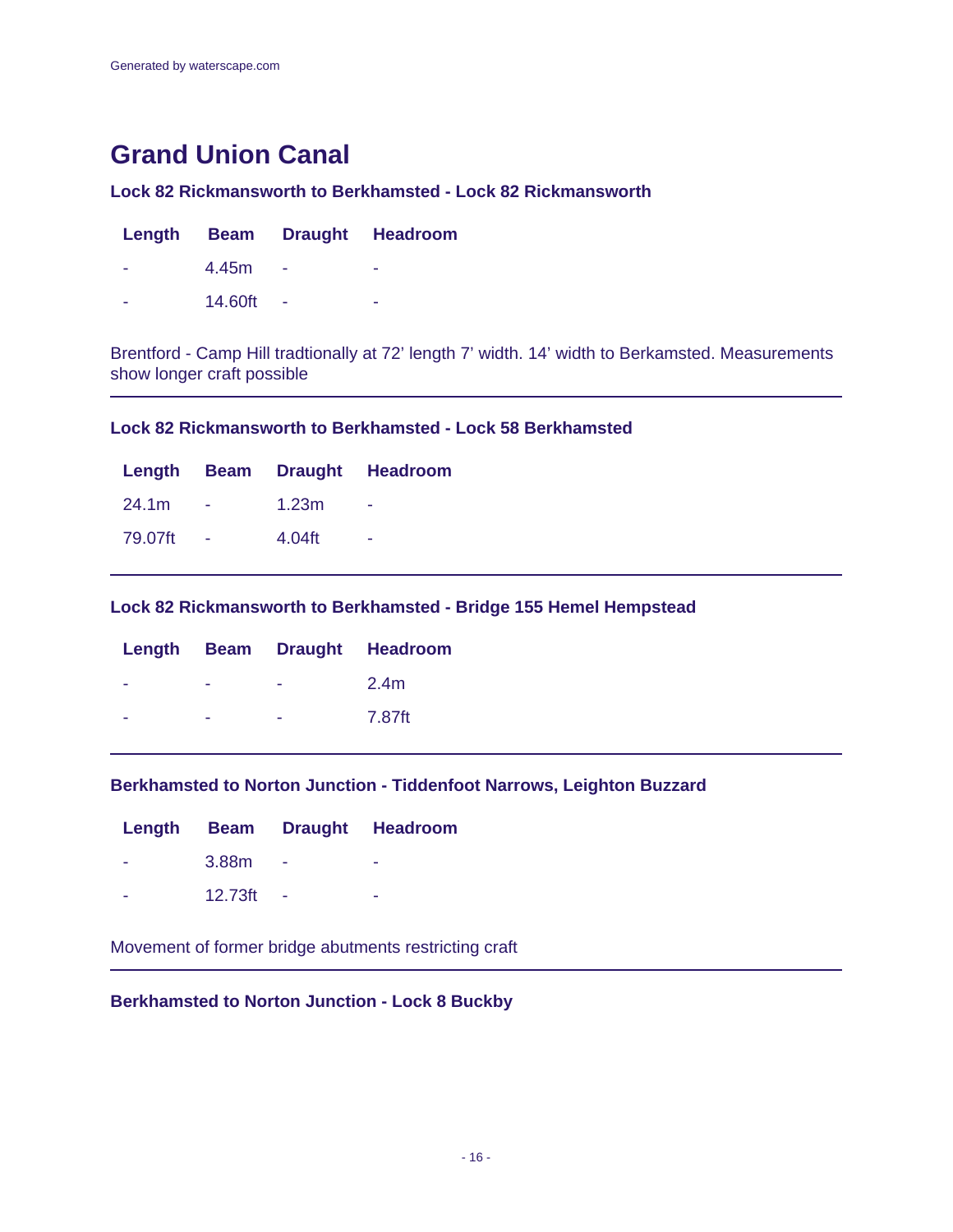|         |                 |        | Length Beam Draught Headroom |
|---------|-----------------|--------|------------------------------|
| 24.2m   |                 | 1.29m  |                              |
| 79.40ft | <b>Contract</b> | 4.23ft | ۰                            |

**Berkhamsted to Norton Junction - Bridge 140 Berkhamsted**

|  | Length Beam Draught Headroom |
|--|------------------------------|
|  | 2.33 <sub>m</sub>            |
|  | 7.64ft                       |

### **Norton Junction to Napton Junction - Lock 1 Braunston**

|              |                          | Length Beam Draught Headroom |
|--------------|--------------------------|------------------------------|
| 24.15m - - - |                          | $\overline{\phantom{a}}$     |
| 79.23ft -    | <b>Contract Contract</b> | -                            |

## **Aylesbury Arm - Lock 2 Marsworth**

|                       |  | Length Beam Draught Headroom |
|-----------------------|--|------------------------------|
| 22.82m 2.29m 1.29m    |  |                              |
| 74.87ft 7.51ft 4.23ft |  | - -                          |

# **Aylesbury Arm - Bridge 13**

|   |                          |                        | Length Beam Draught Headroom |
|---|--------------------------|------------------------|------------------------------|
| ۰ | $\sim$                   | <b>Contact Contact</b> | 2.33m                        |
| - | $\overline{\phantom{a}}$ | <b>Service</b>         | 7.64ft                       |

## **Northampton Arm - Lock 8**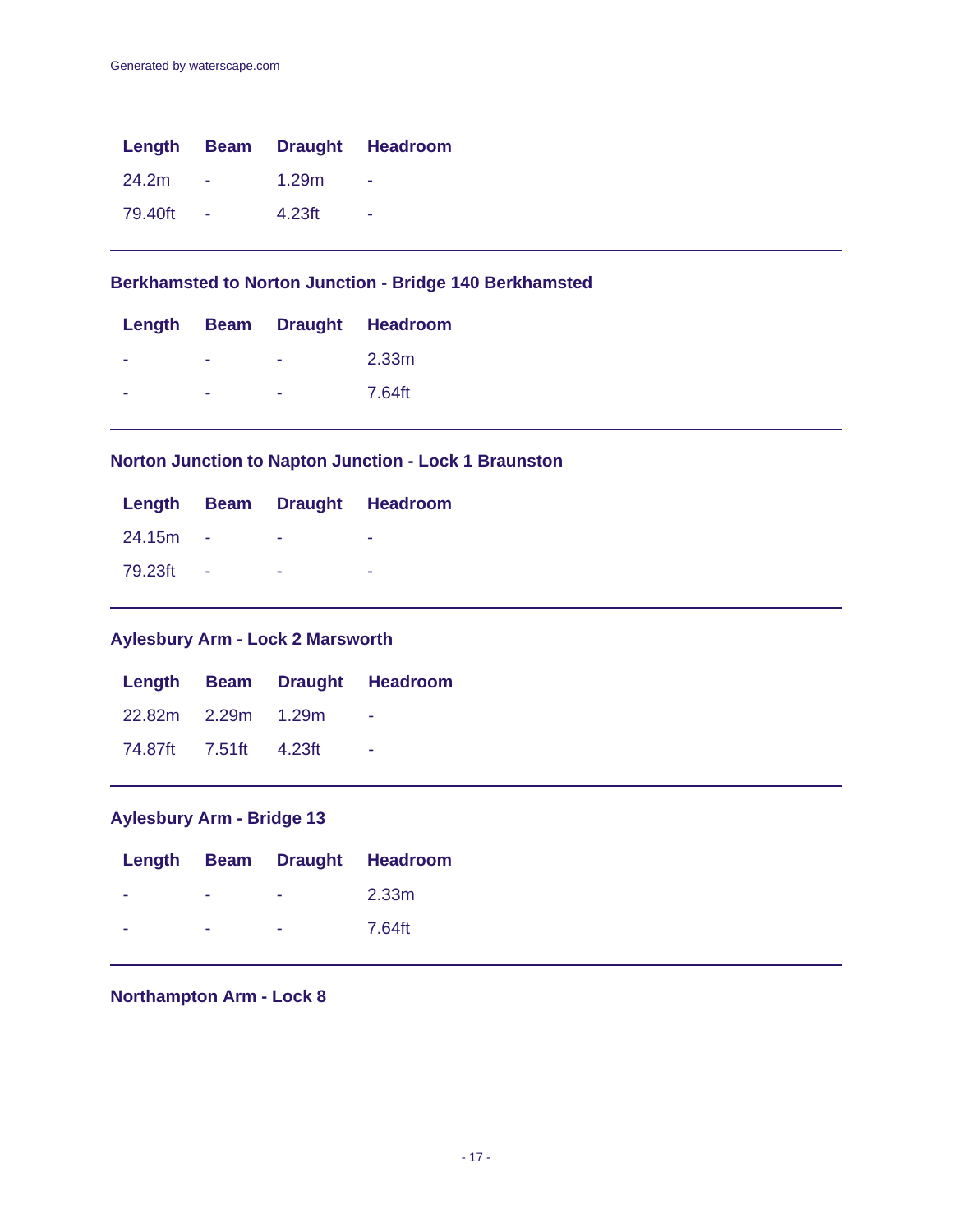|         |  | Length Beam Draught Headroom |
|---------|--|------------------------------|
| 22.67m  |  |                              |
| 74.38ft |  |                              |

**Bulls Bridge to Little Venice (no locks) - Black Horse Bridge 15**

|         |        | Length Beam Draught Headroom |
|---------|--------|------------------------------|
| 4.5m    | $\sim$ | -                            |
| 14.76ft |        | -                            |

No locks

**Bulls Bridge to Little Venice (no locks) - Harrow Road Bridge 3**

|  |   | Length Beam Draught Headroom |
|--|---|------------------------------|
|  | - | 2.23m                        |
|  | - | 7.32ft                       |

## **Brentford to Bulls Bridge -**

|  |                             | Length Beam Draught Headroom |
|--|-----------------------------|------------------------------|
|  | 22.4m  4.42m  1.68m  -      |                              |
|  | 73.49ft  14.50ft  5.51ft  - |                              |

### **Brentford to Bulls Bridge - Western Road Bridge 201**

|  | Length Beam Draught Headroom |
|--|------------------------------|
|  | 3.03 <sub>m</sub>            |
|  | 9.94ft                       |

**Bulls Bridge to Stockers Lock (London boundary) -**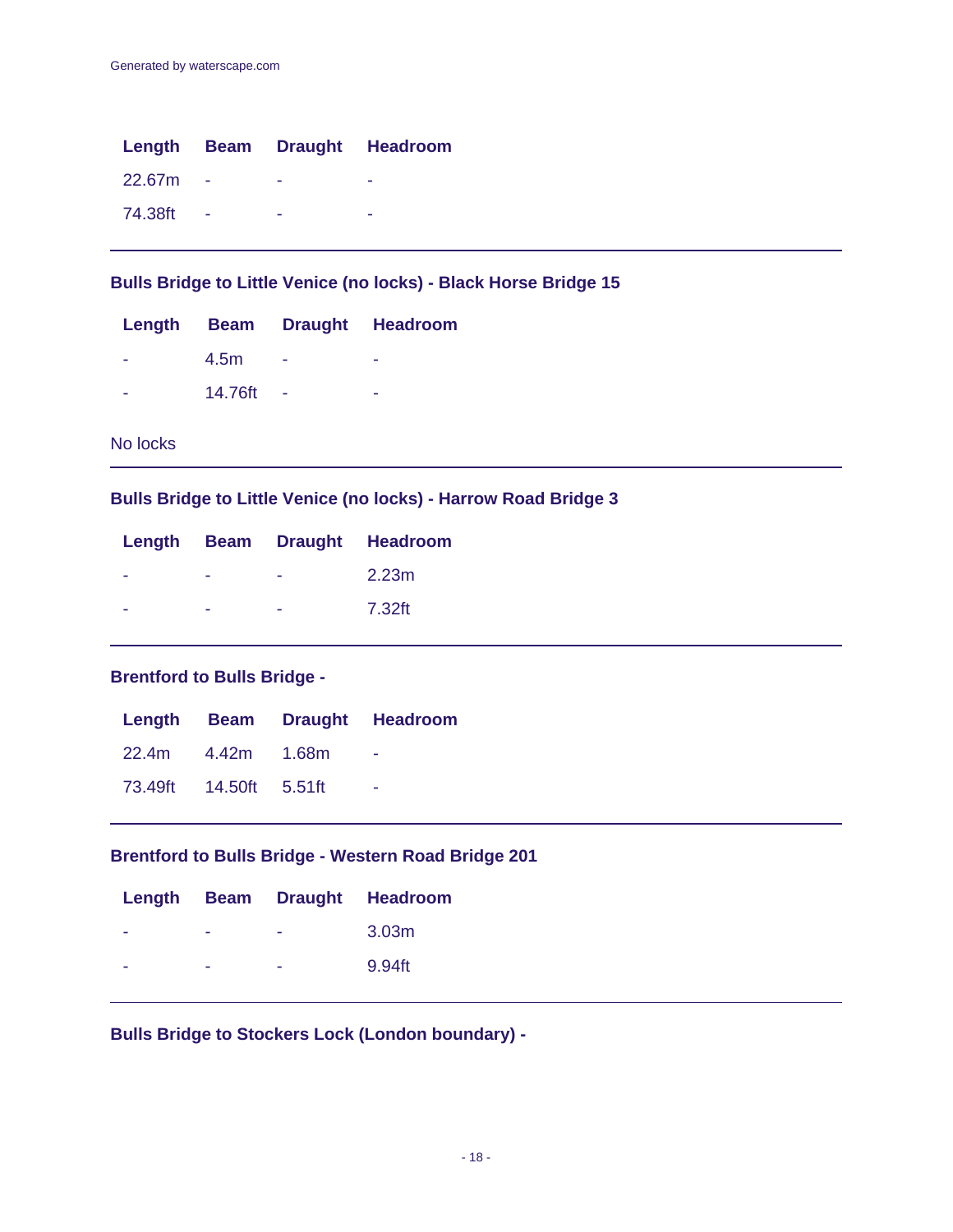|                        | Length Beam Draught Headroom |
|------------------------|------------------------------|
| 21.95m 4.28m 1.23m     | - -                          |
| 72.01ft 14.04ft 4.04ft | - -                          |

# **Bulls Bridge to Stockers Lock (London boundary) - Packet Boat Lane Bridge**

|   |   | Length Beam Draught Headroom |
|---|---|------------------------------|
|   | - | 2.49m                        |
| - | - | 8.17ft                       |

### **Napton to Camp Hill - Hatton Locks**

|  |                    | Length Beam Draught Headroom |
|--|--------------------|------------------------------|
|  | 24.5m - 1.86m -    |                              |
|  | 80.38ft - 6.10ft - |                              |

# **Napton to Camp Hill - Bridge 23**

|  |   | Length Beam Draught Headroom |
|--|---|------------------------------|
|  | - | 2.41m                        |
|  | - | 7.91ft                       |

# **Napton to Camp Hill - Bridge 59**

|                      |             |            | Length Beam Draught Headroom |
|----------------------|-------------|------------|------------------------------|
| <b>All Contracts</b> |             | $3.9m$ - - |                              |
| a ser                | $12.80ft -$ |            | <b>Contract Contract</b>     |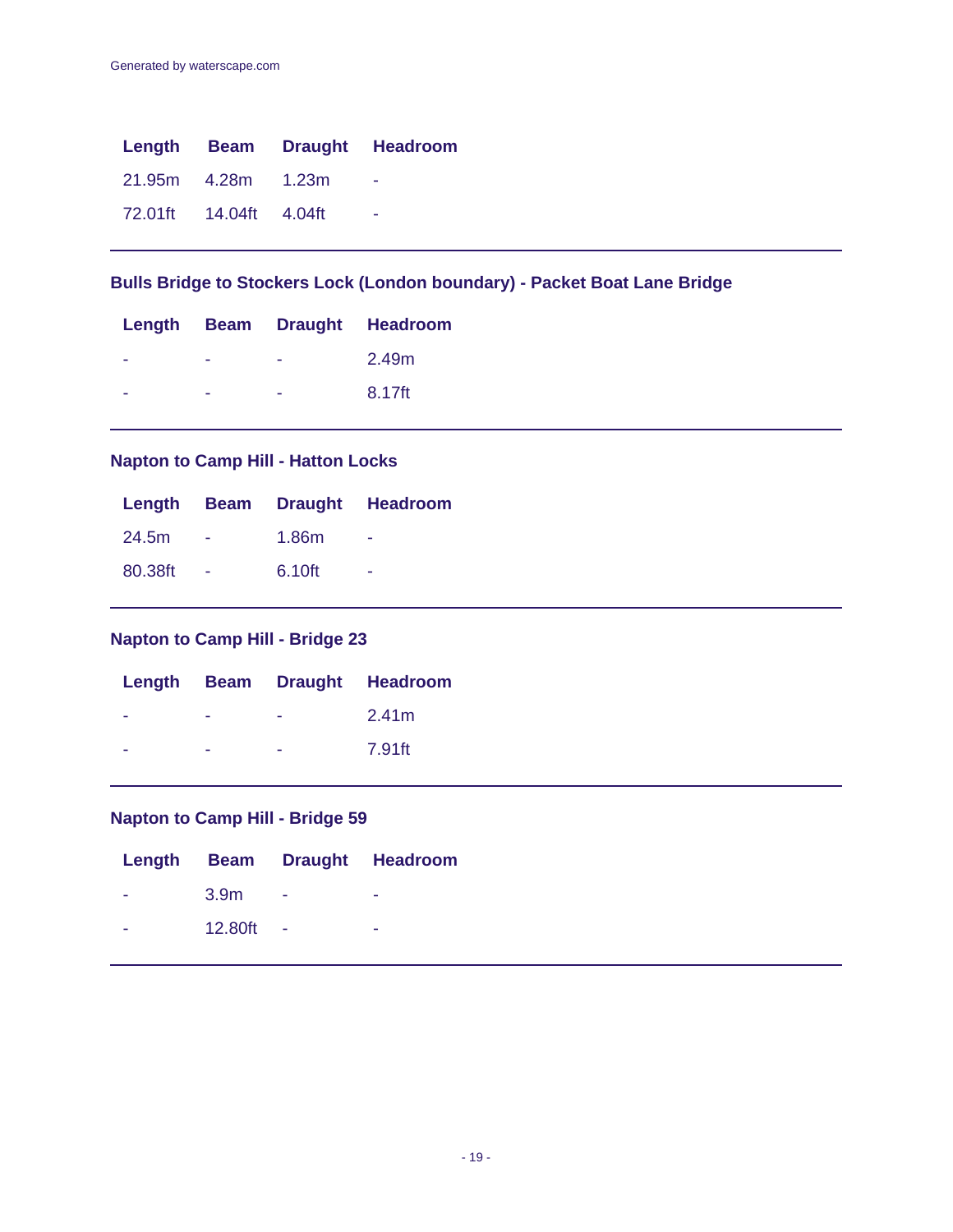# **Grand Union Canal Leicester Line**

# **Kilby to Leicester - St Mary's Mill Lock**

|         |        | Length Beam Draught Headroom |
|---------|--------|------------------------------|
| 24.1m   | 1.35m  |                              |
| 79.07ft | 4.43ft |                              |

## **Kilby to Leicester - Kings Lock Arch Bridge**

|   |   | Length Beam Draught Headroom |
|---|---|------------------------------|
| - | - | 2.13 <sub>m</sub>            |
| - |   | 6.99ft                       |

## **Kilby to Leicester - Aylstone Mill Arch bridge**

|         |   | Length Beam Draught Headroom |
|---------|---|------------------------------|
| 4.5m    | ٠ |                              |
| 14.76ft |   |                              |

# **Hertford Union Canal**

**- Middle Lock**

|         | Length Beam Draught Headroom |
|---------|------------------------------|
| 4.65m   |                              |
| 15.26ft |                              |

### **- all three locks**

|         |     | Length Beam Draught Headroom |
|---------|-----|------------------------------|
| 26.2m   | - 1 |                              |
| 85.96ft |     |                              |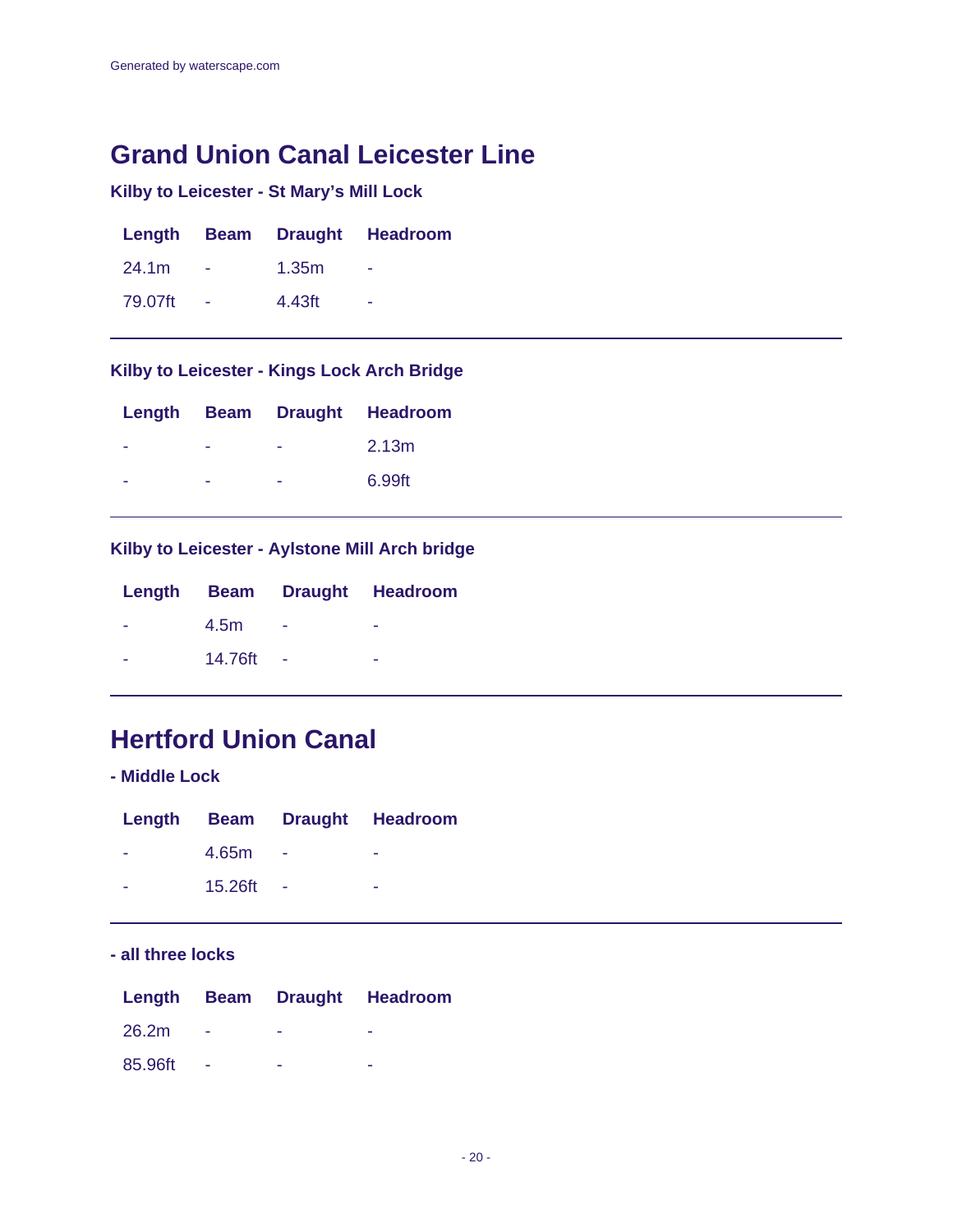## **- Skew Bridge**

|   | Length Beam Draught Headroom |
|---|------------------------------|
| - | 2.48m                        |
| - | 8.14ft                       |

### **- Lower Lock**

| Length Beam Draught Headroom |
|------------------------------|
|                              |
|                              |
|                              |

# **Huddersfield Broad Canal**

## **Huddersfield Broad Canal - Lock 6**

|                        |  | Length Beam Draught Headroom |
|------------------------|--|------------------------------|
| 17.3m  4.32m  1.7m     |  | - 1                          |
| 56.76ft 14.17ft 5.58ft |  | - 11                         |

### **Huddersfield Broad Canal - Vernon Bridge (Br. No 4)**

|  |   | Length Beam Draught Headroom |
|--|---|------------------------------|
|  |   | 2.8m                         |
|  | - | 9.19ft                       |

# **Huddersfield Narrow Canal**

**Standedge Tunnel to Portland Basin - Lock 21 W**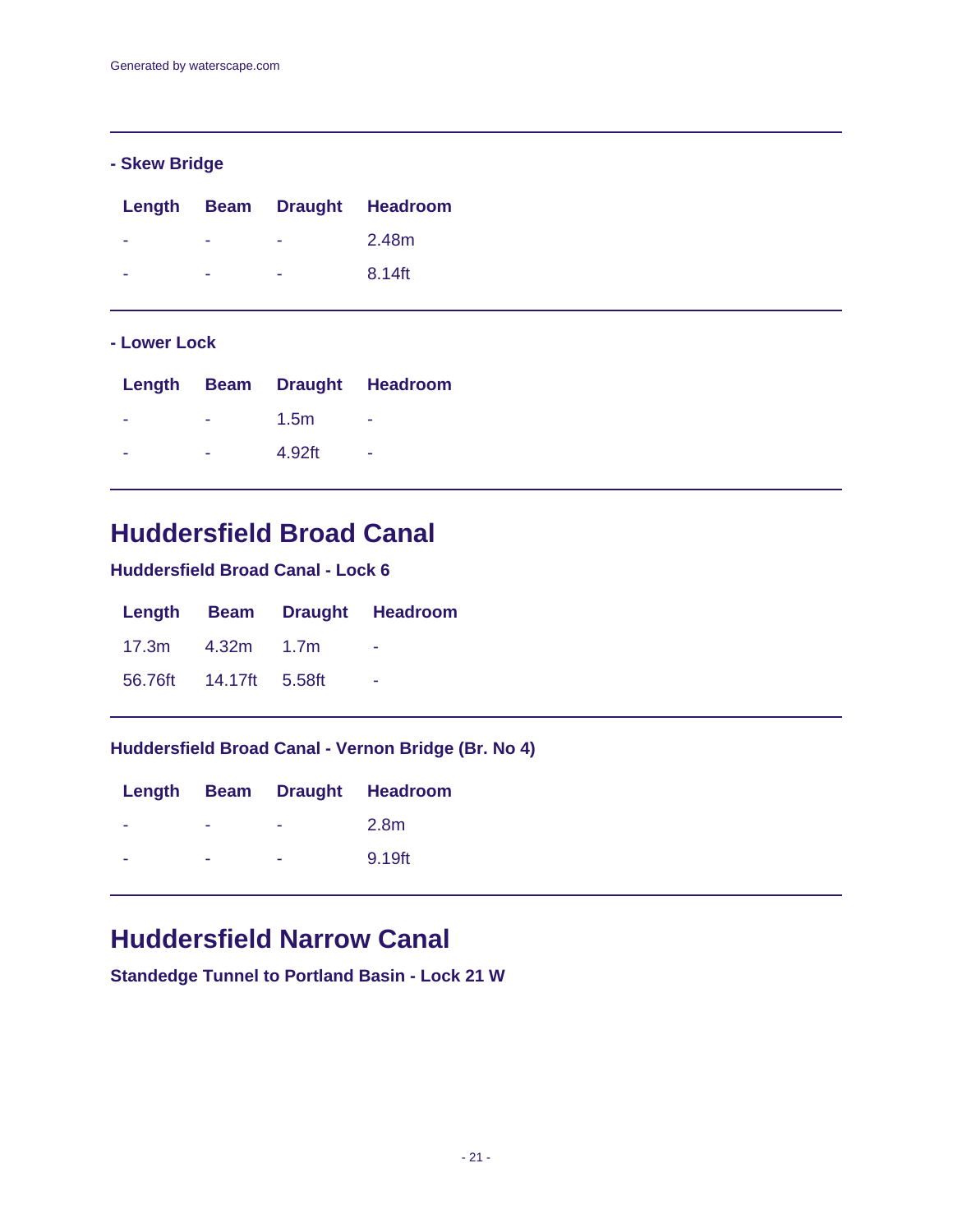|                       |  | Length Beam Draught Headroom |
|-----------------------|--|------------------------------|
| 22.46m 2.19m 1.1m     |  | - 11                         |
| 73.69ft 7.19ft 3.61ft |  | . .                          |

### **Standedge Tunnel to Portland Basin - Grove Rd Br 96**

|   |   | Length Beam Draught Headroom |
|---|---|------------------------------|
|   |   | 1.98m                        |
| ۰ | - | 6.50ft                       |

### **Aspley Basin to Standedge tunnel - Lock 41**

|                       |  | Length Beam Draught Headroom |
|-----------------------|--|------------------------------|
| 21.34m 2.1m 0.9m      |  | ۰                            |
| 70.01ft 6.89ft 2.95ft |  | ۰                            |

The height restriction tallies with that of Standedge Tunnel, and the restriction applies prior to HNC at Lock 1.

## **Aspley Basin to Standedge tunnel - Aspley Bridge (flat deck)**

|   |   | Length Beam Draught Headroom |
|---|---|------------------------------|
|   | - | 2.1 <sub>m</sub>             |
| - | - | 6.89ft                       |

# **Kennet & Avon Canal**

**Hanaham Lock to Bridge 194 (Bath) - Hanham Lock**

|                  | Length Beam Draught Headroom |
|------------------|------------------------------|
| 5.7 <sub>m</sub> | -                            |
| 18.70ft          | -                            |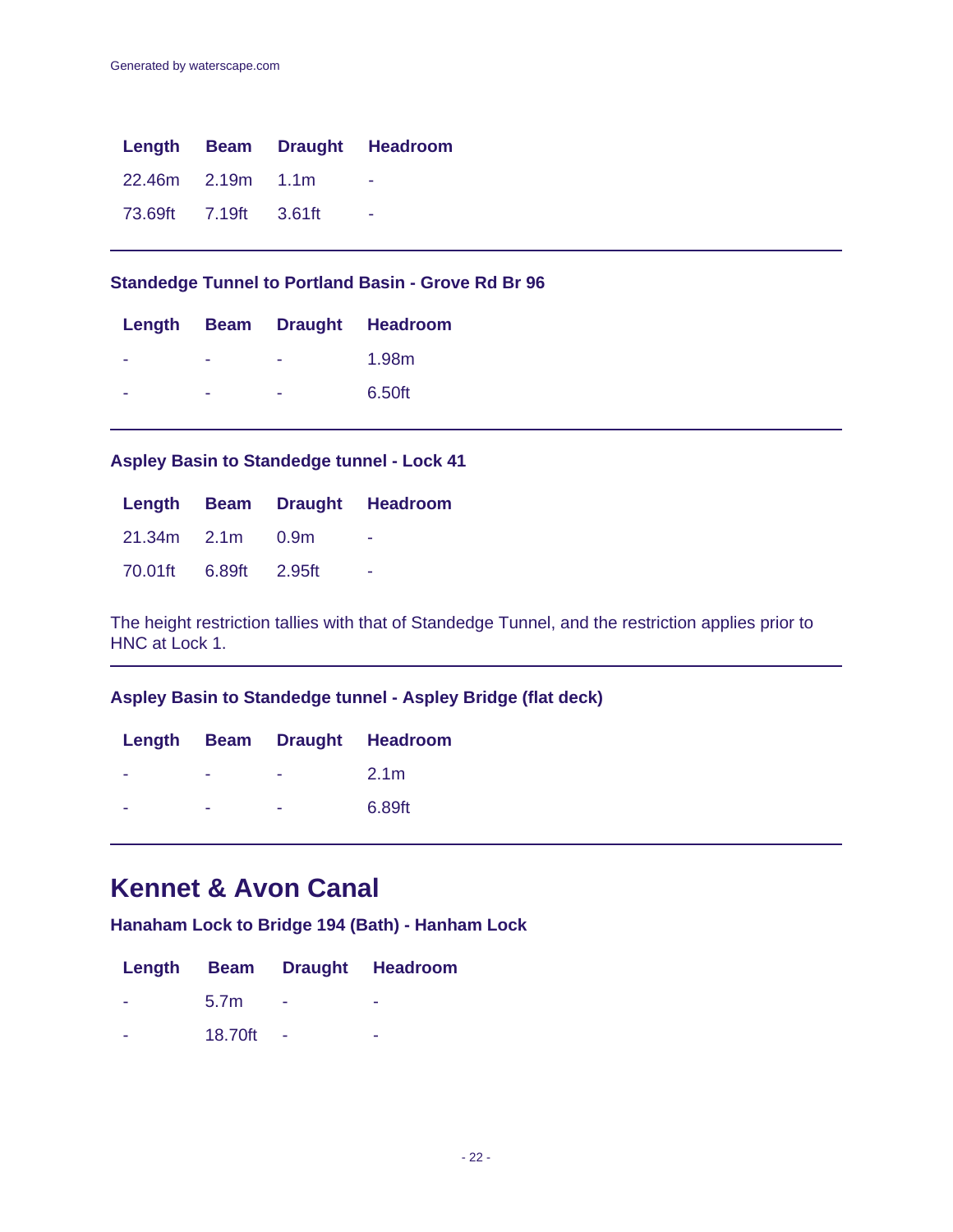### **Hanaham Lock to Bridge 194 (Bath) - Saltford Lock**

|         |  | Length Beam Draught Headroom |
|---------|--|------------------------------|
| 28.9m   |  |                              |
| 94.82ft |  | -                            |

## **Hanaham Lock to Bridge 194 (Bath) - Church Hill Bridge**

| - | 2.9m                         |
|---|------------------------------|
| - | 9.51ft                       |
|   | Length Beam Draught Headroom |

## **Hanaham Lock to Bridge 194 (Bath) - Swineford**

| - | 1.47m  |                              |
|---|--------|------------------------------|
|   | 4.82ft | ۰                            |
|   |        | Length Beam Draught Headroom |

## **Bridge 194 to Blakes Lock (Reading) - Lock 41**

|                  | Length Beam Draught Headroom |
|------------------|------------------------------|
| 4.2 <sub>m</sub> |                              |
| 13.78ft          | ۰                            |

## **Bridge 194 to Blakes Lock (Reading) - Lock 100**

|         |  | Length Beam Draught Headroom |
|---------|--|------------------------------|
| 21.6m   |  |                              |
| 70.87ft |  |                              |

**Bridge 194 to Blakes Lock (Reading) - Hilperton Marsh Bridge (165)**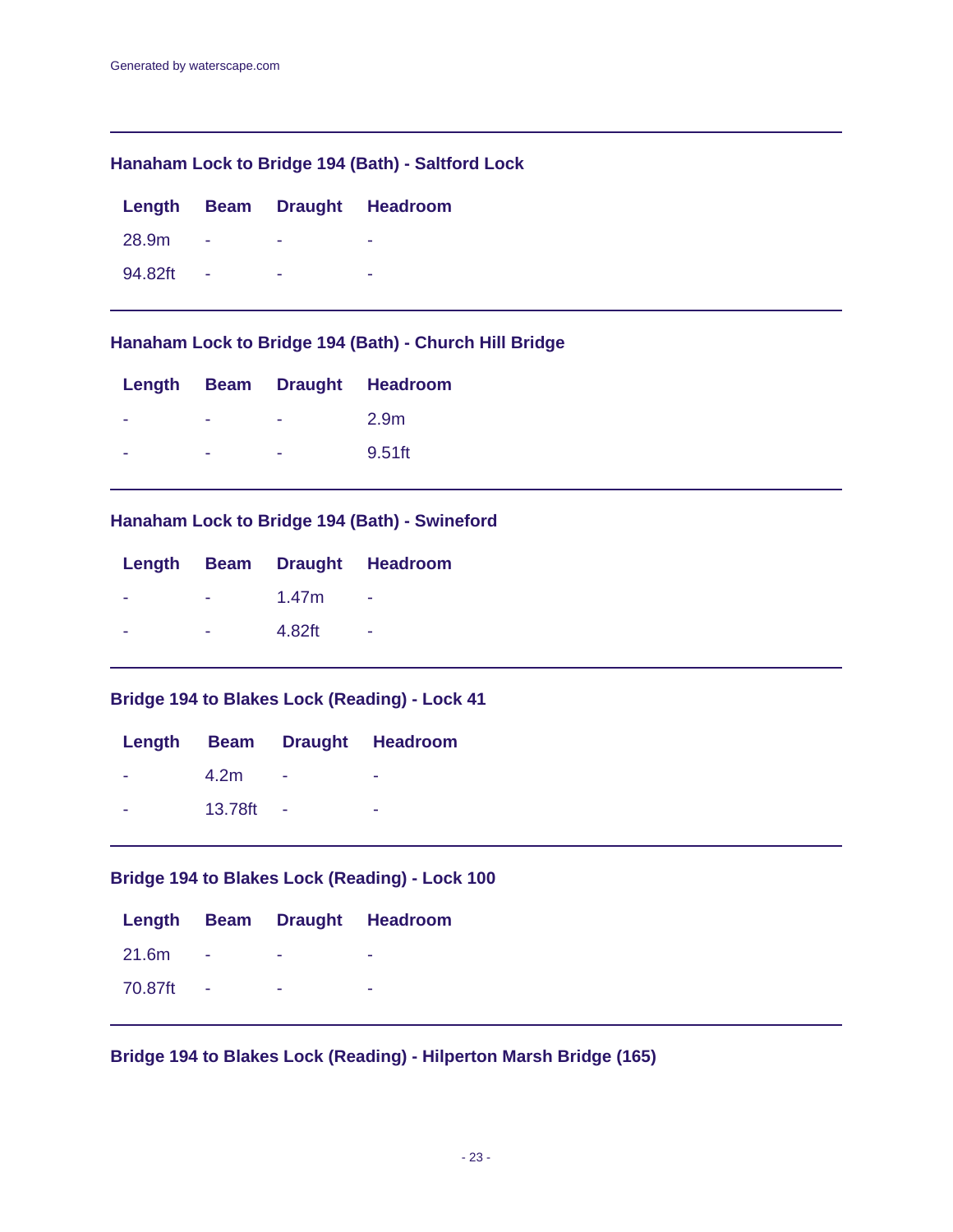|  |   | Length Beam Draught Headroom |
|--|---|------------------------------|
|  |   | 2.5m                         |
|  | - | 8.20ft                       |

**Bridge 194 to Blakes Lock (Reading) - Hungerford Station Rd Bridge (83)**

|  |   | Length Beam Draught Headroom |
|--|---|------------------------------|
|  | - | 2.4m                         |
|  |   | 7.87ft                       |

Hungerford station rd bridge deck is lower on towpath side 2.4m

### **Bridge 194 to Blakes Lock (Reading) - Lock 44 & Bulls lock 88**

|   |        | Length Beam Draught Headroom |
|---|--------|------------------------------|
| - | 1.24m  | ۰                            |
| - | 4.07ft | ۰                            |

Depth over the lower cill at Bulls lock 88 fluctuates according to river levels over temporary weir downstream

# **Lancaster Canal**

### **Main Line - Br 79**

|   |         |                           | Length Beam Draught Headroom |
|---|---------|---------------------------|------------------------------|
| ۰ | 4.88m   |                           |                              |
| - | 16.01ft | <b><i><u>ALCO</u></i></b> |                              |

No locks on main line length determined by bends

**Main Line - Br 129B**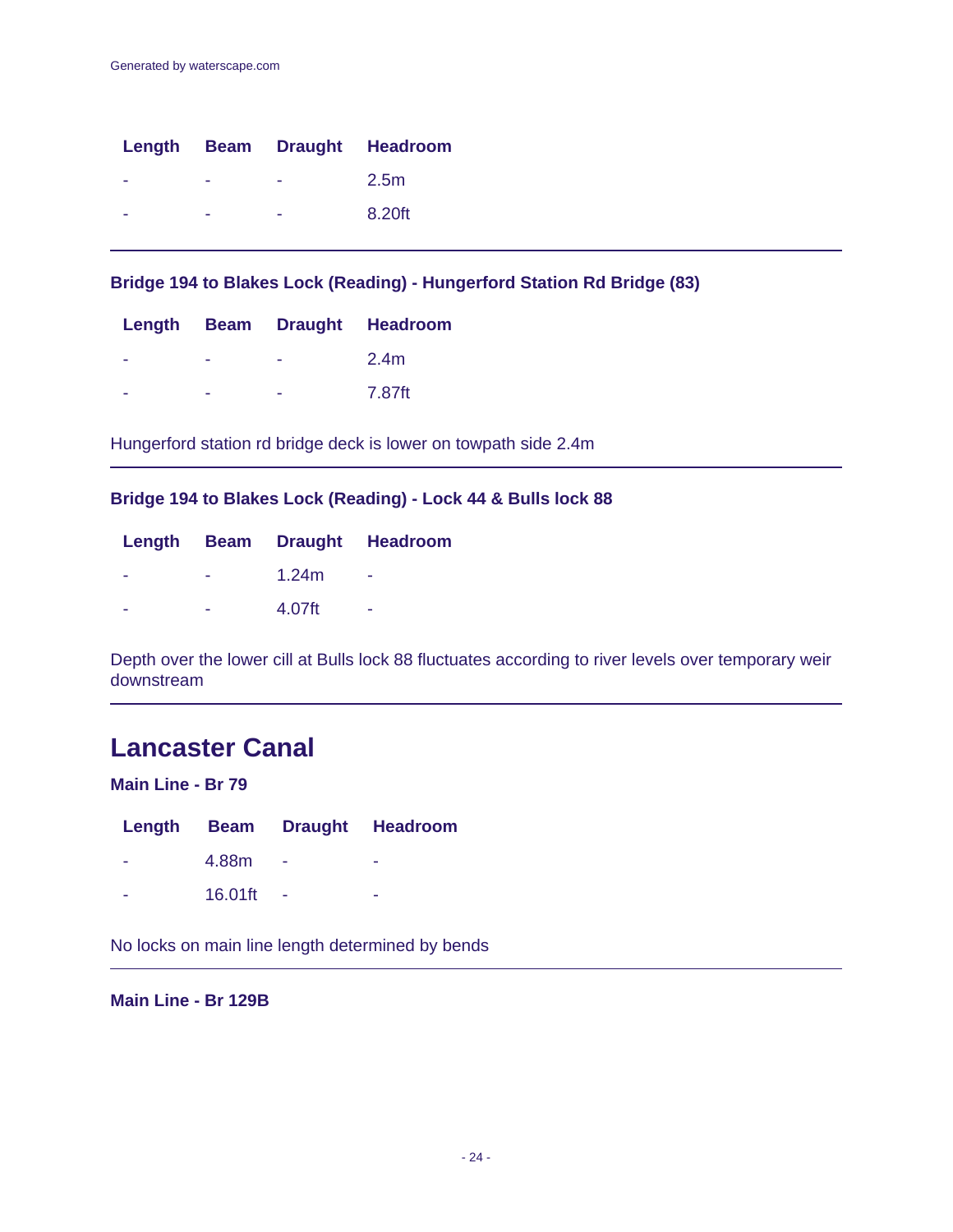|  |   | Length Beam Draught Headroom |
|--|---|------------------------------|
|  | - | 2.57m                        |
|  |   | 8.43ft                       |

### **Glasson Branch - Lock 2**

|                        |                         | Length Beam Draught Headroom |
|------------------------|-------------------------|------------------------------|
|                        | 23.75m 4.88m 1.37m 2.5m |                              |
| 77.92ft 16.01ft 4.49ft |                         | 8.20ft                       |

# **Leeds & Liverpool Canal**

**Greenberfield Locks to Leeds - Dowley Gap (top)**

|                        | Length Beam Draught Headroom |
|------------------------|------------------------------|
| 19.5m  4.55m  1.3m     | - 11                         |
| 63.98ft 14.93ft 4.27ft | $\overline{\phantom{a}}$     |

19.40m limiting length relates to the EAST, although generally the max length boat on the L&L is 18.90m (62ft)

### **Greenberfield Locks to Leeds - Wellington Road Bridge (flat deck)**

|  |   | Length Beam Draught Headroom |
|--|---|------------------------------|
|  | - | 2.55m                        |
|  | - | 8.37ft                       |

o/h at br 2.55m Limiting height is still Foulridge tunnel controlling EAST and WEST

### **Liverpool to Leigh Branch - Lock 89**

|                        | Length Beam Draught Headroom |
|------------------------|------------------------------|
| 22.4m 4.4m 1.22m       |                              |
| 73.49ft 14.44ft 4.00ft | ۰                            |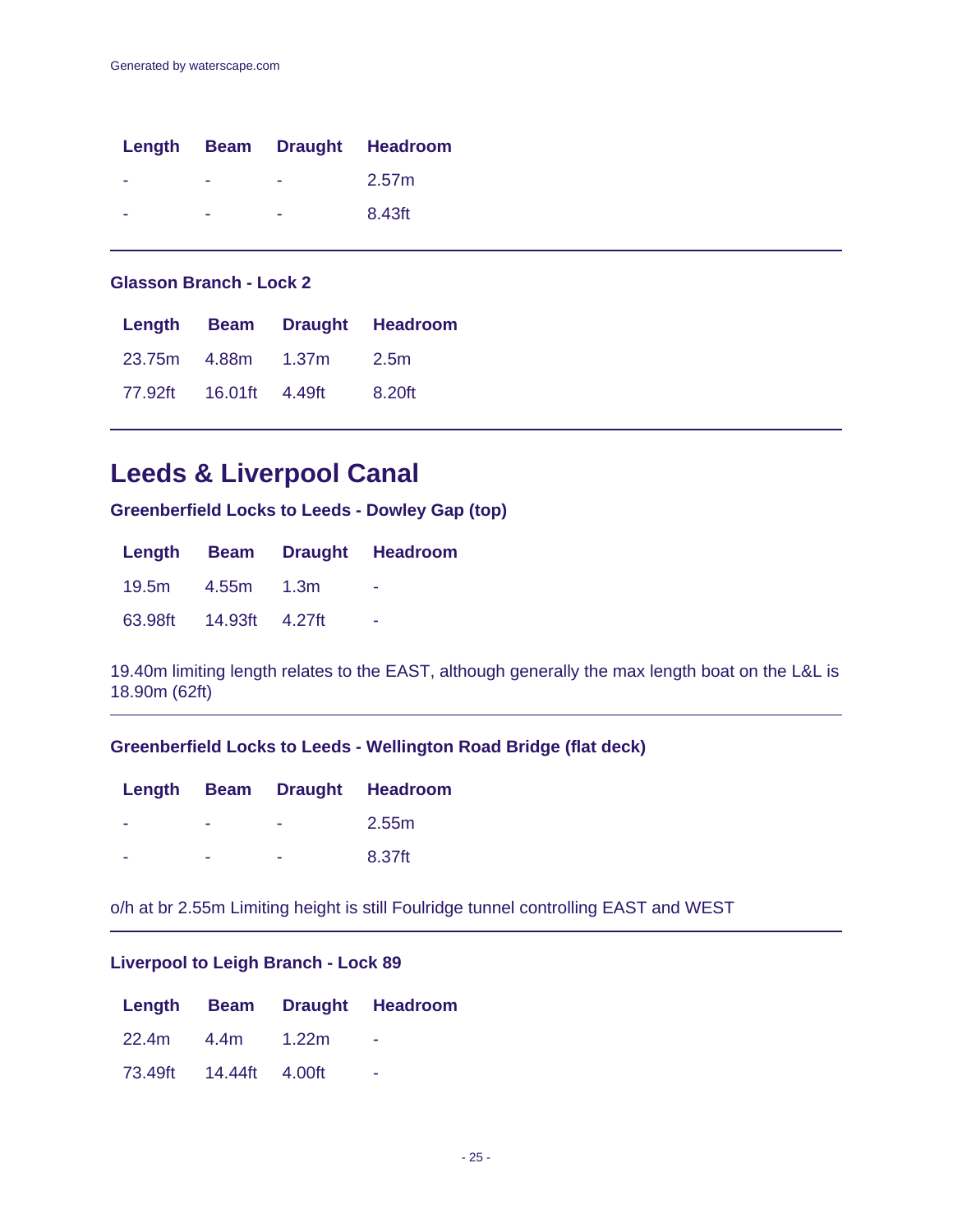### **Liverpool to Leigh Branch - Br 42**

|  |   | Length Beam Draught Headroom |
|--|---|------------------------------|
|  |   | 2.56m                        |
|  | - | 8.40ft                       |

## **Liverpool to Leigh Branch - Gt Howard St (Liverpool Link only)**

|   | - | 2.03 <sub>m</sub>            |
|---|---|------------------------------|
| - | - | 6.66ft                       |
|   |   | Length Beam Draught Headroom |

## **Leigh Branch to Greenberfield - Lock 73**

|                | Length Beam Draught Headroom |
|----------------|------------------------------|
| 4.56m 1.14m    | - -                          |
| 14.96ft 3.74ft | ۰                            |

### **Leigh Branch to Greenberfield - Lock 45**

|         |                | Length Beam Draught Headroom |
|---------|----------------|------------------------------|
| 19.15m  |                |                              |
| 62.83ft | <b>College</b> |                              |

### **Leigh Branch to Greenberfield - Foulridge Tunnel**

|  | Length Beam Draught Headroom |
|--|------------------------------|
|  | 2.38m                        |
|  | 7.81ft                       |

o/h at tunnel 2.28 m Limiting height is Foulridge tunnel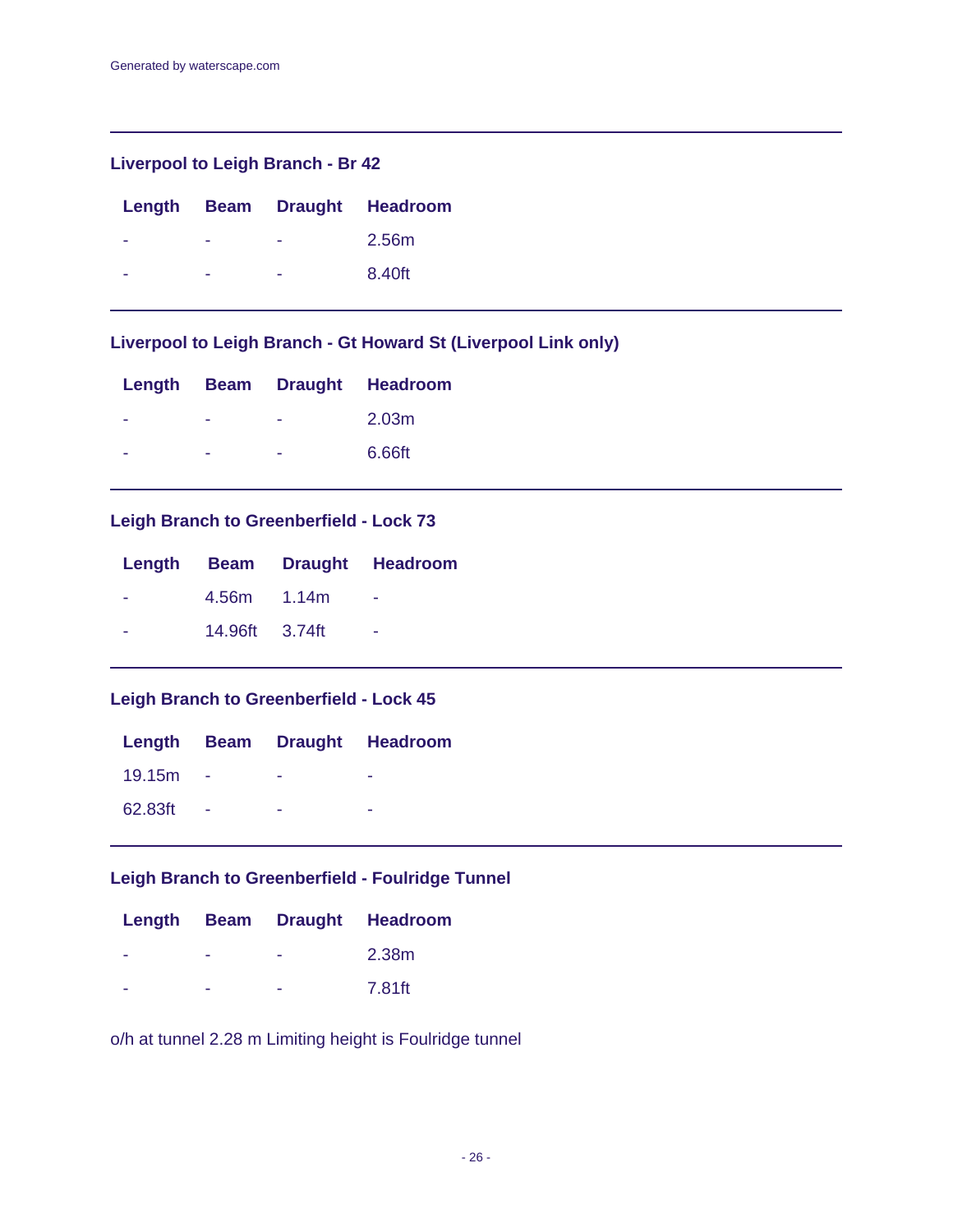# **Leigh Branch - Lock 2**

|                        |                  | Length Beam Draught Headroom |
|------------------------|------------------|------------------------------|
|                        | 21.9m 4.65m 1.2m | $\sim$                       |
| 71.85ft 15.26ft 3.94ft |                  | - 11                         |

## **Leigh Branch - Br 10**

|   |   | Length Beam Draught Headroom |
|---|---|------------------------------|
|   | - | 2.34m                        |
| - | - | 7.68ft                       |

## **Rufford Branch - Lock 1**

|                | Length Beam Draught Headroom |
|----------------|------------------------------|
| $4.34m$ $1.1m$ | 2.33m                        |
| 14.24ft 3.61ft | 7.64ft                       |

## **Rufford Branch - Lock 5**

|         |   | Length Beam Draught Headroom |
|---------|---|------------------------------|
| 18.9m   | - |                              |
| 62.01ft |   |                              |

# **Llangollen Canal**

**Hurleston Lock to Top of New Martin Locks - Hurleston Bottom Lock**

|                  | Length Beam Draught Headroom |
|------------------|------------------------------|
| 2.2 <sub>m</sub> |                              |
| 7.22ft           | ۰                            |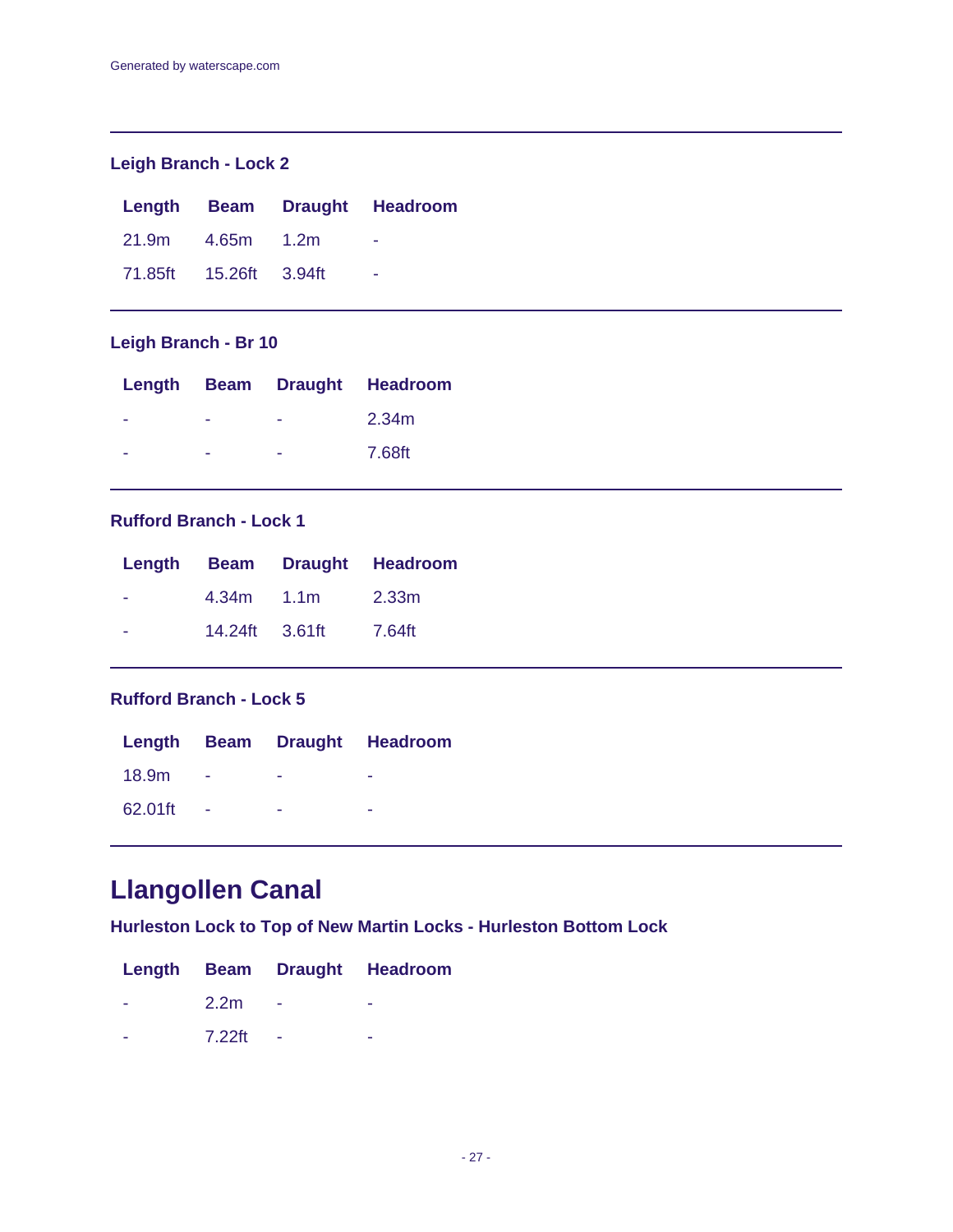### **Hurleston Lock to Top of New Martin Locks - Grindley Brook**

|         |                  | Length Beam Draught Headroom |
|---------|------------------|------------------------------|
| 22.51m  | 1.2 <sub>m</sub> | ۰                            |
| 73.85ft | $3.94$ ft        | ۰                            |

# **Macclesfield Canal**

**Hardingswood Junction to Marple - Lock 1 Bosley**

|                |  | Length Beam Draught Headroom |
|----------------|--|------------------------------|
| 22.54m 2.23m   |  |                              |
| 73.95ft 7.32ft |  |                              |

## **Hardingswood Junction to Marple - Bridge 18**

|   |           | Length Beam Draught Headroom |
|---|-----------|------------------------------|
| ÷ | 1.08m     | 2.18m                        |
| - | $3.54$ ft | 7.15ft                       |

# **Monmouthshire & Brecon Canal**

**- Lock 65**

|                       |  | Length Beam Draught Headroom |
|-----------------------|--|------------------------------|
| 18.29m 2.8m 1.4m      |  | $\sim$                       |
| 60.01ft 9.19ft 4.59ft |  |                              |

Cill depth is greater than navigational depth outside structures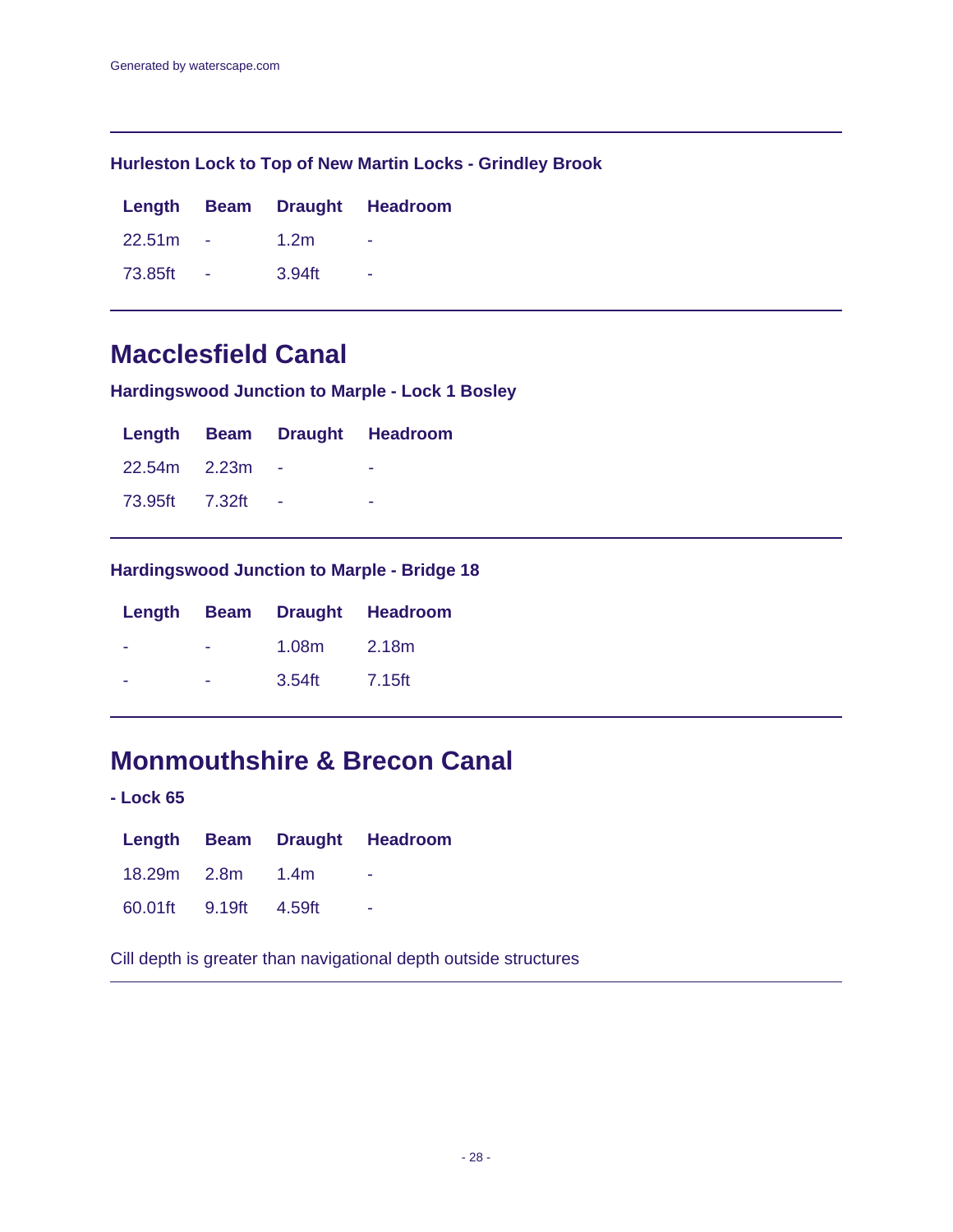# **Oxford Canal**

# **Napton Junction to Oxford - Lock 16 Napton**

|               | Length Beam Draught Headroom |
|---------------|------------------------------|
| $2.11m$ 1.34m |                              |
| 6.92ft 4.40ft | ۰                            |

## **Napton Junction to Oxford - Lock 9 Napton**

|         |  | Length Beam Draught Headroom |
|---------|--|------------------------------|
| 22.71m  |  |                              |
| 74.51ft |  |                              |

## **Napton Junction to Oxford - Bridge 131a, on summit**

| - | 2.07m                        |
|---|------------------------------|
|   | 6.79ft                       |
|   | Length Beam Draught Headroom |

### **Braunston Junction to Hawksbury Junction - Hawkesbury Lock**

|                       |  | Length Beam Draught Headroom |
|-----------------------|--|------------------------------|
| 21.9m 2.42m 1.5m      |  | - -                          |
| 71.85ft 7.94ft 4.92ft |  | ۰                            |

## **Braunston Junction to Hawksbury Junction - Lock 7 Hillmorton**

|  |                  | Length Beam Draught Headroom |
|--|------------------|------------------------------|
|  | 1.5 <sub>m</sub> | ۰                            |
|  | 4.92ft           | ۰                            |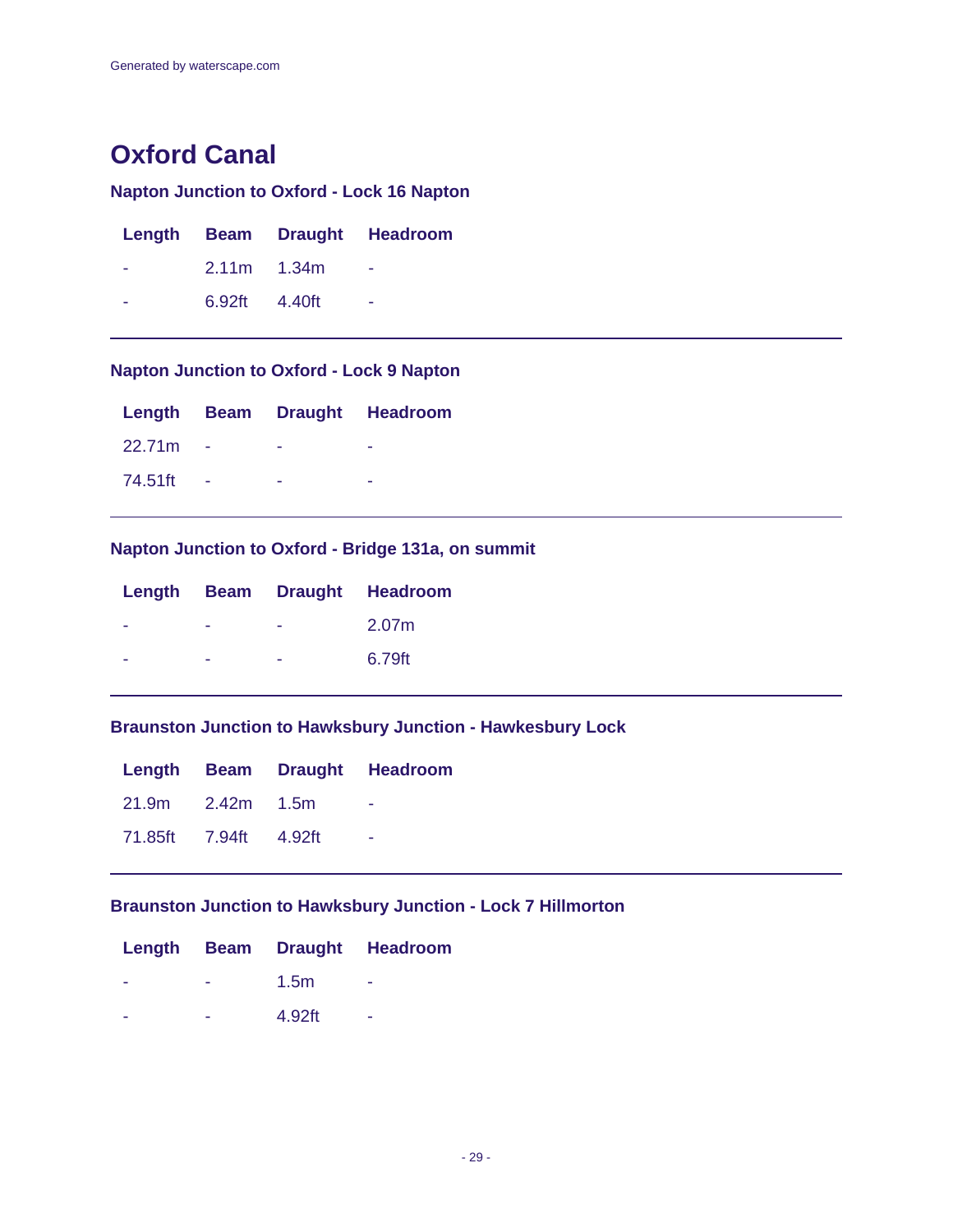# **Peak Forest Canal**

# **Portland Basin to Whaley Bridge - Lock 11**

|                       |  | Length Beam Draught Headroom |
|-----------------------|--|------------------------------|
| 22.15m 2.2m 1.35m     |  | <b>Contract Contract</b>     |
| 72.67ft 7.22ft 4.43ft |  |                              |

### **Portland Basin to Whaley Bridge - Br 1b**

|   |   | Length Beam Draught Headroom |
|---|---|------------------------------|
|   |   | 1.95m                        |
| ۰ | - | 6.40ft                       |

# **Pocklington Canal**

# **Pocklington - Cottingwith Lock**

|         |        | Length Beam Draught Headroom |
|---------|--------|------------------------------|
| 17.37m  | 1.32m  |                              |
| 56.99ft | 4.33ft | ۰                            |

# **Pocklington - No. 1 swingbridge**

|   |         |        | Length Beam Draught Headroom |
|---|---------|--------|------------------------------|
| ۰ | 4.34m   | $\sim$ |                              |
|   | 14.24ft | - 4    |                              |

## **Pocklington - No. 5 Bridge**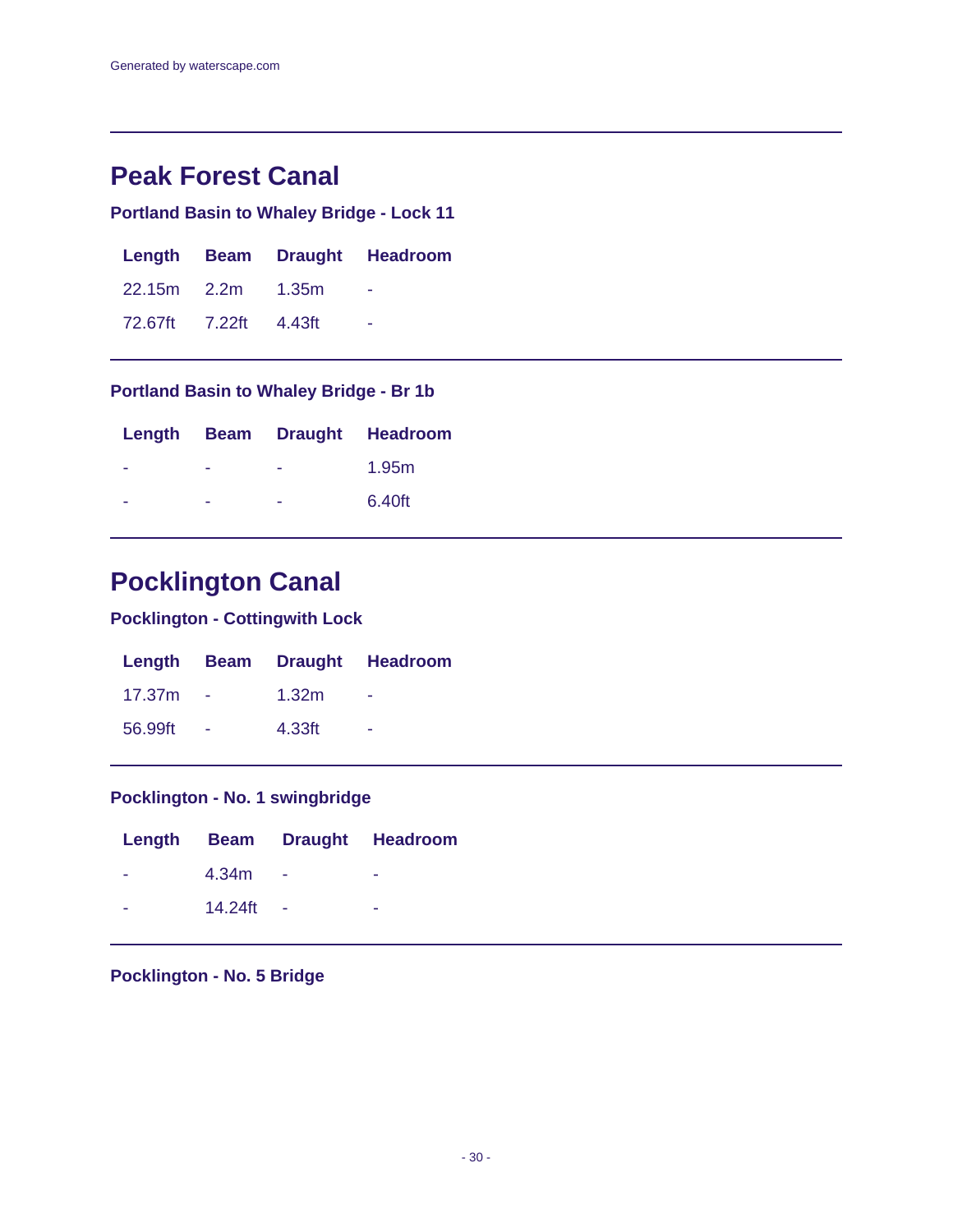|   |   | Length Beam Draught Headroom |
|---|---|------------------------------|
| - | - | 2.74m                        |
|   |   | 8.99ft                       |

# **Regent's Canal**

# **- Hawley Lock**

|   |         | Length Beam Draught Headroom |
|---|---------|------------------------------|
| ۰ | 4.42m   |                              |
| ۰ | 14.50ft |                              |

# **- Hampstead Road Lock**

|               |              | Length Beam Draught Headroom |
|---------------|--------------|------------------------------|
|               | $22.56m - -$ | $\sim$                       |
| 74.02ft - - - |              | ۰                            |

# **- Mile End Road Bridge**

|   |                          |                                | Length Beam Draught Headroom |
|---|--------------------------|--------------------------------|------------------------------|
| - | <b>Contract Contract</b> | and the company of the company | 2.79m                        |
| - | $\sim$                   | <b>Contractor</b>              | 9.15ft                       |

## **- Johnsons Lock**

|                          |                      |                | Length Beam Draught Headroom |
|--------------------------|----------------------|----------------|------------------------------|
|                          |                      | $   1.48m$ $-$ |                              |
| $\overline{\phantom{a}}$ | <b>Service</b> State | 4.86ft -       |                              |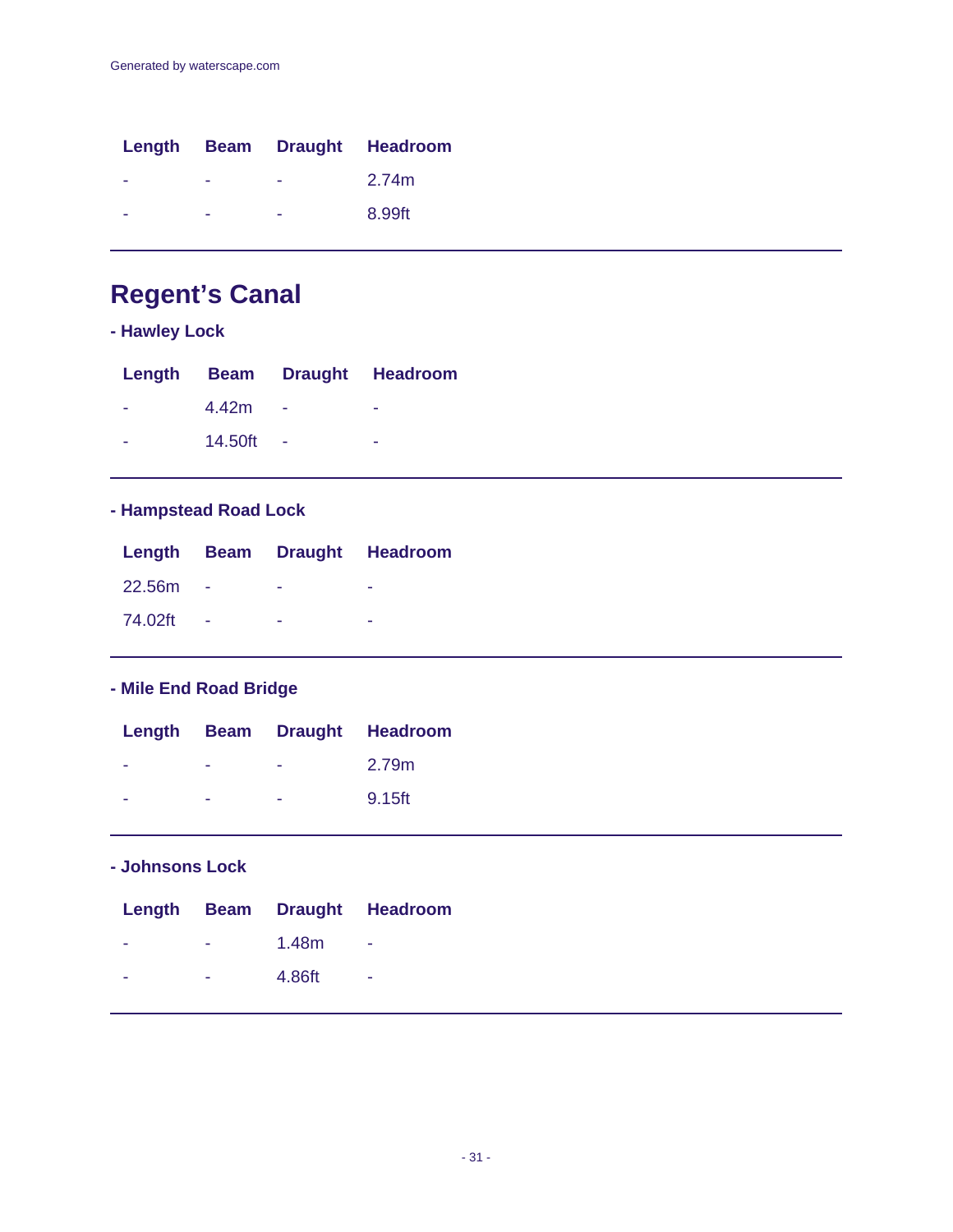# **Ribble Link**

# **Ripon Canal**

**Ripon canal - Rhodesfield Lock**

|                        | Length Beam Draught Headroom |
|------------------------|------------------------------|
| 18.7m  4.95m  1.5m     | <b>1999</b>                  |
| 61.35ft 16.24ft 4.92ft | ۰                            |

### **Ripon canal - Ripon-by-pass, Bridge 1**

|   |   | Length Beam Draught Headroom |
|---|---|------------------------------|
| - | - | 2.8m                         |
| - | - | 9.19ft                       |

# **River Aire**

**River Aire - Beal Lock**

|         | Length Beam Draught Headroom |
|---------|------------------------------|
| 5.45m   | -                            |
| 17.88ft | -                            |

Larger craft can enter the River Aire, from the Leeds to Goole branch of the A&C but Selby Canal dimensions restrict.

#### **River Aire - Selby Lock**

|         |                 |        | Length Beam Draught Headroom |
|---------|-----------------|--------|------------------------------|
| 23.4m   | <b>Contract</b> | 2m     | -                            |
| 76.77ft | $\sim$          | 6.56ft |                              |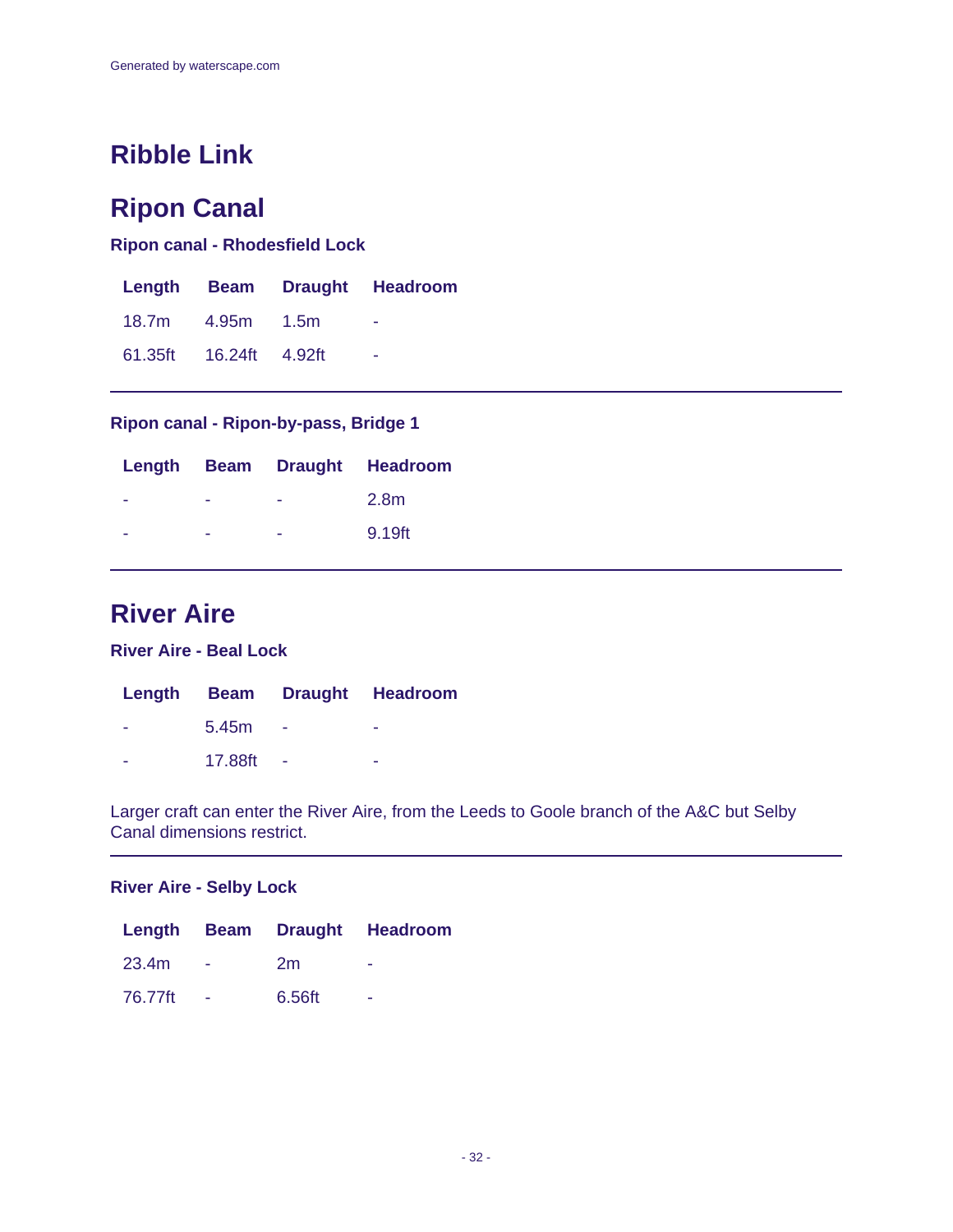### **River Aire - Burton Hall Bridge**

|  |   | Length Beam Draught Headroom |
|--|---|------------------------------|
|  | - | 3.17m                        |
|  | - | 10.40ft                      |

# **River Lee**

**Below Old Ford Locks - Limehouse Lock**

|                         |      | Length Beam Draught Headroom |
|-------------------------|------|------------------------------|
| 29m 8m                  | 3.8m | $\overline{\phantom{a}}$     |
| 95.14ft 26.25ft 12.47ft |      | $\sim$                       |

entering London Waterways from Limehouse

### **Below Old Ford Locks - Bow Lock**

|                         | Length Beam Draught Headroom |
|-------------------------|------------------------------|
| 30m 6.08m 3.2m          | - 11                         |
| 98.43ft 19.95ft 10.50ft |                              |

entering London Waterways from Bow

### **Below Old Ford Locks - Northern Outfall Sewer**

|   |   | Length Beam Draught Headroom |
|---|---|------------------------------|
| - | - | 2.75m                        |
| - | - | $9.02$ ft                    |

## no longer semi tidal

### **Old Ford Locks to Ponders End Lock - Tottenham Lock**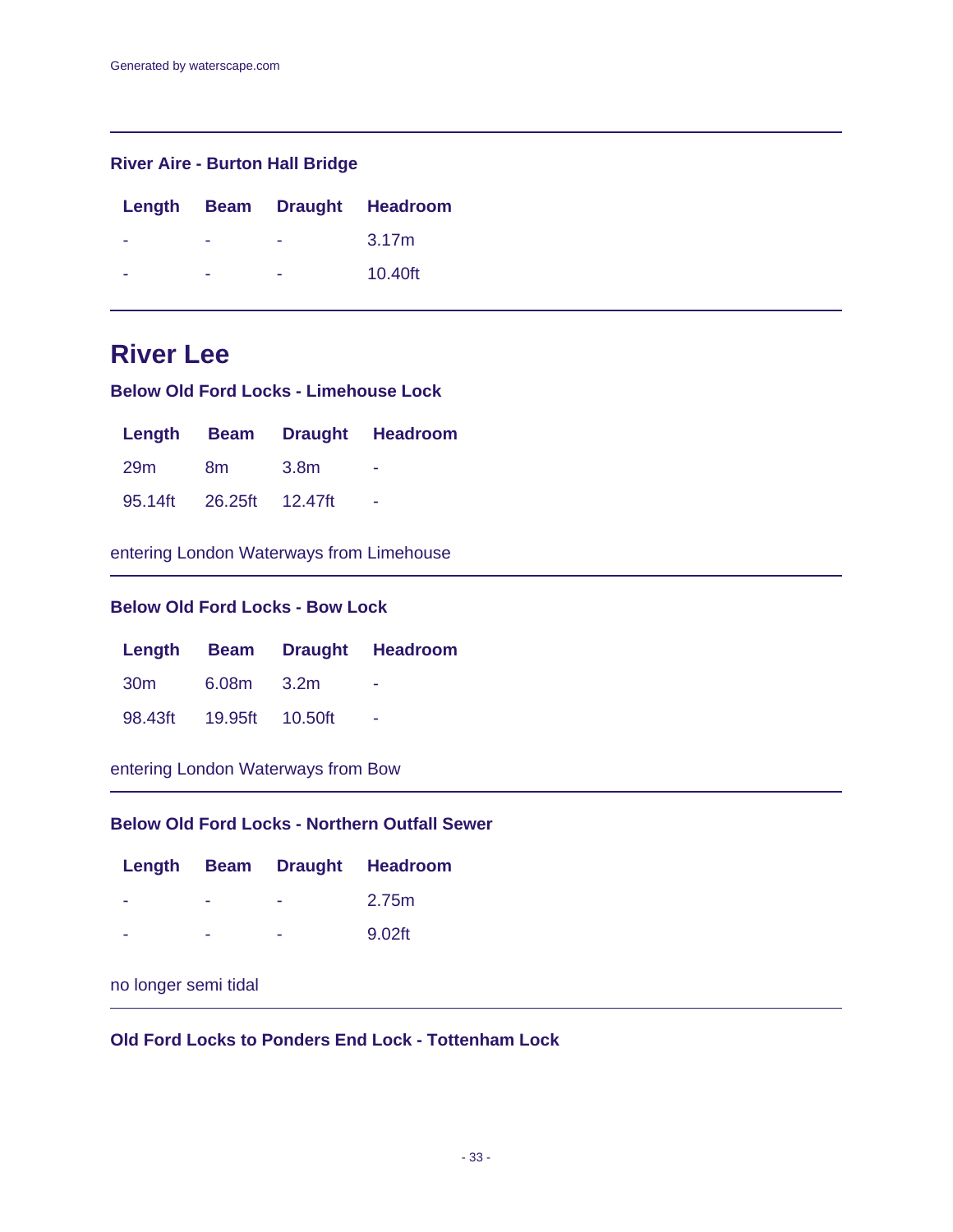|                          |         | Length Beam Draught Headroom |
|--------------------------|---------|------------------------------|
| $\overline{\phantom{a}}$ | 5.69m   | -                            |
| -                        | 18.67ft | -                            |

### **Old Ford Locks to Ponders End Lock - Old Ford Lock**

|         |        | Length Beam Draught Headroom |  |
|---------|--------|------------------------------|--|
| 26m     | ۰      |                              |  |
| 85.30ft | $\sim$ | -                            |  |

### **Old Ford Locks to Ponders End Lock - Lea Bridge Road Bridge**

|   |   | Length Beam Draught Headroom |
|---|---|------------------------------|
| - | - | 2.45m                        |
| - | - | 8.04ft                       |

This pound controlled by automatic sluices. Can experience high levels in flood conditions. Contact London office for more information

### **Old Ford Locks to Ponders End Lock - Picketts Lock**

|   |        | Length Beam Draught Headroom |
|---|--------|------------------------------|
| - | 2.9m   |                              |
| - | 9.51ft |                              |

### **Ponders End to Hertford - Hardmead Lock**

|   |                | Length Beam Draught Headroom |
|---|----------------|------------------------------|
|   | 4.9m 1.8m      |                              |
| ۰ | 16.08ft 5.91ft | ۰                            |

### **Ponders End to Hertford - Stanstead Lock**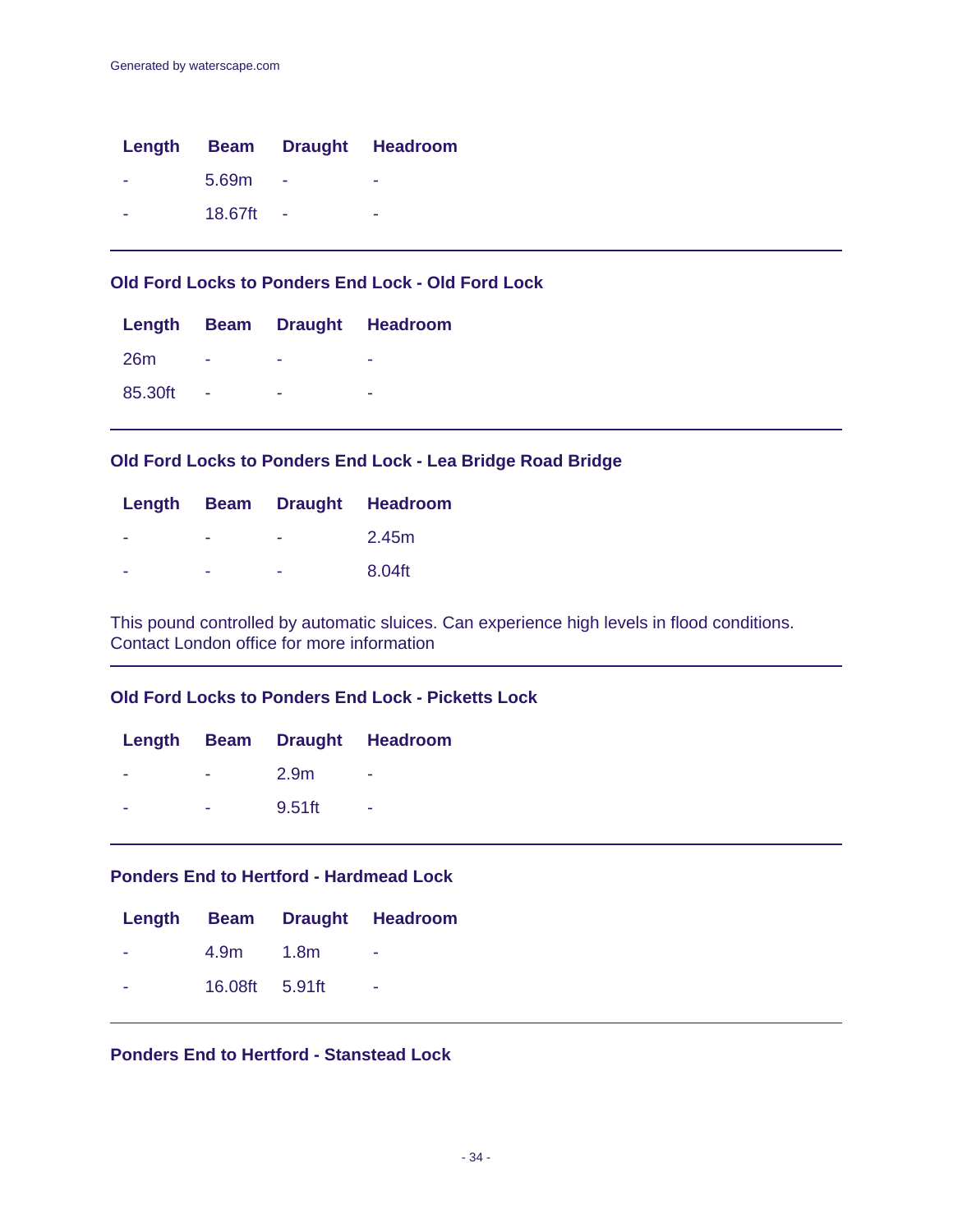|            |   | Length Beam Draught Headroom |
|------------|---|------------------------------|
| <b>28m</b> | - |                              |
| 91.86ft    |   |                              |

# **Ponders End to Hertford - Kings Weir Bridge**

|  | Length Beam Draught Headroom |
|--|------------------------------|
|  | 2.33m                        |
|  | 7.64ft                       |

This pound subject to +100mm in flood. Contact London office for more information

# **River Ouse (Yorkshire)**

### **River Ouse - Linton Lock**

|                |                        | Length Beam Draught Headroom |
|----------------|------------------------|------------------------------|
| 20m 4.77m 2.1m |                        |                              |
|                | 65.62ft 15.65ft 6.89ft | $\overline{\phantom{a}}$     |

### **River Ouse - Naburn Bridge**

|   |   | Length Beam Draught Headroom |
|---|---|------------------------------|
| - | - | 5.94m                        |
| - | - | 19.49ft                      |

# **River Severn**

**Glos Lock to Worcester Bridge - Gloucester Lock**

|                  |      | Length Beam Draught Headroom |
|------------------|------|------------------------------|
| 64m              | 6.7m |                              |
| 209.97ft 21.98ft |      |                              |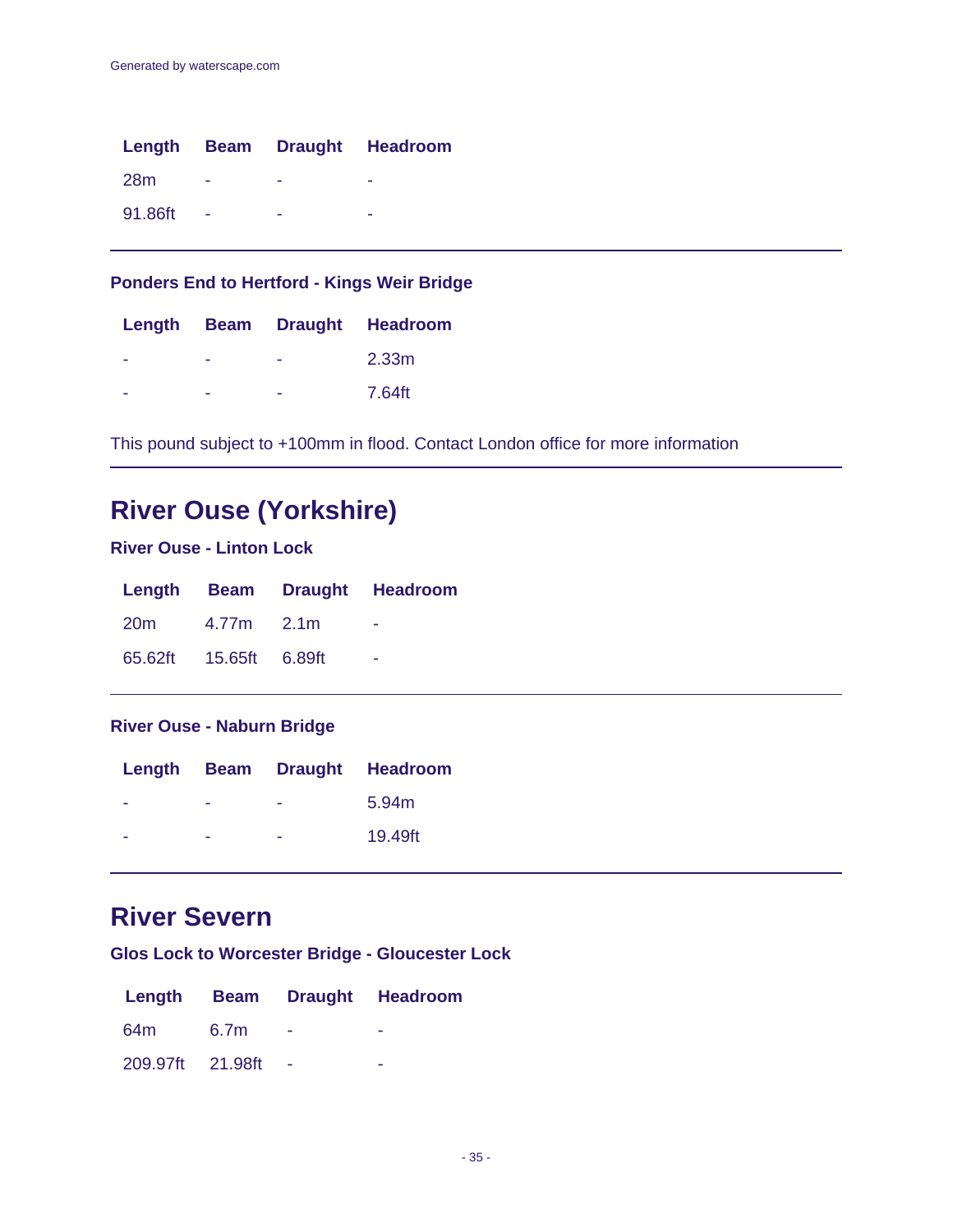The usuable length at full width will be restricted due to bridge operation

| <b>Glos Lock to Worcester Bridge - Haw Bridge</b> |  |  |                              |  |
|---------------------------------------------------|--|--|------------------------------|--|
|                                                   |  |  | Length Beam Draught Headroom |  |
|                                                   |  |  | 7.59m                        |  |
|                                                   |  |  | 24,90ft                      |  |

The river level can fluctuate rapidly and still has a partial effect from the tide

## **Glos Lock to Worcester Bridge - Diglis (Both)**

|   |        | Length Beam Draught Headroom |
|---|--------|------------------------------|
| - | 2.87m  | ۰                            |
| ۰ | 9.42ft | ۰                            |

### Measured at low summer level

### **Worcester Bridge to Stourport - Worcester Bridge**

|                  | Length Beam Draught Headroom |
|------------------|------------------------------|
| 6.1 <sub>m</sub> | 6.2m                         |
| 20.01ft          | 20.34ft                      |

### Measured at low summer level

### **Worcester Bridge to Stourport - Bevere**

|         |  | Length Beam Draught Headroom |
|---------|--|------------------------------|
| 28.49m  |  |                              |
| 93.47ft |  |                              |

### **Worcester Bridge to Stourport - Lincomb Lock**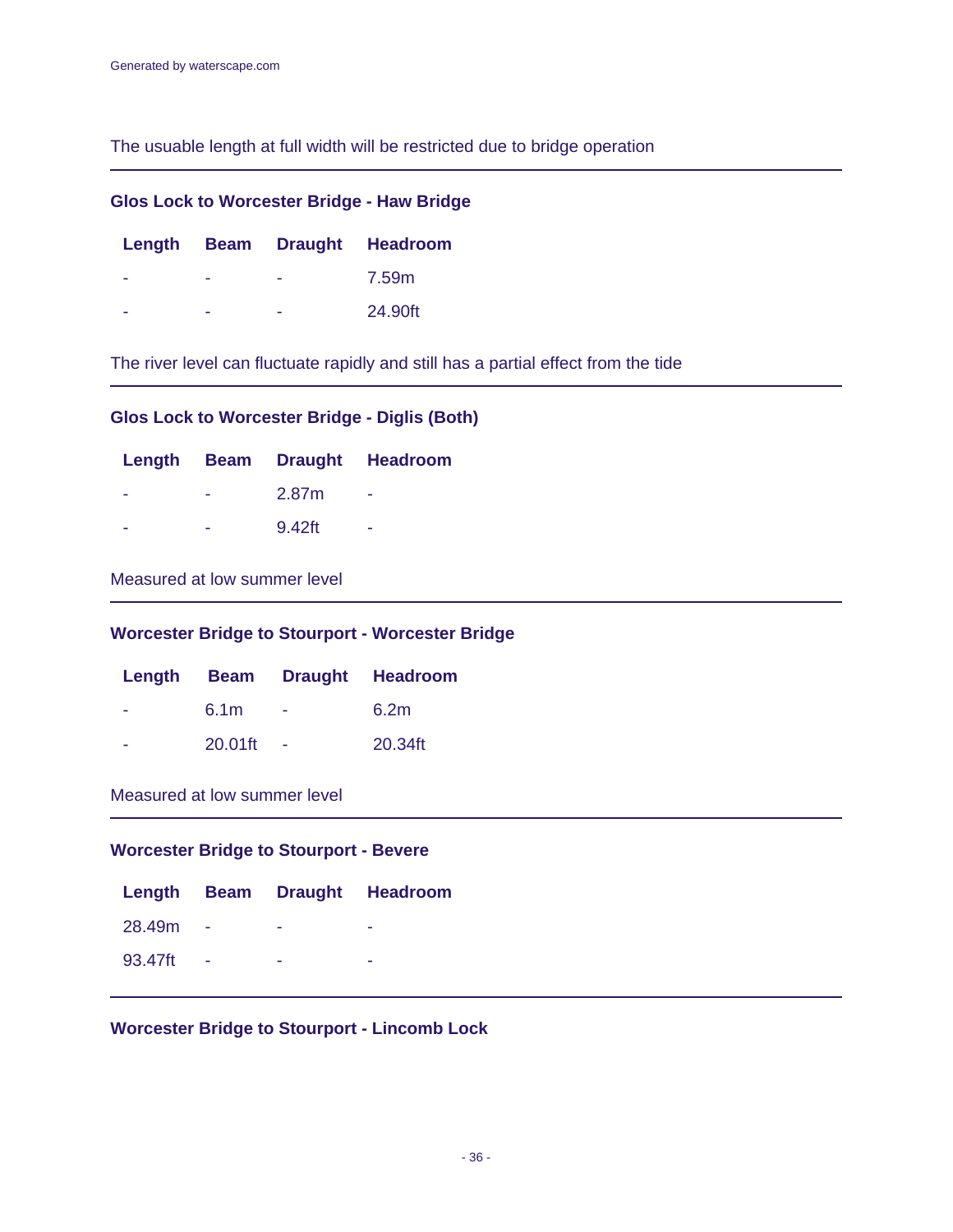|   |        | Length Beam Draught Headroom |
|---|--------|------------------------------|
| - | 1.85m  | -                            |
| - | 6.07ft | ۰                            |

Measured at low summer level

# **River Soar**

**River Trent to Leicester (inc. Leicester) - Thurmaston Lock**

|                   | Length Beam Draught Headroom |
|-------------------|------------------------------|
| 4.57 <sub>m</sub> | -                            |
| 14.99ft           | -                            |

**River Trent to Leicester (inc. Leicester) - Bishop Meadow Lock**

|         |  | Length Beam Draught Headroom |
|---------|--|------------------------------|
| 22.3m   |  |                              |
| 73.16ft |  |                              |

**River Trent to Leicester (inc. Leicester) - Little Moorlane Arch Bridge**

|  | Length Beam Draught Headroom |
|--|------------------------------|
|  | 2.28m                        |
|  | 7.48ft                       |

# **River Stort**

|  |  |  |  | - Unknown data |
|--|--|--|--|----------------|
|--|--|--|--|----------------|

|   |          | Length Beam Draught Headroom |
|---|----------|------------------------------|
| - | 1.24 $m$ | ۰                            |
|   | 4.07ft   | ۰                            |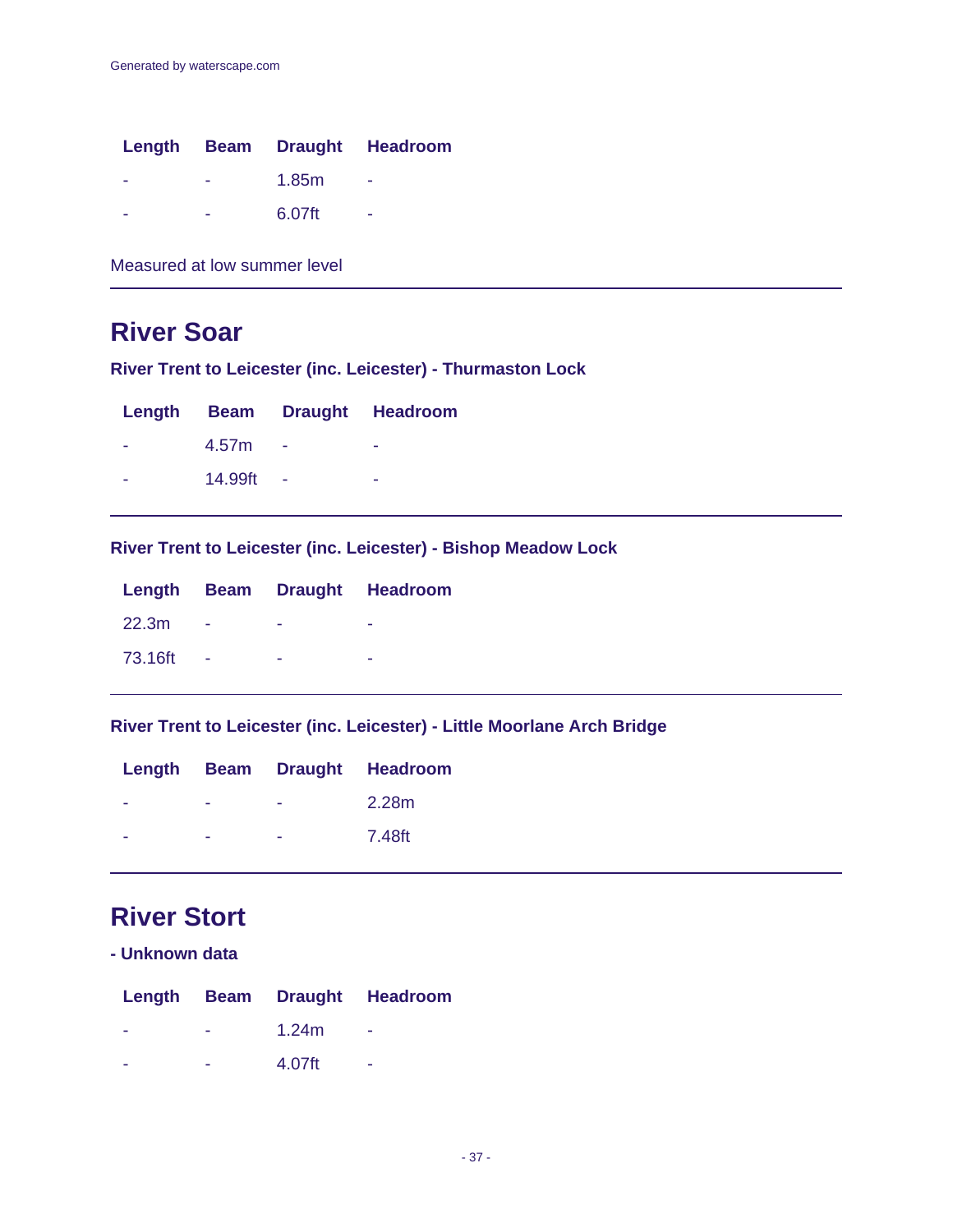### **- Brick Lock**

|                 |            | Length Beam Draught Headroom |
|-----------------|------------|------------------------------|
| 27.37m 4.07m    |            | -                            |
| 89.80ft 13.35ft | $\sim$ $-$ | ۰                            |

### **- Keck's Bridge**

|  |   | Length Beam Draught Headroom |
|--|---|------------------------------|
|  | - | 2.1 <sub>m</sub>             |
|  | - | 6.89ft                       |

This pound subject to +300mm in flood. Contact London office for more information

### **- South Mill Lock**

|   |                  | Length Beam Draught Headroom |
|---|------------------|------------------------------|
| ۰ | 1.3 <sub>m</sub> |                              |
| ۰ | 4.27ft           | -                            |

# **River Trent**

**Shardlow to Meadow Lane Lock Tail - Castle Lock**

|                        |  | Length Beam Draught Headroom     |
|------------------------|--|----------------------------------|
| 24.3m 4.62m 1.22m      |  | <b><i><u>Participate</u></i></b> |
| 79.72ft 15.16ft 4.00ft |  | $\sim$                           |

Navigation includes Nottingham/Beeston Canal.

**Shardlow to Meadow Lane Lock Tail - Chain Lane/London Road Bridge**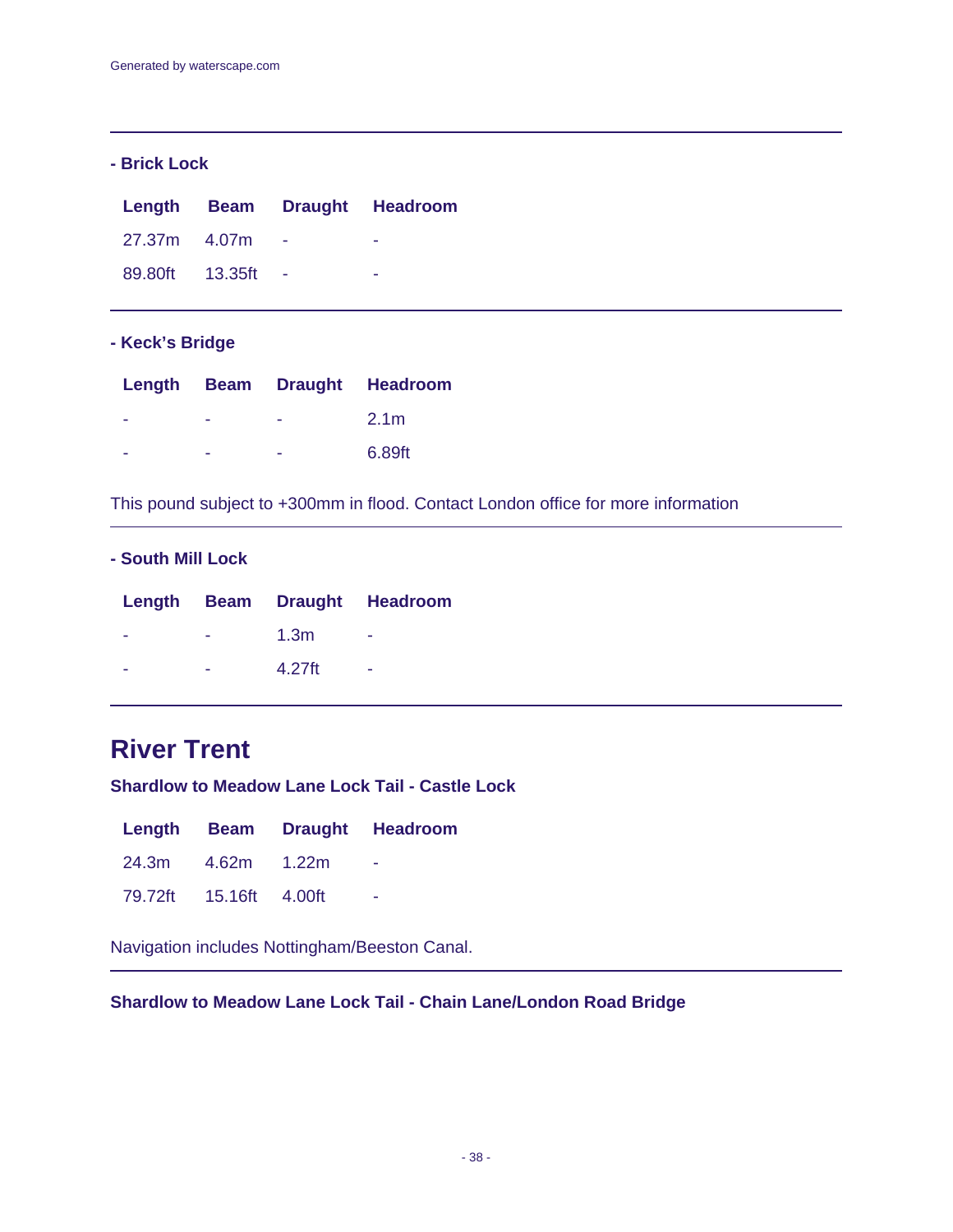|  |   | Length Beam Draught Headroom |
|--|---|------------------------------|
|  | - | 2.44m                        |
|  | - | 8.01ft                       |

**Meadow Lane Lock to Cromwell Lock Tail - Newark Town Bridge**

|                   |        | Length Beam Draught Headroom |
|-------------------|--------|------------------------------|
| 6.09 <sub>m</sub> |        | 3.81m                        |
| 19.98ft           | $\sim$ | 12.50ft                      |

**Meadow Lane Lock to Cromwell Lock Tail - Newark Nether Lock**

|          |        |        | Length Beam Draught Headroom |
|----------|--------|--------|------------------------------|
| 51.3m    |        | 2.75m  |                              |
| 168.31ft | $\sim$ | 9.02ft | $\overline{\phantom{a}}$     |

# **River Witham**

**Lincoln to Stamp End Lock - Stamp End Lock**

|                        | Length Beam Draught Headroom |
|------------------------|------------------------------|
| 20.2m 5.4m 1.52m       |                              |
| 66.27ft 17.72ft 4.99ft | ۰                            |

## **Stamp End Lock to Boston Grand Sluice - Bardney Lock**

|                        | Length Beam Draught Headroom |
|------------------------|------------------------------|
| 20.7m 5.3m 1.52m       | <b>Contract Contract</b>     |
| 67.91ft 17.39ft 4.99ft | - 11                         |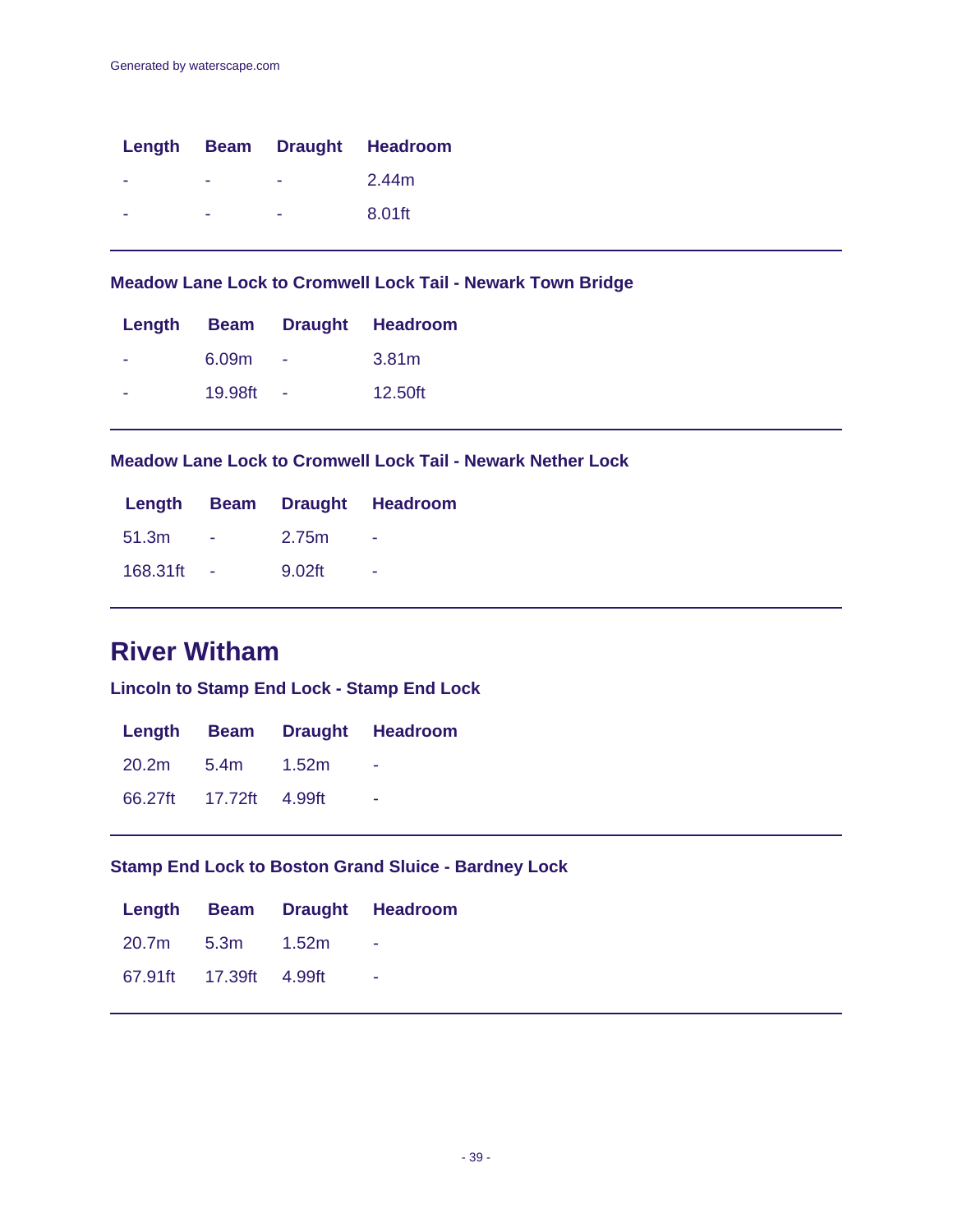# **Rochdale Canal**

## **Main Line - Lock 26**

|                | Length Beam Draught Headroom |
|----------------|------------------------------|
| 4.01m 1.35m    | $\sim$                       |
| 13.16ft 4.43ft | ۰                            |

This is measured width at narrowest point of lock

### **Main Line - Lock 19**

|         |  | Length Beam Draught Headroom |
|---------|--|------------------------------|
| 21.92m  |  |                              |
| 71.92ft |  |                              |

### **Main Line - M62 br**

|   |        |                 | Length Beam Draught Headroom |
|---|--------|-----------------|------------------------------|
| - | . н.   | and the company | 1.93m                        |
| - | $\sim$ | <b>Service</b>  | 6.33ft                       |

# **Salhouse Broad**

### **Dock - Main Lock**

|                          | Length Beam Draught Headroom |
|--------------------------|------------------------------|
| 91 m 17.37 m7.33 m       |                              |
| 298.56ft 56.99ft 24.05ft |                              |

6.55m is the published draught in the equivilant depth of freshwater. Section is tidal. Lock is managed as a part of the port facility and tidal chamber is available for larger vessels.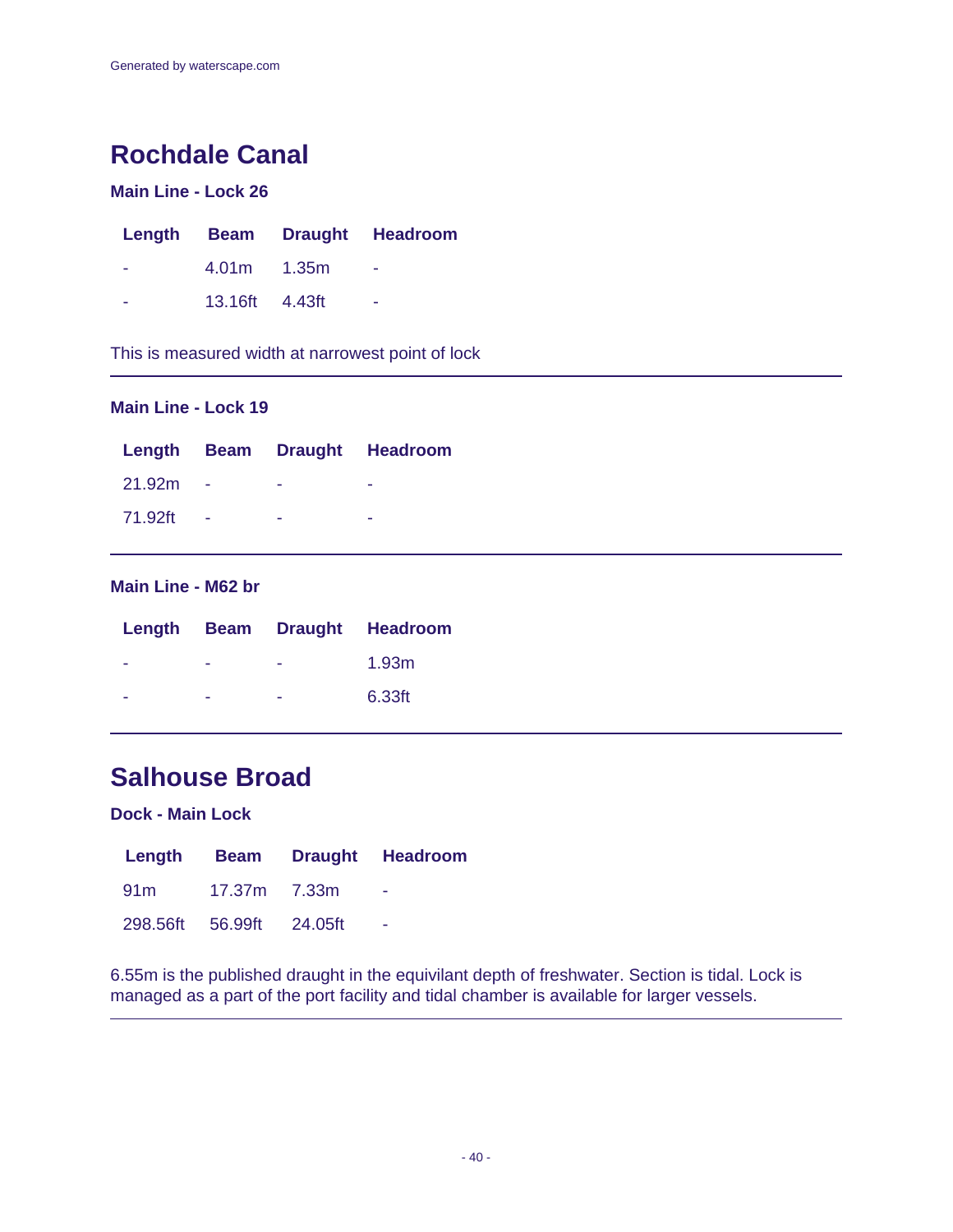# **Selby Canal**

### **Selby Canal - Beal Lock**

|   |         |        | Length Beam Draught Headroom |
|---|---------|--------|------------------------------|
| ۰ | 5.45m   |        |                              |
| - | 17.88ft | $\sim$ | ۰                            |

### **Selby Canal - Selby Lock**

|         |        | Length Beam Draught Headroom |
|---------|--------|------------------------------|
| 23.4m   | 2m     |                              |
| 76.77ft | 6.56ft |                              |

### **Selby Canal - Burton Hall Bridge**

|   |   | Length Beam Draught Headroom |
|---|---|------------------------------|
| - | - | 3.17m                        |
| - | - | 10.40ft                      |

This bridge is arched and by this the restriction is not just the height also the curvature of the barrel, thus resulting in the suggested dimension.

# **Sheffield & South Yorkshire Navigation**

**New Junction (Went End) to Sheffield - Ickles Lock**

|                 |        | Length Beam Draught Headroom |
|-----------------|--------|------------------------------|
| 20.9m 5.8m      | $\sim$ |                              |
| 68.57ft 19.03ft |        |                              |

**New Junction (Went End) to Sheffield - Rotherham Lock**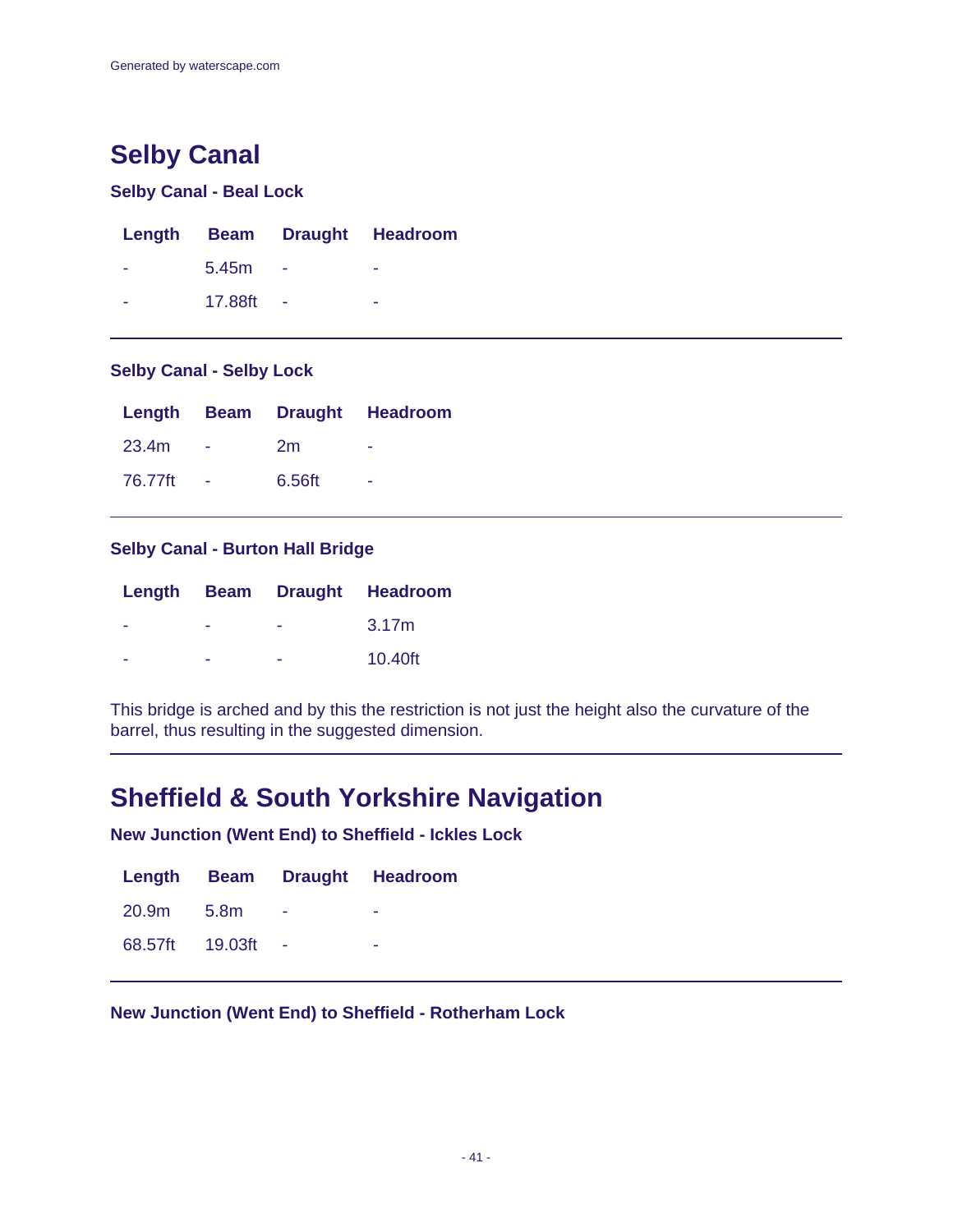|   |        | Length Beam Draught Headroom |
|---|--------|------------------------------|
|   | 2m     | ۰                            |
| - | 6.56ft | ۰                            |

The suggested craft dims are for those previously published Bramwith to Rotherham Turning Basin plus the New Junction. Height is 3.05m over 16ft, (4.9m wide). Craft travelling from Rotherham Turning Basin to Sheffield Basin should use the Sheffield and Tinsley suggested dimensions.

### **New Junction (Went End) to Sheffield - Bridge Street Bridge (flat deck)**

|   |   | Length Beam Draught Headroom |
|---|---|------------------------------|
|   | - | 3.7 <sub>m</sub>             |
| - | - | 12.14ft                      |

#### **Stainforth and Keadby - Thorne Lock**

|                        | Length Beam Draught Headroom |
|------------------------|------------------------------|
| 18.8m 5.6m 2.43m       |                              |
| 61.68ft 18.37ft 7.97ft | - 1                          |

Height is 3.30m over 16ft, (4.9m wide).

### **Stainforth and Keadby - Railway Br. to South of Thorne**

|  | Length Beam Draught Headroom |
|--|------------------------------|
|  | 3.6m                         |
|  | 11.81ft                      |

1.Through passage is limited by Thorne Lock. For the Bramwith to Thorne section, dimensions are as for the main line to Rotherham. Passage from River Trent To Thorne is limited by Keadby Lock 77ft x 22ft 6ins (23.67m x 6.86m) although longer vraft can be admitted when the tide makes a level. 2.Narrowboats up to about 18.79m (61ft 8ins) can pass through Thorne Lock diagonally.

### **Sheffield and Tinsley - Lock 9**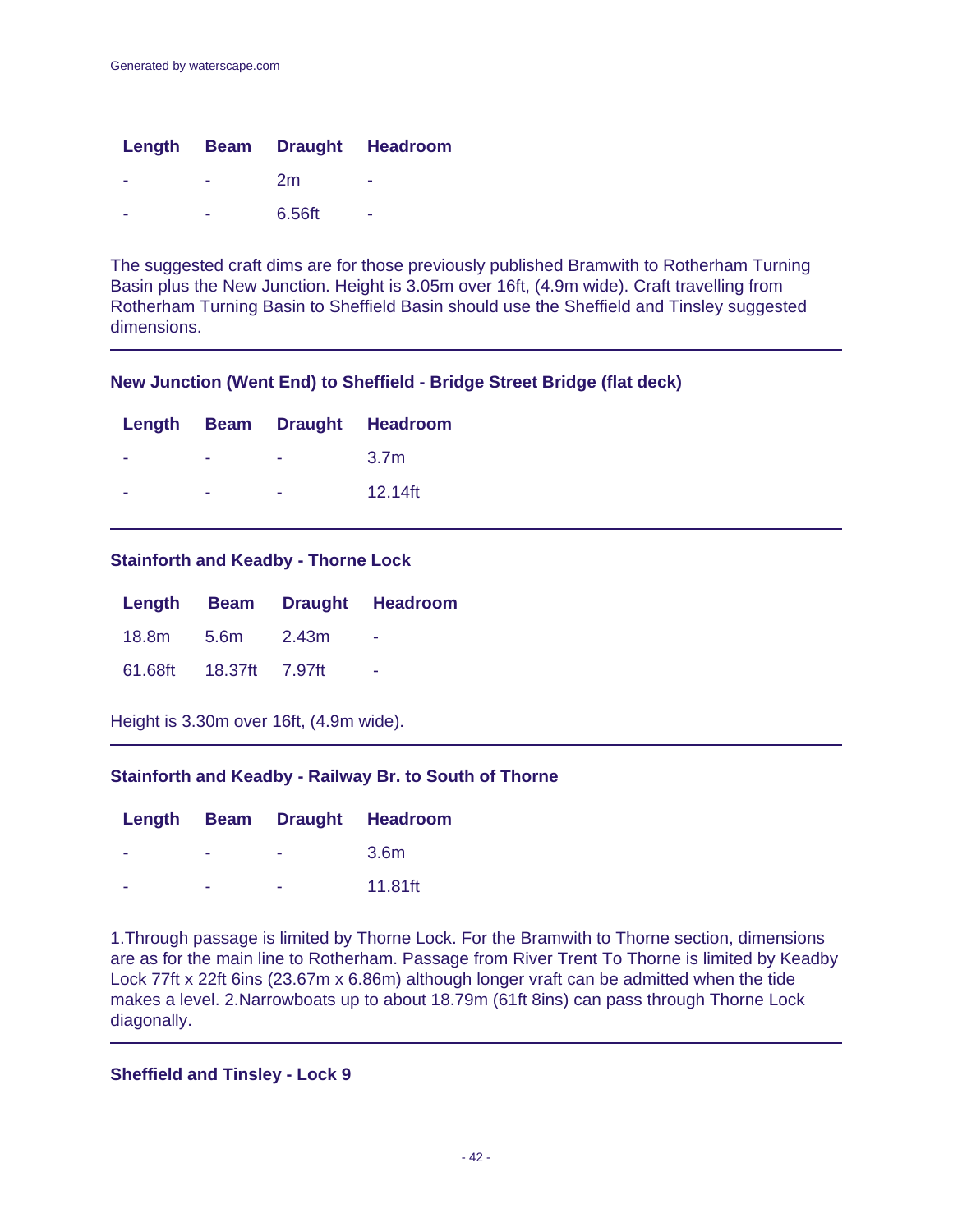|         |     | Length Beam Draught Headroom |
|---------|-----|------------------------------|
| 5.15m   | - 4 | ۰                            |
| 16.90ft |     | -                            |

### **Sheffield and Tinsley - Lock 12**

|         |  | Length Beam Draught Headroom |
|---------|--|------------------------------|
| 18.85m  |  |                              |
| 61.84ft |  |                              |

### **Sheffield and Tinsley - Attercliffe Aquaduct**

|   |        | Length Beam Draught Headroom |
|---|--------|------------------------------|
| ۰ | 2m     | ۰                            |
| - | 6.56ft | ۰                            |

Locks from Sheffield to tail of Tinsley flight are longer and will pass narrowboats up to about 21.37m (70ft). The cill and channel depth from Tinsley Bottom Lock to Sheffield Basin has a maximum draught of 1.22m (4ft).

### **Sheffield and Tinsley - Bacon Lane Bridge**

|   |   | Length Beam Draught Headroom |
|---|---|------------------------------|
| - | - | 3.05 <sub>m</sub>            |
| - | - | 10.01ft                      |

Suggested Craft height was previously 3.05m over 16ft, (4.9m), this was found to be the exact height and allowed for no tolerance, therfore the FOS has been added,

### **Sheffield and Tinsley - Rialway Br. (Flat dect)**

|   |   | Length Beam Draught Headroom |
|---|---|------------------------------|
| - | - | 3.05 <sub>m</sub>            |
|   |   | 10.01ft                      |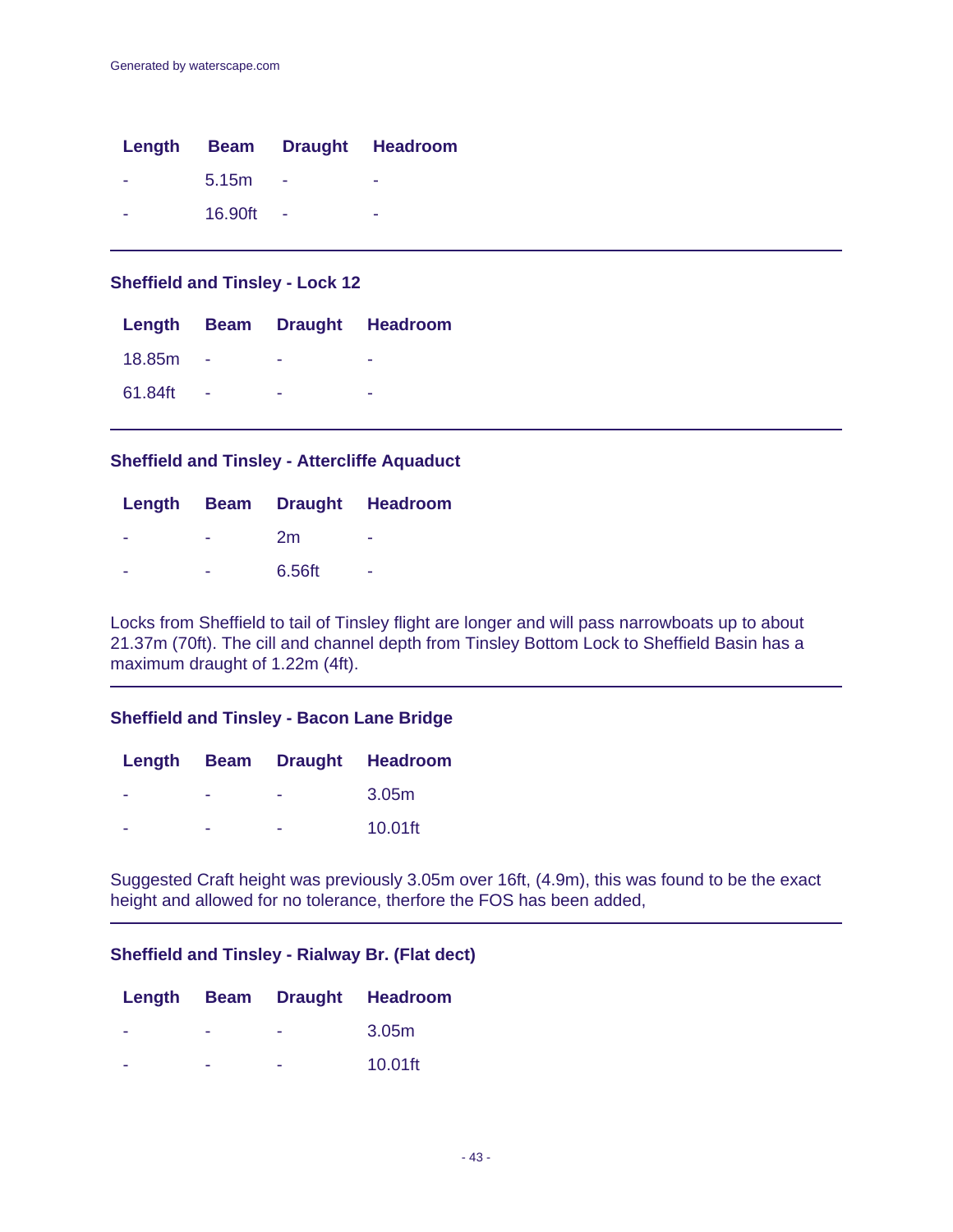Height is now changed to 2.80m over 16ft, (4.9m wide).

# **Shropshire Union Canal**

**Ellesmere Port to tail of Northgate Locks (Chester) - Ellesmere Port Locks**

|                        | Length Beam Draught Headroom |
|------------------------|------------------------------|
| 22.91m 4.52m 1.47m     |                              |
| 75.16ft 14.83ft 4.82ft |                              |

**Ellesmere Port to tail of Northgate Locks (Chester) - M53 Bridge**

|                   |        | Length Beam Draught Headroom |
|-------------------|--------|------------------------------|
| 3.37 <sub>m</sub> | $\sim$ | 3.37 <sub>m</sub>            |
| 11.06ft           |        | 11.06ft                      |

**Tail of Northgate locks to Top of Bunbury Locks - Beeston Iron Lock**

|         | Length Beam Draught Headroom |
|---------|------------------------------|
| 4.14m   |                              |
| 13.58ft |                              |

The suggested craft dimensions are as previously published

**Tail of Northgate locks to Top of Bunbury Locks - Bridge 123C**

|   |                 | Length Beam Draught Headroom |
|---|-----------------|------------------------------|
| ۰ | $1.24m$ $2.41m$ |                              |
| ۰ | 4.07ft          | 7.91ft                       |

**Bunbury to Nantwich - Nantwich Aqueduct**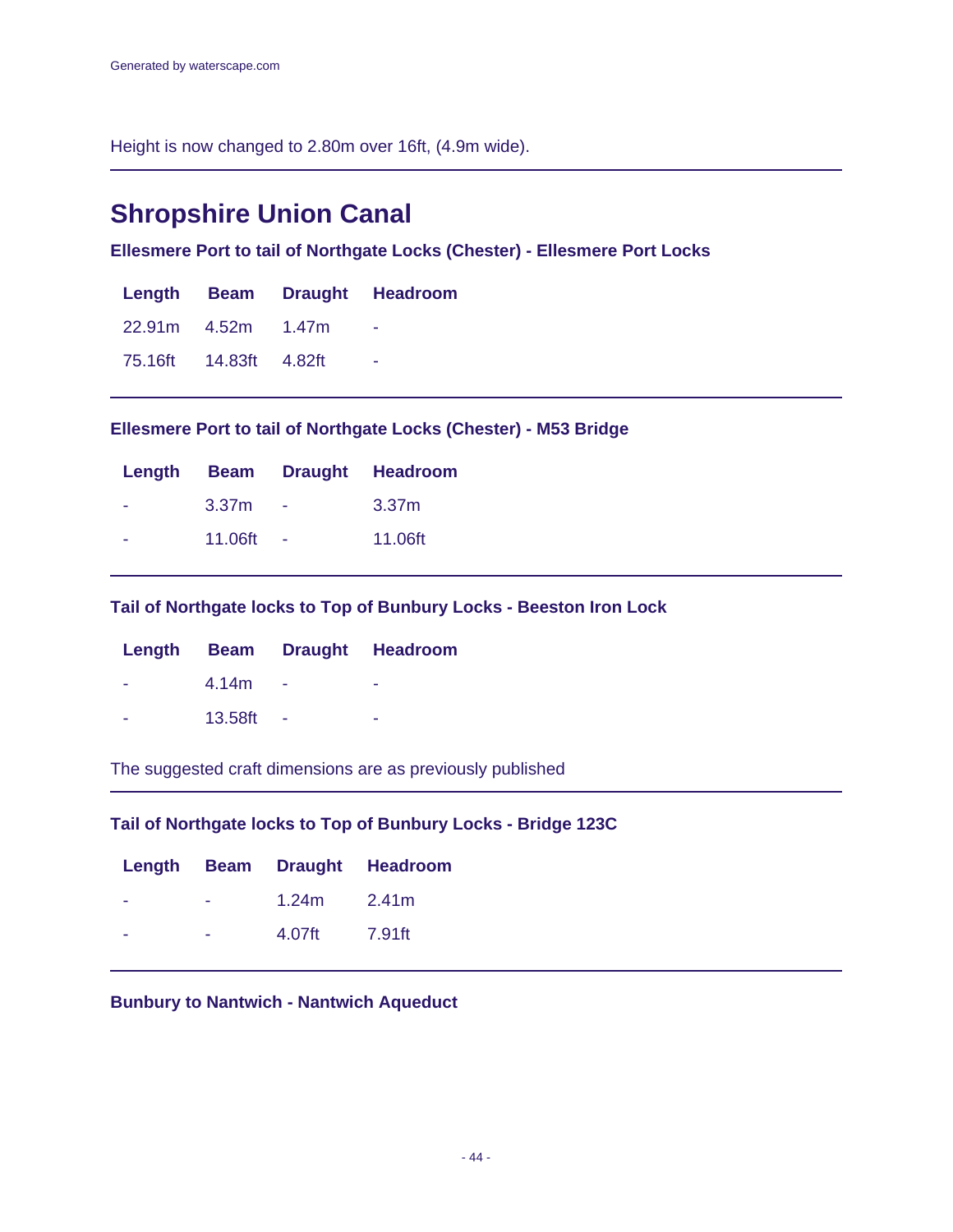|   |                  | Length Beam Draught Headroom |
|---|------------------|------------------------------|
|   | 3.4 <sub>m</sub> |                              |
| - | 11.15ft          |                              |

The suggested craft dimensions are as previously published

## **Nantwich to Autherley Junction - Autherley Junction Stop Lock**

|                       |  | Length Beam Draught Headroom |
|-----------------------|--|------------------------------|
| 21.62m 2.31m 1.24m    |  |                              |
| 70.93ft 7.58ft 4.07ft |  | - -                          |

### **Middlewich Branch - Church Minshull Lock**

|                       |  | Length Beam Draught Headroom |
|-----------------------|--|------------------------------|
| 22.95m 2.16m 1.47m    |  |                              |
| 75.30ft 7.09ft 4.82ft |  | ۰                            |

## **Middlewich Branch - Bridge 5A**

|   |   | Length Beam Draught Headroom |
|---|---|------------------------------|
| - | - | 2.44m                        |
| - | - | 8.01ft                       |

### **River Dee Branch - River Lock**

|         |     | Length Beam Draught Headroom |
|---------|-----|------------------------------|
| 4.42m   |     |                              |
| 14.50ft | - 4 | -                            |

### **River Dee Branch - Bridge Lock**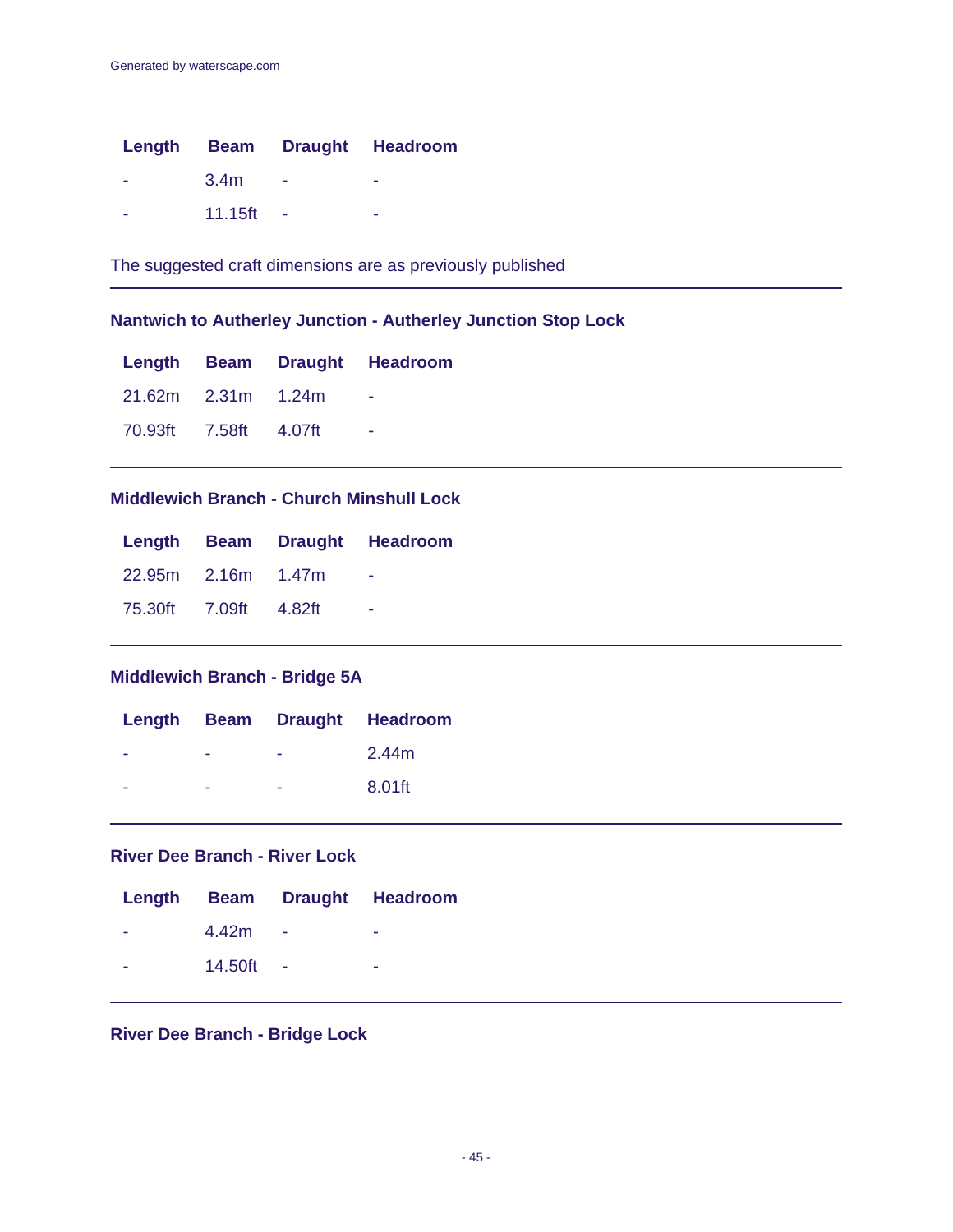|         |        |   | Length Beam Draught Headroom |
|---------|--------|---|------------------------------|
| 22.2m   |        | ۰ | 2.44m                        |
| 72.83ft | $\sim$ | - | 8.01ft                       |

## **River Dee Branch - Graving Dock**

|   |        | Length Beam Draught Headroom |
|---|--------|------------------------------|
| - | 1.47m  | ۰                            |
|   | 4.82ft |                              |

# **Staffordshire & Worcestershire Canal**

**Great Haywood - Stourport - Awbridge Lock**

|                |  | Length Beam Draught Headroom |
|----------------|--|------------------------------|
| 22.75m 2.13m   |  |                              |
| 74.64ft 6.99ft |  |                              |

## **Great Haywood - Stourport - Whittington Horse Bridge**

|   |   | Length Beam Draught Headroom |
|---|---|------------------------------|
| - | - | 2.12m                        |
|   |   | 6.96ft                       |

## **Great Haywood - Stourport - rodbaston lock**

|   |                | Length Beam Draught Headroom |
|---|----------------|------------------------------|
|   | $   1.09m$ $-$ |                              |
| - | $-3.58$ ft $-$ |                              |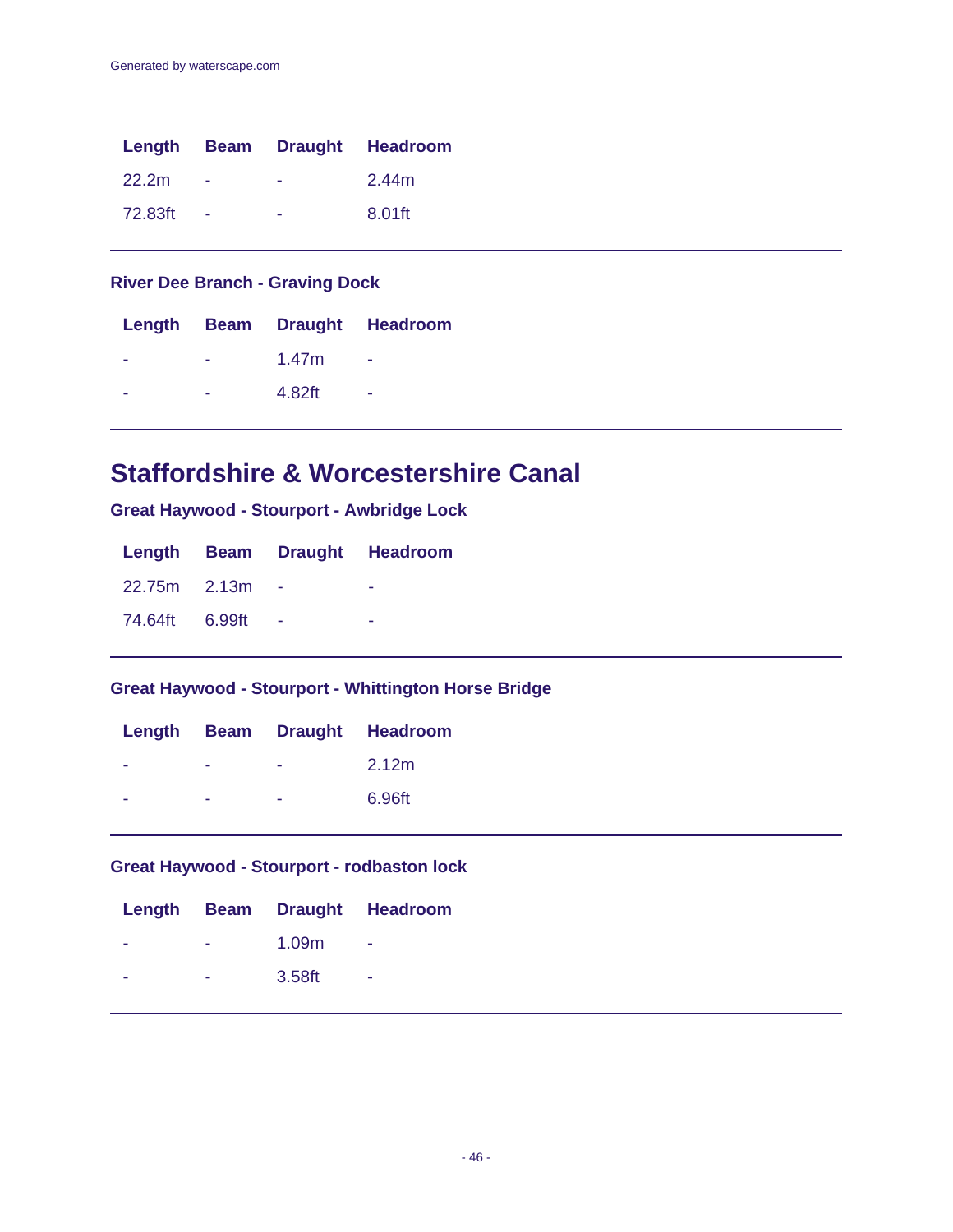# **Trent & Mersey Canal**

## **Trentham Lock to Great Haywood Junction - Sandon Lock**

|                       |  | Length Beam Draught Headroom |
|-----------------------|--|------------------------------|
| 22.5m 2.2m 1.31m      |  |                              |
| 73.82ft 7.22ft 4.30ft |  | $\sim$                       |

### **Trentham Lock to Great Haywood Junction - Aston Bridge**

|   | Length Beam Draught Headroom |
|---|------------------------------|
| - | 2.37m                        |
| - | 7.78ft                       |

### **Great Haywood Junction to Horninglow Basin - Dallow lock**

|               | Length Beam Draught Headroom |
|---------------|------------------------------|
| 2.25m 0.98m   |                              |
| 7.38ft 3.22ft | -                            |
|               |                              |

### **Great Haywood Junction to Horninglow Basin - Wychnor Lock**

|         |  | Length Beam Draught Headroom |
|---------|--|------------------------------|
| 22.63m  |  |                              |
| 74.25ft |  |                              |

## **Great Haywood Junction to Horninglow Basin - Bridge 72**

|  | Length Beam Draught Headroom |
|--|------------------------------|
|  | 2.33m                        |
|  | 7.64ft                       |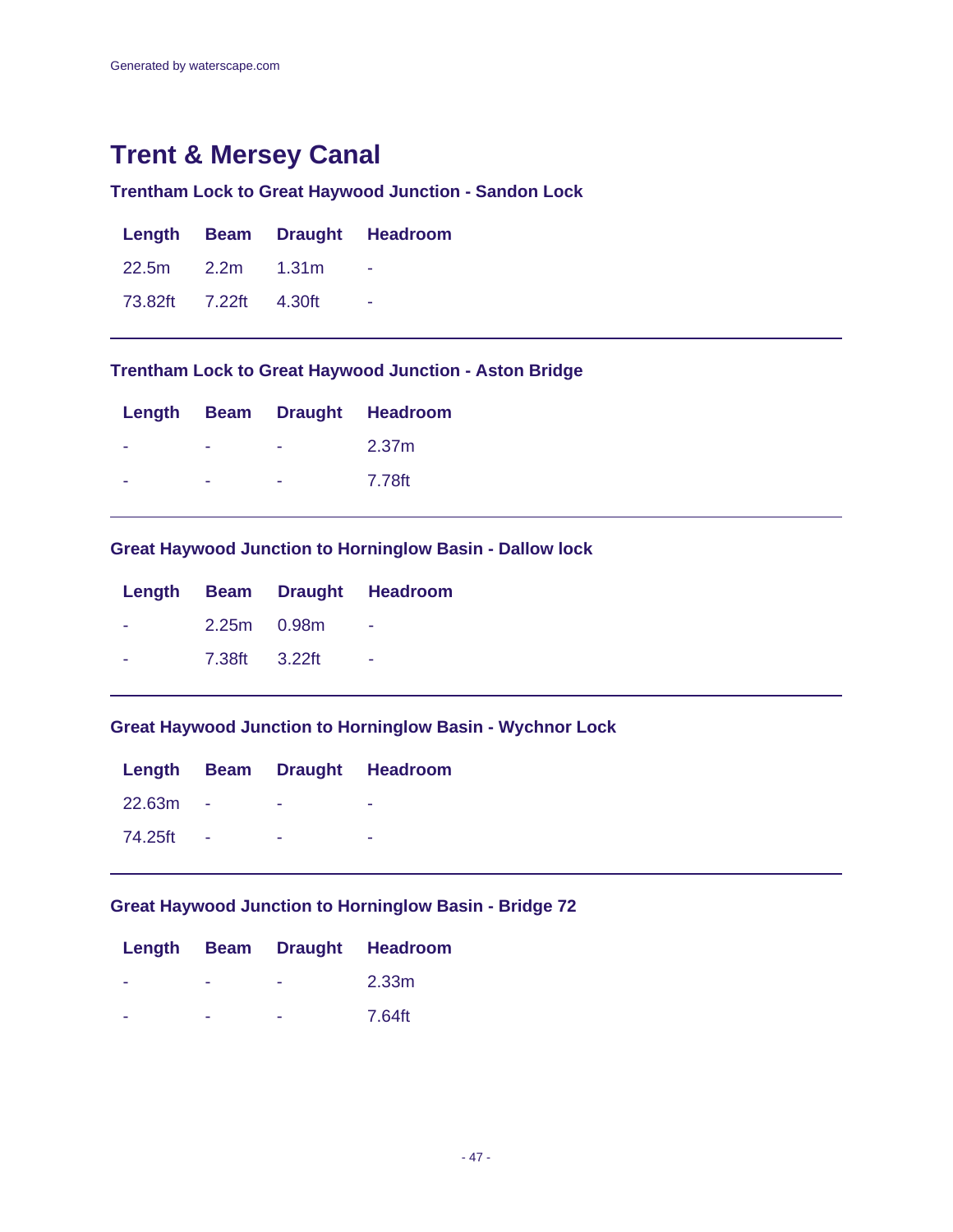### **Horninglow Basin to Derwent Mouth Lock - Bridge 32A**

|   |   | Length Beam Draught Headroom |
|---|---|------------------------------|
| - | - | 2.56m                        |
| - | - | 8.40ft                       |

### **Horninglow Basin to Derwent Mouth Lock - Shardlow Lock**

|                 |            | Length Beam Draught Headroom |
|-----------------|------------|------------------------------|
| 21.95m 4.26m    |            |                              |
| 72.01ft 13.98ft | $\sim 100$ |                              |

### **Horninglow Basin to Derwent Mouth Lock - Swarkstone Lock**

|   |                  | Length Beam Draught Headroom |
|---|------------------|------------------------------|
|   | 1.1 <sub>m</sub> |                              |
| - | 3.61ft           | -                            |

# **Union Canal**

**Union Canal - Jublilee Lock**

|                        |  | Length Beam Draught Headroom |
|------------------------|--|------------------------------|
| 22.05m 3.81m 1.28m     |  |                              |
| 72.34ft 12.50ft 4.20ft |  | <b><i><u>ALCO</u></i></b>    |

# **Union Canal - Kingsknowe Bridge**

|         | Length Beam Draught Headroom |
|---------|------------------------------|
| 3.76m   |                              |
| 12.34ft |                              |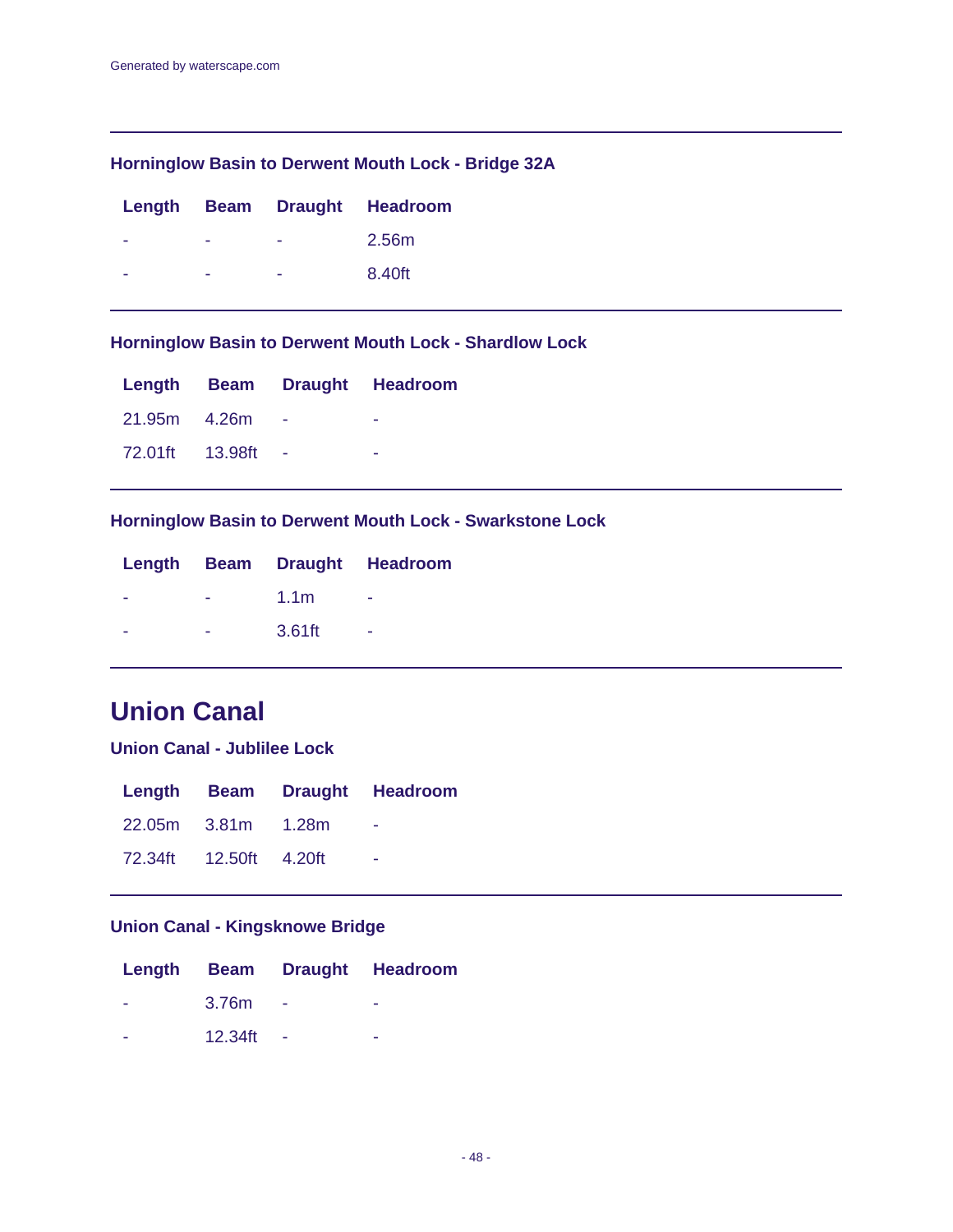## **Union Canal - Westerhailes bridge 6B**

|   |   | Length Beam Draught Headroom |
|---|---|------------------------------|
| - | - | 2.69m                        |
| - | - | 8.83ft                       |

# **Worcester & Birmingham Canal**

| Gas street - Diglis - Lock 3 |  |  |  |  |  |
|------------------------------|--|--|--|--|--|
|------------------------------|--|--|--|--|--|

|                   |        | Length Beam Draught Headroom |
|-------------------|--------|------------------------------|
| 2.21 <sub>m</sub> |        |                              |
| 7.25ft            | $\sim$ | -                            |

# **Gas street - Diglis - Lock 6**

|         |  | Length Beam Draught Headroom |
|---------|--|------------------------------|
| 22.85m  |  |                              |
| 74.97ft |  |                              |

## **Gas street - Diglis - Bridge 86**

|   |   | Length Beam Draught Headroom |
|---|---|------------------------------|
| - | - | 2.5 <sub>m</sub>             |
| - | - | 8.20ft                       |
|   |   |                              |

# **Gas street - Diglis - Bridge 4**

|   |                  | Length Beam Draught Headroom |
|---|------------------|------------------------------|
| - | 1.1 <sub>m</sub> |                              |
| - | 3.61ft           | -                            |